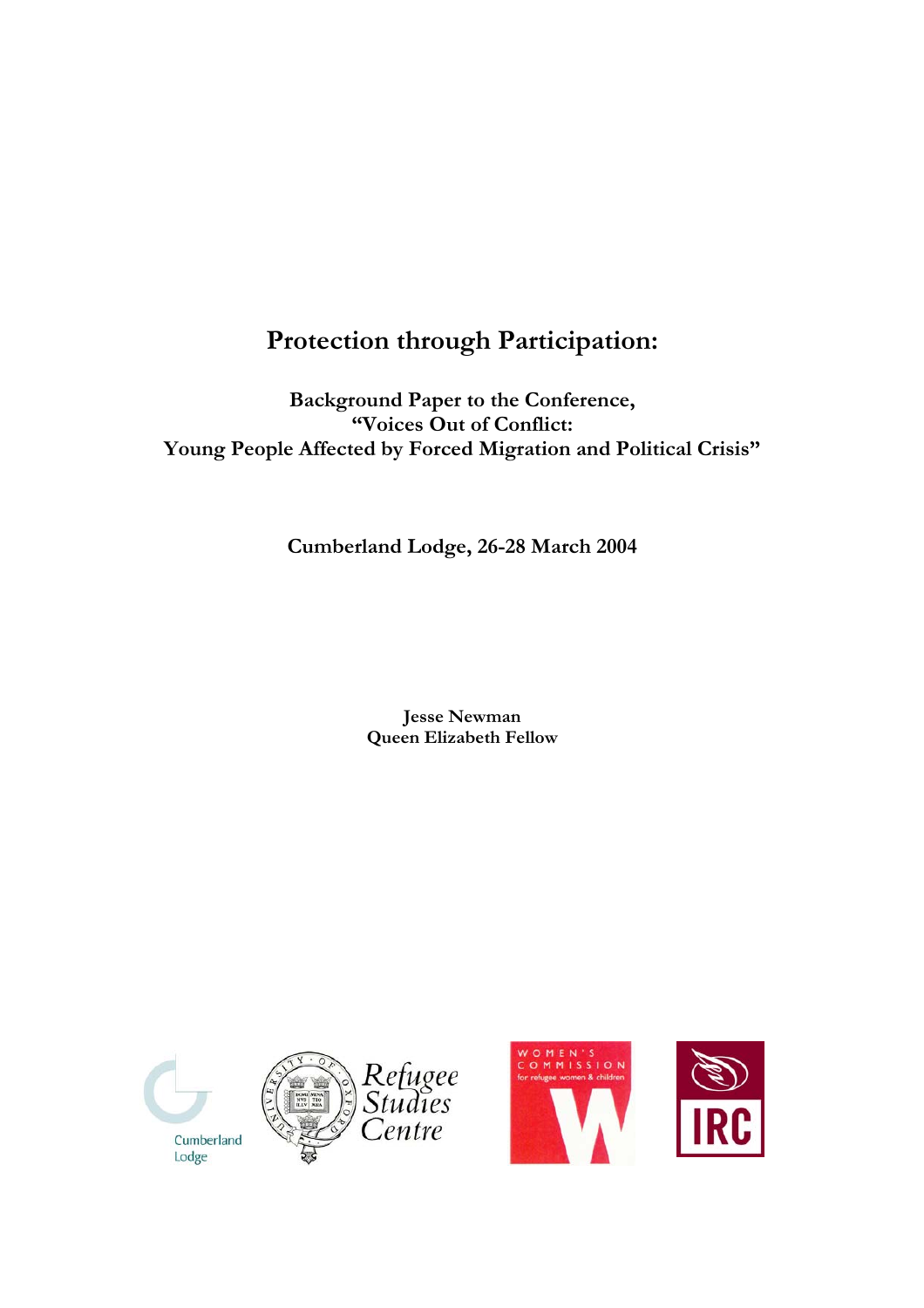## **Dedication**

This paper is dedicated to the memory of Mary Diaz, who died on February  $12<sup>th</sup>$ , 2004 after a long battle with cancer. She was 43 years old.

As executive director of the Women's Commission for Refugee Women and Children since 1994, Mary was a tireless, dedicated advocate for the protection and empowerment of women, children and adolescents affected by armed conflict and forced migration. During her time at the Women's Commission, her devotion, passion and leadership touched the lives of millions of refugee women and children who she visited all over the world, including in Haiti, Angola, Pakistan, Afghanistan, Tanzania, and the Balkans. Under her direction, the Women's Commission grew from an organization with a staff of four and a budget of \$450,000 to one with over 20 staff and a budget of more than \$4 million. In 2003, Mary was awarded the UNHCR Gender Equity Award for her work in advancing the equal rights of refugee women. She led the Women's Commission in its important contributions to UNHCR's policies on refugee women and children, most recently related to gender-based violence.

Mary was well-loved and respected by all those she worked with in the United Nations, government offices, international and local nongovernmental organizations. Arthur E. Dewey, Assistant Secretary of State, Bureau of Population, Refugees and Migration describes her as "a shining example of what it means to be a true humanitarian." As the Human Rights Watch staff wrote, "Mary was one of a kind. She was not only an outstanding champion for the rights of women and children in the most difficult circumstances, but a warm and loving person who brought great humanity and humility to her work. She touched many of us deeply – as colleague, friend and mentor." Mary's death is a tragic loss to the international community, and she will be missed dearly by many throughout the world. May her death bring us renewed inspiration to carry forward the vision and commitment which marked her short life.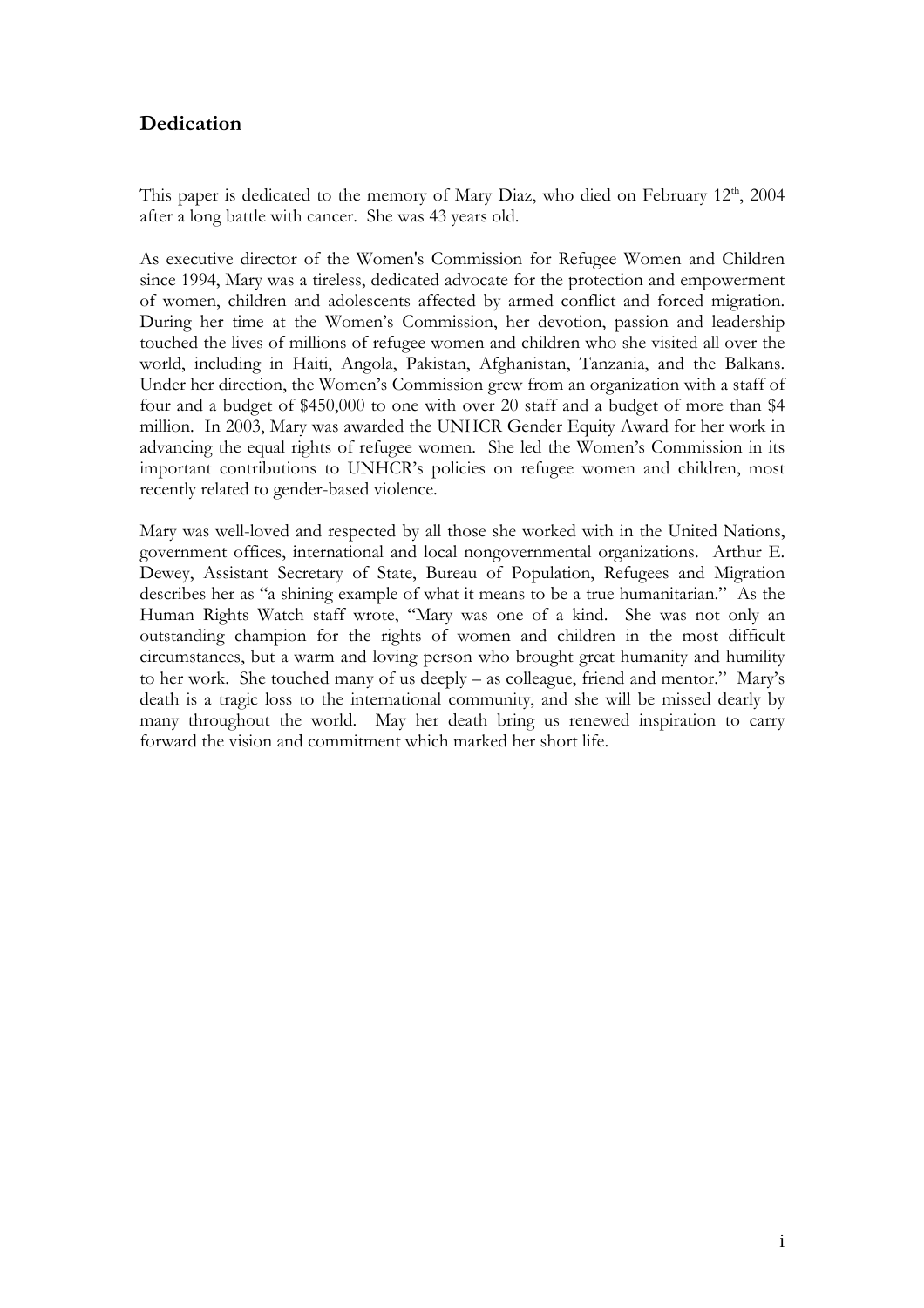## **Acknowledgements**

There are many people who deserve my sincere thanks for their generous support and guidance throughout the research and writing of this paper. The Queen Elizabeth Fellowship which made this paper was made possible commemorates the life of the late Her Majesty Queen Elizabeth the Queen Mother. It was according to her vision that the King George VI and Queen Elizabeth Foundation of St. Catherine's based at Cumberland Lodge was founded in 1947 in order to support the efforts of young people in building a peaceful post-war society.

Cumberland Lodge has provided support for this paper in innumerable other ways. I am particularly grateful to Alastair Niven, who, in addition to providing valuable advice and encouragement along the way, welcomed me graciously into his home as if I were family. Thanks also go to Sandra Wilson, Jutta Huesmann, Janis Reeves and Ginny Felton, who must no doubt know of the fond memories I'll harbour of our days in the office. My sincere thanks also go to the rest of the Cumberland Lodge staff, who took me into their fold without complaint, and made a  $17<sup>th</sup>$  century royal hunting lodge feel like home, if only for a short while.

Institutional support for this paper also came from the Refugee Studies Centre, University of Oxford, the Women's Commission for Refugee Women and Children, NY, and the International Rescue Committee, UK. I am very grateful to numerous members of each for valuable discussions and for allowing me to wade through their many years' worth of collected materials. In particular, members of the conference Steering Committee – Paul Ryder (RSC), James Allen (IRC), Alyoscia D'Onofrio (IRC), Matthew Emry (WCRWC), Cornelius Williams (STC), Stephanie Fawbert (STC) and Laura Brownlees (STC) – provided a wealth of information, resources and advice. Though they are too numerous to name individually here, I am also grateful to all those who contributed priceless bits and pieces of research from all corners of the globe.

For their supervision and guidance throughout the research and writing of this paper, I am indebted to Jo Boyden at the Refugee Studies Centre, University of Oxford, and Jane Lowicki at the Women's Commission for Refugee Women and Children. I owe a special debt of gratitude to Jo, for her shrewd counsel, unwavering encouragement and support, and for reading as many drafts of this paper as she did. She has truly been an invaluable fount of wisdom for me. Special thanks also go to Jason Hart, whom in an act of faith and confidence I will never forget, threw open wide the world of working with children to me in the first place.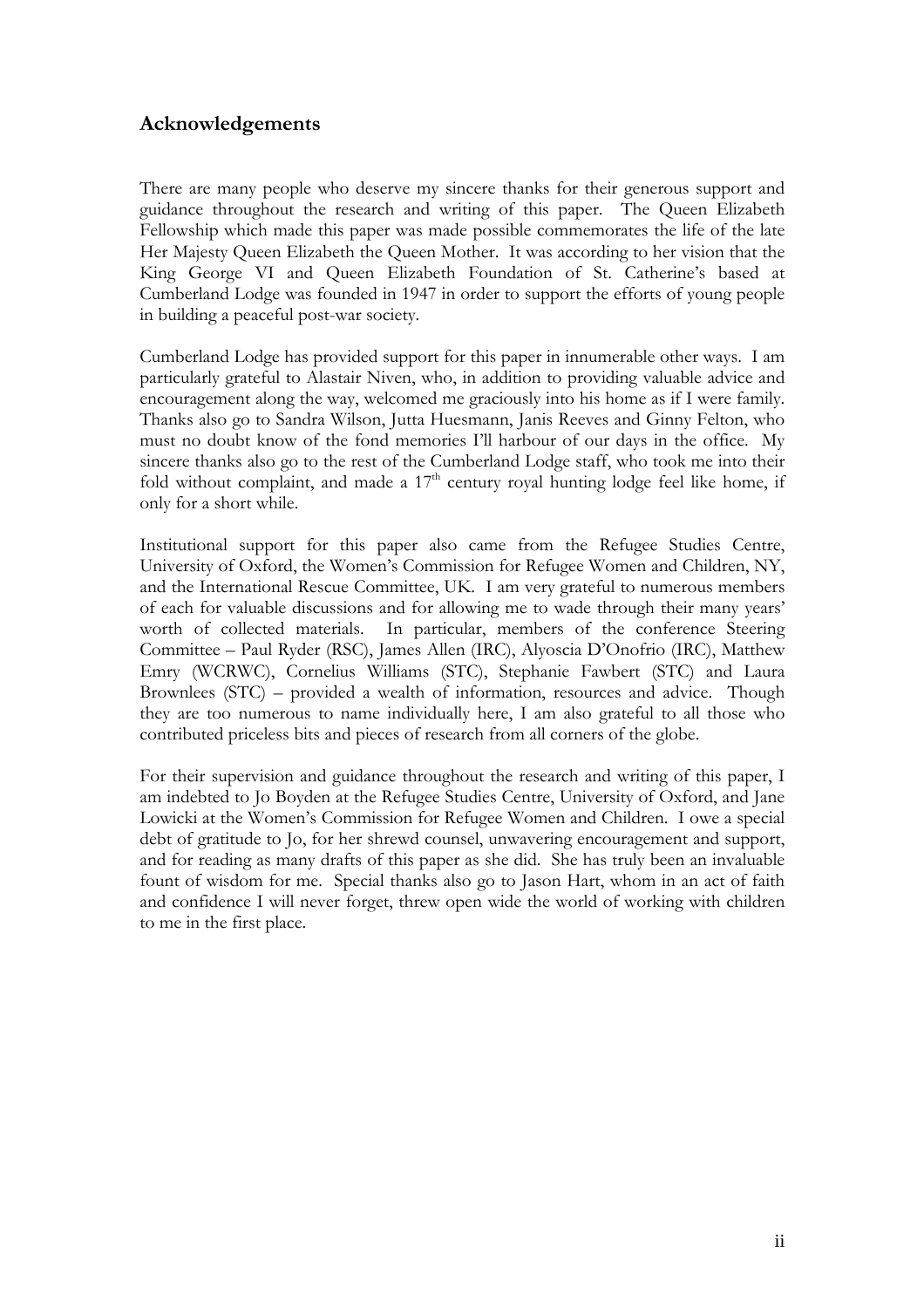## **Executive Summary**

This paper is intended to provide background reading for the Cumberland Lodge Conference, "*Voices Out of Conflict: Young People Affected by Forced Migration and Political Crisis*." It considers the situations of youth and adolescents affected by war and displacement throughout the world, and provides a summary of some of the key issues to be explored with regards to their protection. It draws upon insights and experience from researchers, practitioners and war-affected young people themselves in an attempt to better understand the challenges they face during war, and the resulting implications for policy and practice.

## **Introduction**

The first section of this paper provides a brief overview of the impacts of war on children, youth and adolescents, and examines the international protection regime that has been established in recent decades to protect young people from physical harm and the wider violation of their human rights.

The sheer demographic dominance of young people in most of the world's conflict-affected areas ensures that many, if not most victims of warfare are children, adolescents or youth. Recently, national governments, humanitarian organizations, and legal bodies alike have begun to explore what kinds of practical action may be taken to protect young people of all ages.

Children's rights in particular have attracted much international attention, and the international community has rallied widely around of issue of child protection. In general, prevailing opinion holds that young children are the most vulnerable social category in war, and they are thus treated as the first priority for intervention and relief in

both conflict and post-conflict situations.

Despite widespread humanitarian action taken on behalf of young children, however, the rights and needs of adolescents and youth have yet to be similarly supported and acknowledged. Attention to these groups is *ad hoc* at best, and extremely limited empirical data exists on their situations, experiences, and needs. What little adolescent/youth-specific programming exists is limited in scope, and funding for targeted research and assistance is sorely needed.

But youth and adolescents are often worse off than young children in situations of armed conflict in a number of ways. While they may not suffer death and disease to the same degree as young children, they are *more* susceptible to a wide range of immediate and longterm threats to personal safety. Failure to attend to the particular challenges facing youth and adolescents risks contributing to the perpetuation of cycles of poverty and violence in precisely those to whom we look for the future.

## **Growing Up in Danger**

The second section explores why and how youth and adolescents are made particularly prone to hazard during warfare. First, it takes a closer look at the specific dangers that youth and adolescents face. Second, it examines the underlying *reasons* for their susceptibility, and the primary *source*s of many threats to their safety and wellbeing. Often, the risks that young people face are very different from what we believe. As a result, there is an urgent need to understand the varying causes, sources, natures, and extents of risks in order to develop more relevant and effective protection mechanisms on their behalf.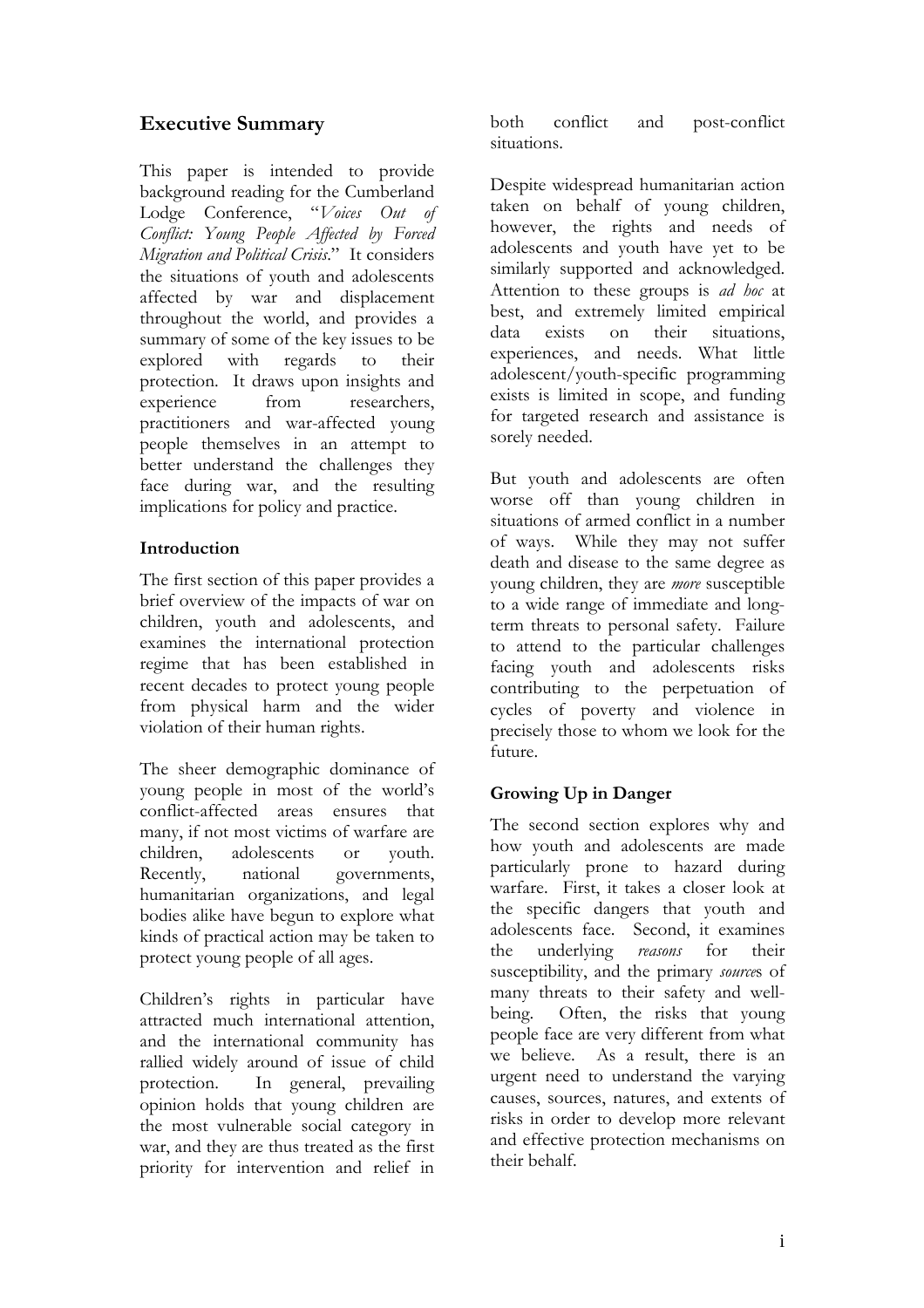#### *Young people's protection concerns*

Youth and adolescents are more likely than young children to join or be recruited into military service, and engage in armed combat. They are also especially prone to engagement in hazardous or exploitative labour. Adolescent girls are specifically targeted for sexual violence, exploitation and abuse, and are thus at particularly high risk of contracting HIV/AIDS and other STDs. Youth and adolescents are less likely to receive education and health care during emergencies than young children. In particular, they often have less access to reproductive health information and care than adults.

#### *Causes of danger*

Youth and adolescents are not inherently vulnerable, however. Rather, they are at a critical stage in both their physical and social development which subjects them to detrimental forces at work in their surrounding environments. That they are both older and physically more mature than young children is of great value to those seeking to exploit them. On the other hand, that they are not yet considered full social adults means they are denied many of the rights and protections associated with adulthood. Their increased susceptibility to hazard has everything to do with the unique social roles and positions that define youth and adolescence, with important implications for their protection in practice.

#### *Sources of danger*

The international protection regime tends to see protection in terms of national or regional security, and is generally designed to guard young people against external dangers such as armed attack. In fact, the greatest threats to young people's well-being often come from within their own communities – from relatives, neighbours, friends and even the immediate family. Sometimes, even actions taken by parents on behalf of their children in the name of protection result in negative consequences for young people. Recognition of this suggests that we must learn from young people about their most urgent sources of danger. Only then will we be able to design appropriate protection interventions and prevent against mistaken ones that may harm young people instead of help them.

### **Protection in Practice**

In the third and final section we move from a discussion of the dangers and risks young people face to a consideration of how to develop more effective protection in practice. An examination of the nature of young people's responses to adversity finds that a strong basis for protection already exists among many young people themselves. This stands in stark contrast to the paradigm of vulnerability and dependence that has come to dominate research and practice with young people in emergency situations. Second, this section explores possible ways forward for the protection community, highlighting the need to move policy and practice beyond issuebased research and vertical systems of service delivery towards a more holistic, comprehensive and participatory framework for young people's protection.

#### *Young people's resilience*

Northern models of childhood, child development and human suffering have by now achieved global status, and thus dictate international approaches and responses to young people in crisis throughout the world. In general, they take vulnerability rather than resilience as a base, and view war-affected young people as passive, helpless victims rather than competent, resilient survivors. Growing evidence suggests, however, that such a view may be unrepresentative of the vast majority of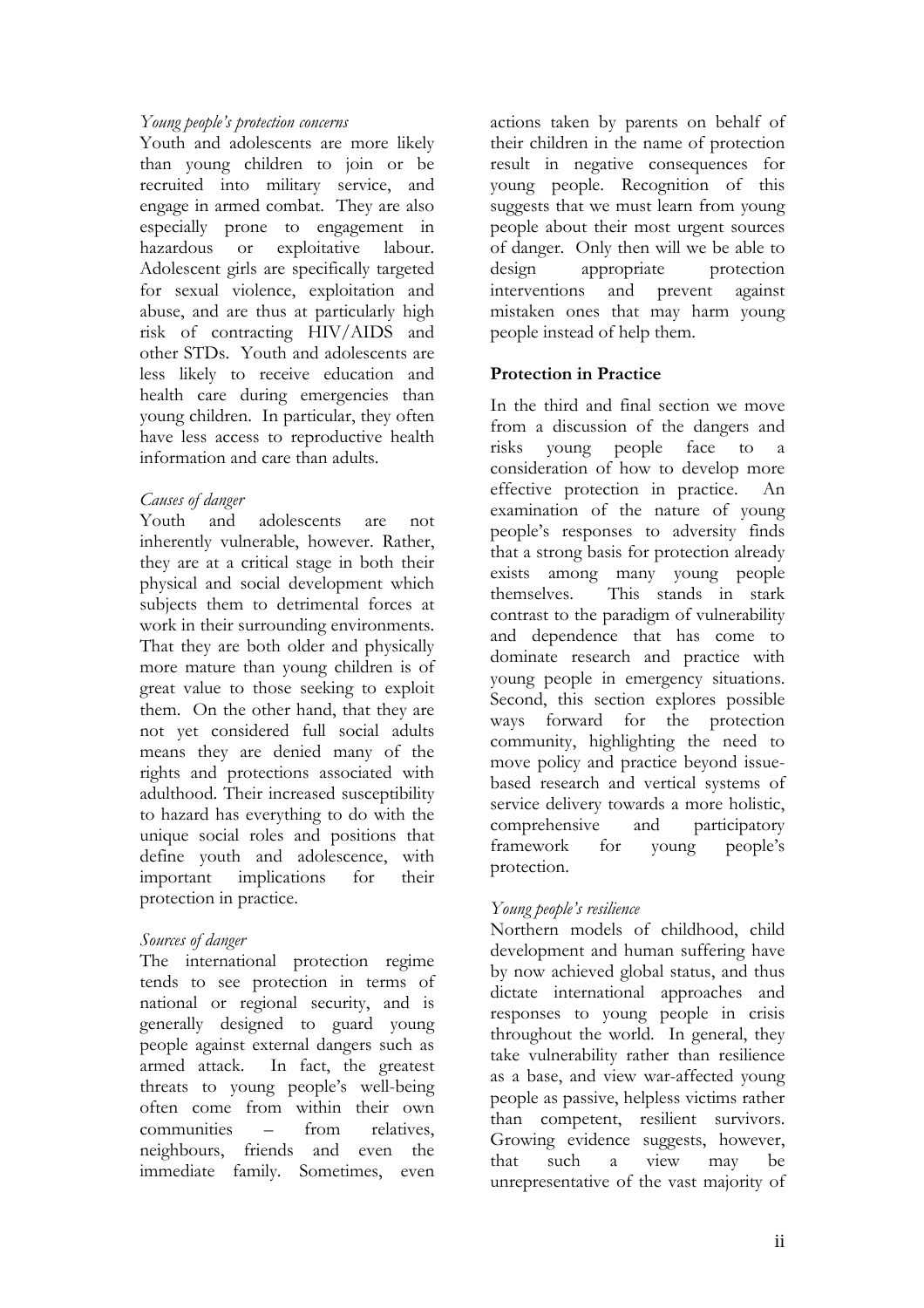youth and adolescents living through war. Even amidst tremendous hardship and danger, young people may be remarkably capable of managing hazard, coping with misfortune, and influencing their own fate and that of those around them. They become heads of households and take on leadership positions in their families and communities. Some become selfsufficient, and others generate income for their families and care for younger siblings. In many situations, young people negotiate their own protection on a daily basis, and demonstrate highly developed capacities for surviving. Often, survival itself is a testament to the ingenuity, courage and competence with which young people confront severe threats to their safety and wellbeing. Such evidence suggests that young people are active agents with valuable knowledge and insights into their own problems, and with skills and capacities appropriate for solving them.

#### *Protection through participation*

Evidence of young people's resilience and competence has radical implications for the way the international community conceptualizes and responds to young people affected by forced migration and armed conflict. It challenges the legitimacy and effectiveness of emergency interventions that act *on behalf* of young people rather than *with*  them, and argues that many protection failures have been the result of policy and practice only loosely constructed around young people's own perspectives, priorities and realities. A lack of engagement with youth has led to agency interventions that are unrevealing of their own priorities at best, and detrimental to their protection and well-being at worst. Therefore, we would do well to engage young people

as active participants in the establishment of protection mechanisms with constructive roles in and responsibility for their own safety.

This requires working with young people rather than for them, treating their views as a source of strength and allowing them to educate us about problems and solutions of which we may be unaware. It suggests that agency interventions should build upon young people's knowledge, skills and experience in order to improve the quality and impact of protection efforts. It also implies the need to devise appropriate ways for young people to be involved in fora and mechanisms related to the design, management and implementation of protection solutions.

Overall, research suggests that it may be detrimental to young people's well-being to discount their perspectives and contributions, as in doing so we risk undermining their strengths and the positive roles they play in their own protection, and thus rendering them *more* susceptible to danger. The fundamental challenge for the humanitarian community, then, may be to devise more participatory, holistic approaches to protection aided by policies that allow for less centralized planning and greater responsiveness to local conditions. Central to this approach are the following questions: What can young people do to contribute to their own well-being? How can we encourage their participation in determining protection measures? The fear is, of course, that unless we involve young people in constructive measures for building a safer society, their energies and initiative will be exploited by those who would do them harm, such as military leaders, instead.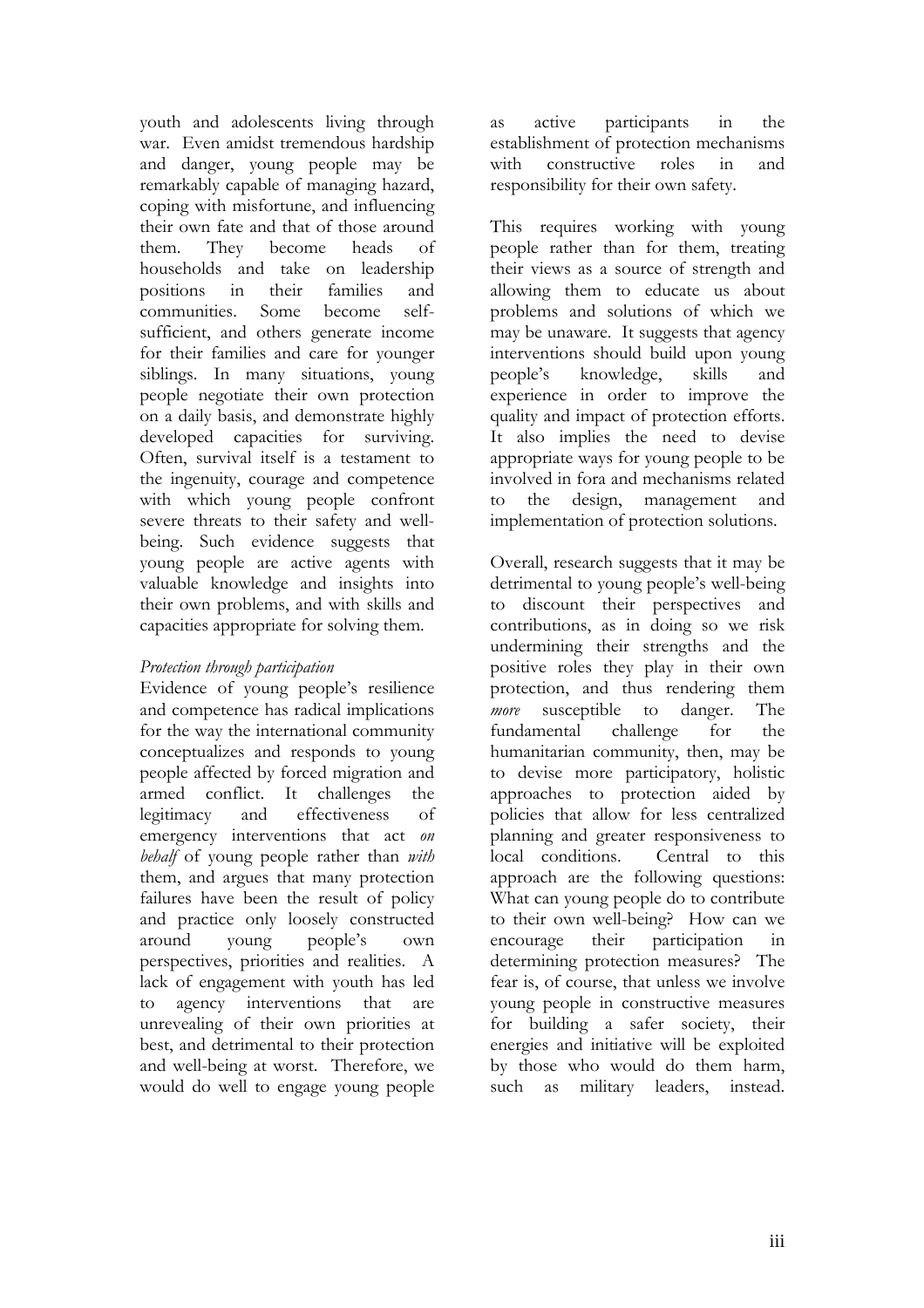## **Table of Contents**

| <b>DEDICATION</b><br>$\mathbf{i}$ |                                                                                                                          |                                                                                                                                                                                                              |                          |
|-----------------------------------|--------------------------------------------------------------------------------------------------------------------------|--------------------------------------------------------------------------------------------------------------------------------------------------------------------------------------------------------------|--------------------------|
| <b>ACKNOWLEDGEMENTS</b>           |                                                                                                                          |                                                                                                                                                                                                              | $\dddot{\mathbf{u}}$     |
|                                   | <b>EXECUTIVE SUMMARY</b><br><b>LIST OF ABBREVIATIONS</b>                                                                 |                                                                                                                                                                                                              |                          |
|                                   |                                                                                                                          |                                                                                                                                                                                                              |                          |
|                                   |                                                                                                                          | <b>SECTION 1: INTRODUCTION</b>                                                                                                                                                                               | $\overline{3}$           |
| 1.1<br>1.2<br>1.3                 | WARFARE IN THE 21 <sup>ST</sup> CENTURY<br>THE INTERNATIONAL PROTECTION REGIME<br>CHILDREN, ADOLESCENTS AND YOUTH IN WAR |                                                                                                                                                                                                              | 3<br>$\overline{4}$<br>6 |
|                                   |                                                                                                                          | <b>SECTION 2: GROWING UP IN DANGER</b>                                                                                                                                                                       | 8                        |
| 2.1<br>$2.2\,$<br>2.3             | <b>LITERATURES OF WAR</b><br>WHO ARE YOUTH AND ADOLESCENTS?<br>YOUNG PEOPLE'S PROTECTION CONCERNS                        |                                                                                                                                                                                                              | 8<br>10<br>12            |
|                                   | 2.3.1<br>17                                                                                                              | MILITARY ENGAGEMENT AND OTHER FORMS OF HAZARDOUS AND<br><b>EXPLOITATIVE LABOUR</b><br>2.3.2 SEXUAL VIOLENCE, EXPLOITATION AND REPRODUCTIVE HEALTH<br>2.3.3 DETERMINANTS OF DANGER<br>2.3.4 SOURCES OF DANGER | 12<br>15                 |
|                                   | 18                                                                                                                       |                                                                                                                                                                                                              |                          |
|                                   |                                                                                                                          | <b>SECTION 3: PROTECTION IN PRACTICE</b>                                                                                                                                                                     | 22                       |
| 3.1                               |                                                                                                                          | YOUNG PEOPLE AND SELF-PROTECTION                                                                                                                                                                             | 22                       |
|                                   | 3.1.1                                                                                                                    | <b>RESOURCES FOR ADVERSITY MANAGEMENT</b>                                                                                                                                                                    | 25                       |
| 3.2<br>3.3                        | <b>PAST PRACTICE</b><br>TOWARD BETTER PROTECTION: DEVELOPING PARTICIPATION                                               |                                                                                                                                                                                                              | 26<br>27                 |
|                                   | <b>ENDNOTES</b>                                                                                                          |                                                                                                                                                                                                              | 31                       |
|                                   | <b>BIBLIOGRAPHY</b>                                                                                                      |                                                                                                                                                                                                              |                          |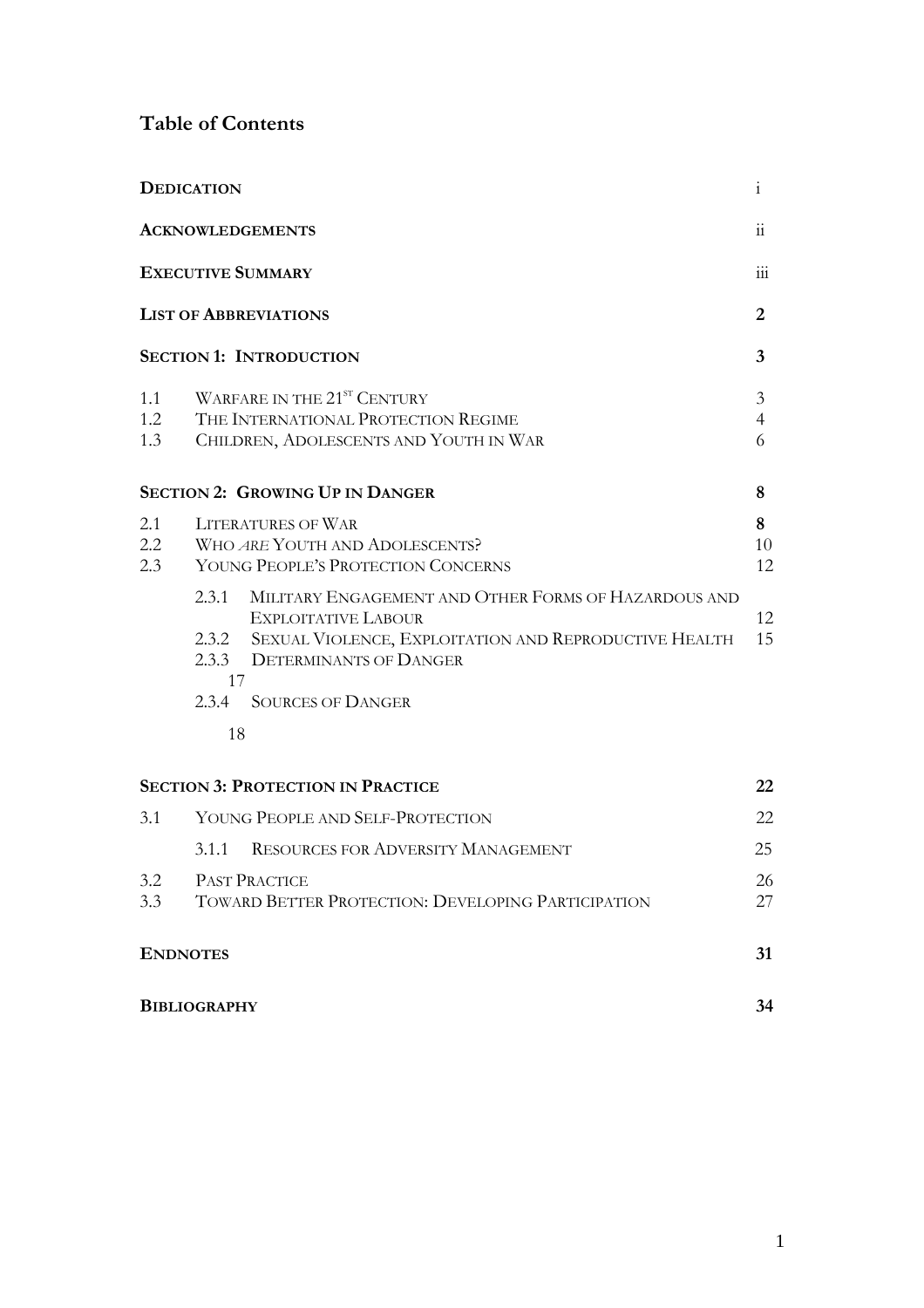## **List of Abbreviations**

| <b>AIDS</b>    | Acquired Immune Deficiency Syndrome                    |
|----------------|--------------------------------------------------------|
| <b>DDR</b>     | Disarmament, Demobilization, Reintegration             |
| FREMILO        | Frente de Libertação Nacional                          |
| <b>HIV</b>     | Human Immunodeficiency Virus                           |
| <b>ICRC</b>    | International Community of the Red Cross               |
| <b>IGO</b>     | Inter-governmental Organization                        |
| <b>INGO</b>    | Inter-nongovernmental Organization                     |
| <b>LTTE</b>    | Liberation Tigers of Tamil Eelam                       |
| <b>NGO</b>     | Non-governmental Organization                          |
| NRA            | National Resistance Army                               |
| OAU            | Organization of African Unity                          |
| <b>PTSD</b>    | Post-Traumatic Stress Disorder                         |
| <b>RENAMO</b>  | Resistencia Nacional de Moçambique                     |
| SPLA           | Sudan People's Liberation Army                         |
| UN.            | <b>United Nations</b>                                  |
| <b>UNAMSIL</b> | United Nations Mission in Sierra Leone                 |
| <b>UNDP</b>    | United Nations Development Programme                   |
| <b>UNFPA</b>   | United Nations Population Fund                         |
| <b>UNHCR</b>   | United Nations High Commissioner for Refugees          |
| <b>UNICEF</b>  | United Nations International Children's Emergency Fund |
| <b>UPDF</b>    | Ugandan People's Defence Forces                        |
| <b>UXO</b>     | Unexploded Ordinance                                   |
| <b>WCRWC</b>   | Women's Commission for Refugee Women and Children      |
| WHO            | World Health Organization                              |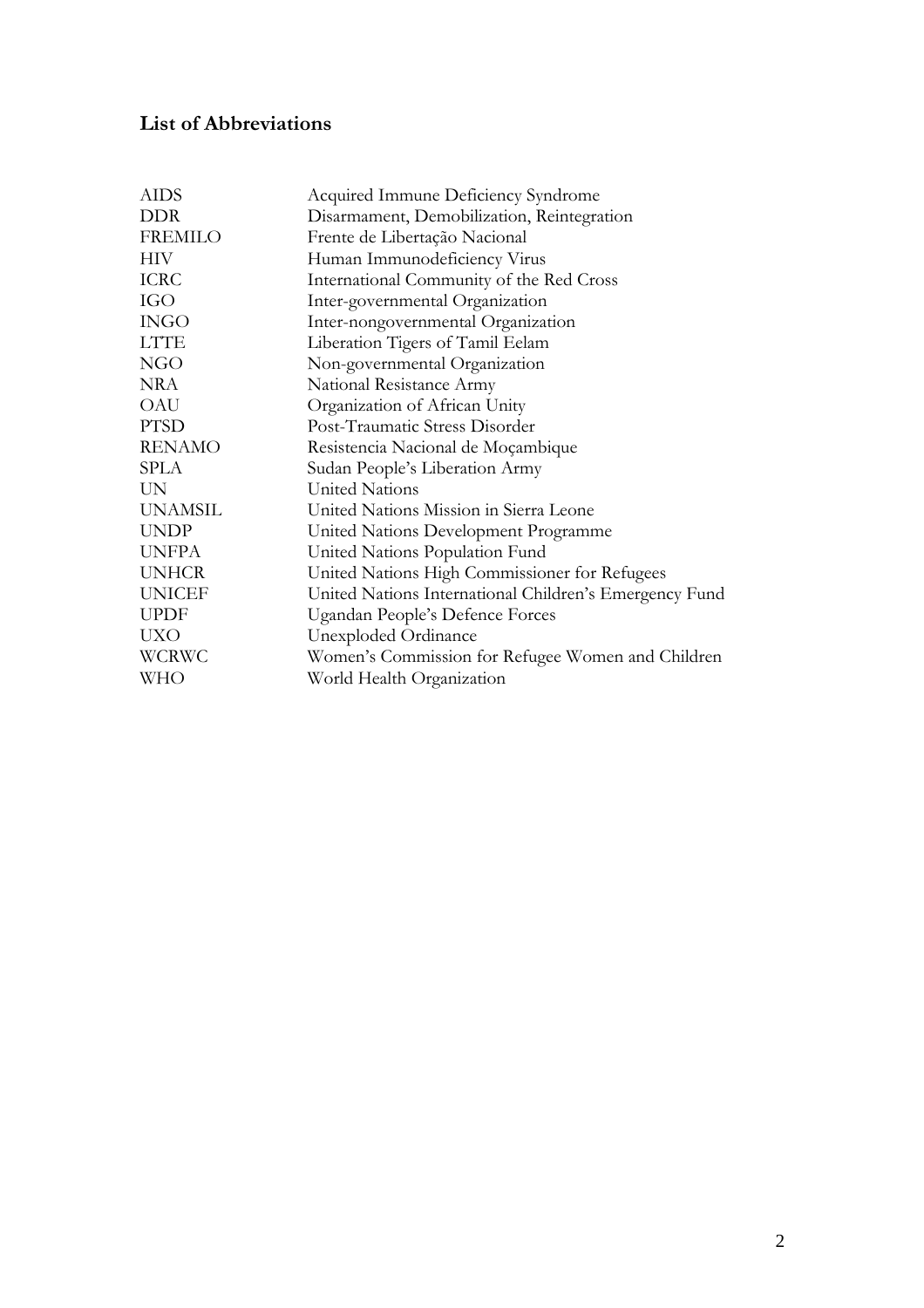## **1. Introduction**

According to the UN, roughly 20 million people have been killed in over 150 armed conflicts in developing countries since World War II, the majority being women, children and adolescents.<sup>i</sup> Indeed, the sheer demographic dominance of young people in most of the world's conflict affected areas ensures that many, if not most victims of warfare are children or adolescents.<sup>1</sup> As UNICEF records, two million young people have been killed in situations of conflict throughout the past decade, 12 million have been seriously injured or permanently disabled, more than 1 million have been orphaned, and six million have been made homeless. The US Committee for Refugees places the number of forced migrants at the end of 2000 above 35.5 million people, at least half of whom are children and adolescents. According to WHO, those under 18 years of age are 24 times more likely to perish during conflict from disease and injuries which would in peacetime be treated routinely, without fatality. Approximately 800 young people are killed or seriously injured by landmines and UXO every month. Furthermore, The Coalition to Stop the Use of Child Soldiers estimates that there are 300,000 young people under the age of 18 actively engaged with military forces in 30 countries across the globe.

Despite the overwhelming imprecision of statistical data, it is nonetheless clear that conflict has the greatest impact on the poorest communities in the poorest countries of the world, and that the young are among the most severely affected in these communities. The impacts of armed conflict and displacement on young people may be direct and obvious, such as death, disease, family separation and displacement. Many of the most detrimental impacts, however, are far less readily apparent, and include economic impoverishment, engagement in hazardous labour, early marriage, and loss of opportunities for education and healthy development.<sup>2</sup> In addition to physical destruction, war does violence to young people's social worlds, tearing at the fabric of communities, weakening interpersonal ties, destroying trust, and threatening the survival of individual families.

#### 1.1 WARFARE IN THE 21<sup>st</sup> CENTURY

 $\overline{a}$ 

These shocking statistics reflect ominous global trends in modern warfare. Recent decades have witnessed a steady growth of armed conflicts throughout the world, ranging from outright warfare between large military forces to sporadic civil unrest and protracted instability. The result of a complex collusion of destabilizing forces – postcolonial transitions, the stress of an unequal global economy, collapse of governments, internal fighting, the personalization of power, erosion of civil services, manipulation of ethnic and religious divisions – economic, social and political crisis of all forms has led to increased eruptions of violent conflict throughout the world.<sup>3</sup>

i Throughout this paper, a variety of terms are used to denote different generational categories. The Convention on the Rights of the Child remains the principal international standard for determining "who children are." Article 1 states that a child is "every human being below the age of 18 years unless, under the law applicable to that the child, majority is attained earlier." Therefore, when discussing legal norms and human rights treaties, 'child' refers to all those under 18. For the broader purposes of this paper, however, specific distinctions are made between 'children,' 'adolescents' and 'youth.' In general, 'child' refers to individuals who have not yet reached puberty. 'Adolescents' are understood to be those in transition from puberty to physiological maturity, and 'youth' refers to all those above that age, generally older teens and those in their early to mid-twenties. 'Young people' and 'the young' are used interchangeably to refer to all these categories.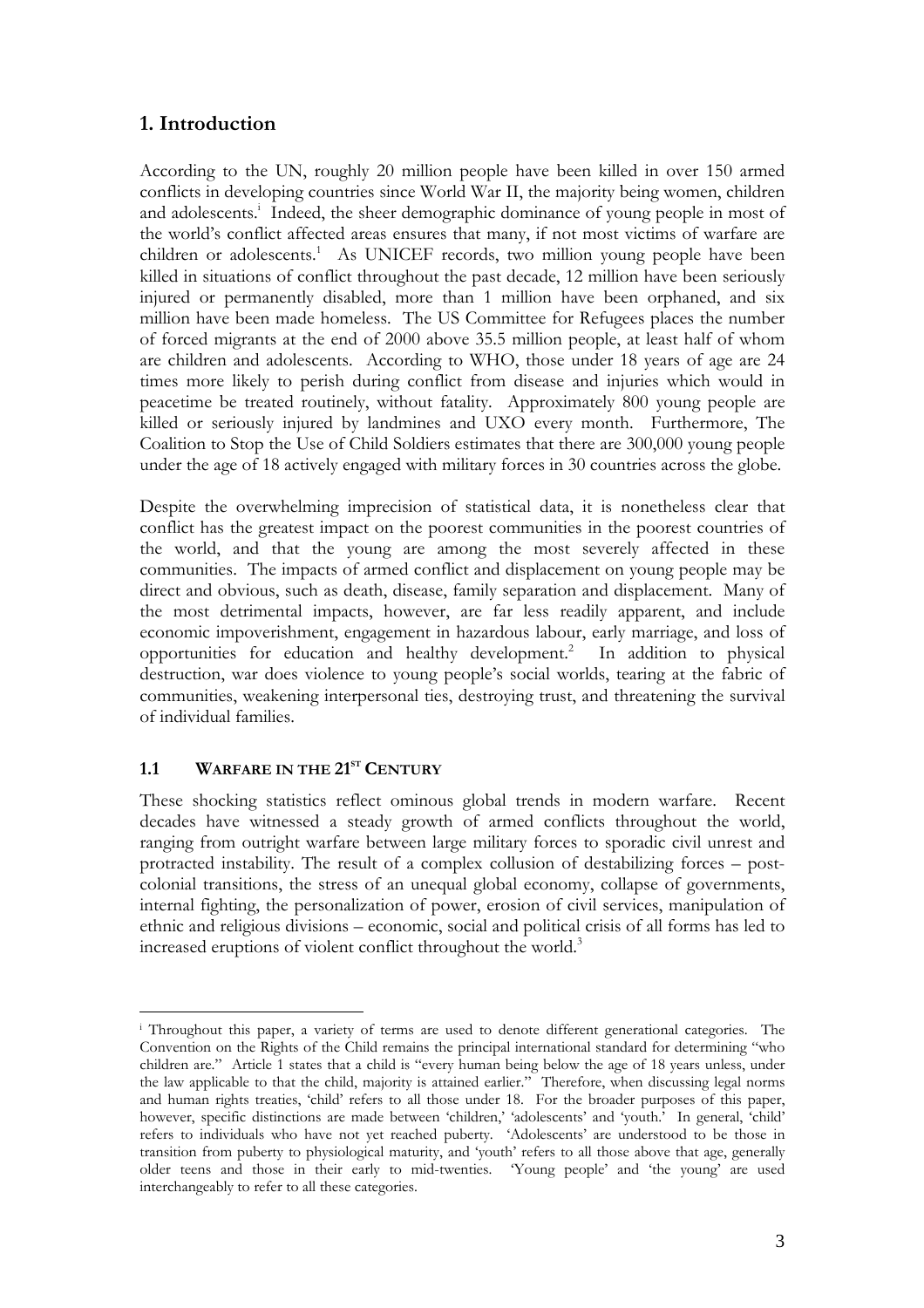The nature of warfare in recent decades is unlike anything the world has experienced previously, and the changing patterns and characteristics of conflict have dramatically increased risk for young people today. Since the end of the Cold War in particular, the scale of casualty and displacement as a result of conflict has grown, as have percentages of civilians killed in warfare. Prior to the turn of the  $20<sup>th</sup>$  century, civilian fatalities constituted 5% of total deaths as a result of conflict, compared to current conflicts in which 90% of fatalities are non-combatants.<sup>4</sup> In modern conflicts, the elimination of civilians is often a primary military objective. Dramatically increased civilian casualties are a direct result of the changing nature of warfare, as full-scale war between nations has given way to long-term, low-intensity conflict between enemy groups within national boundaries. As a result, conflict sites have shifted from uninhabited border areas to the centre of civilian life in villages, towns and cities. Internal warfare thus poses special risks to young people, since fighting is likely to take place in homes, fields and streets, inviting massive destruction on their surrounding environments.<sup>5</sup> Increased civilian mortality is also due to the growing use of smart bombs and missiles intended for targets within heavily populated areas.

Many contemporary conflicts do not consist of continuous fighting, but are instead characterized by sporadic violence which moves from one area to the next, involving isolated incidents of guerrilla activity and small-scale combat amidst intermittent periods of relative peace and armed attack. Severe inequality in the distribution of resources, oppressive and unjust governance, arrested development, thriving black economies fuelled by the arms and drugs trade, sectarian strife and other destabilizing forces are all common characteristics of war today.<sup>6</sup> Furthermore, modern conflicts often involve myriad forms of horrifying violence – political, criminal, interpersonal, domestic – and have seen human rights violations on an unprecedented scale, including ethnic cleansing, genocide and systematic rape. $7$ 

The frequency and longevity of conflict are aided in part by developments in modern weaponry which have put small, inexpensive lightweight arms within reach of ordinary citizens, including young people. Indeed, the international arms trade has made deadly weapons widely available to even the poorest communities, and has contributed to the proliferation of materials for the construction of unsophisticated, often homemade, weapons and explosives.<sup>8</sup>

While the young have always been victims of war, they are increasingly becoming both targets and perpetrators of violence, due to blurring distinctions between civilians and combatants, and exacerbated trends in child soldiering.<sup>9</sup> And yet, though young people all over the world have been profoundly affected by emerging trends in armed conflict, the full impacts of violence and displacement have yet to be understood. So far, we have only begun to imagine the scale of adverse physical, psychological, economic, social and emotional consequences for young people.

#### **1.2 THE INTERNATIONAL PROTECTION REGIME**

In recent decades, an international protection regime has been established to respond to the myriad dangers that young people face in situations of conflict and displacement. To this end, humanitarian organizations and legal bodies alike have begun to examine what kind of practical action may be taken to protect young people from physical harm and the wider violation of their human rights. Efforts to protect young people in times of war have traditionally been framed in terms of international humanitarian and human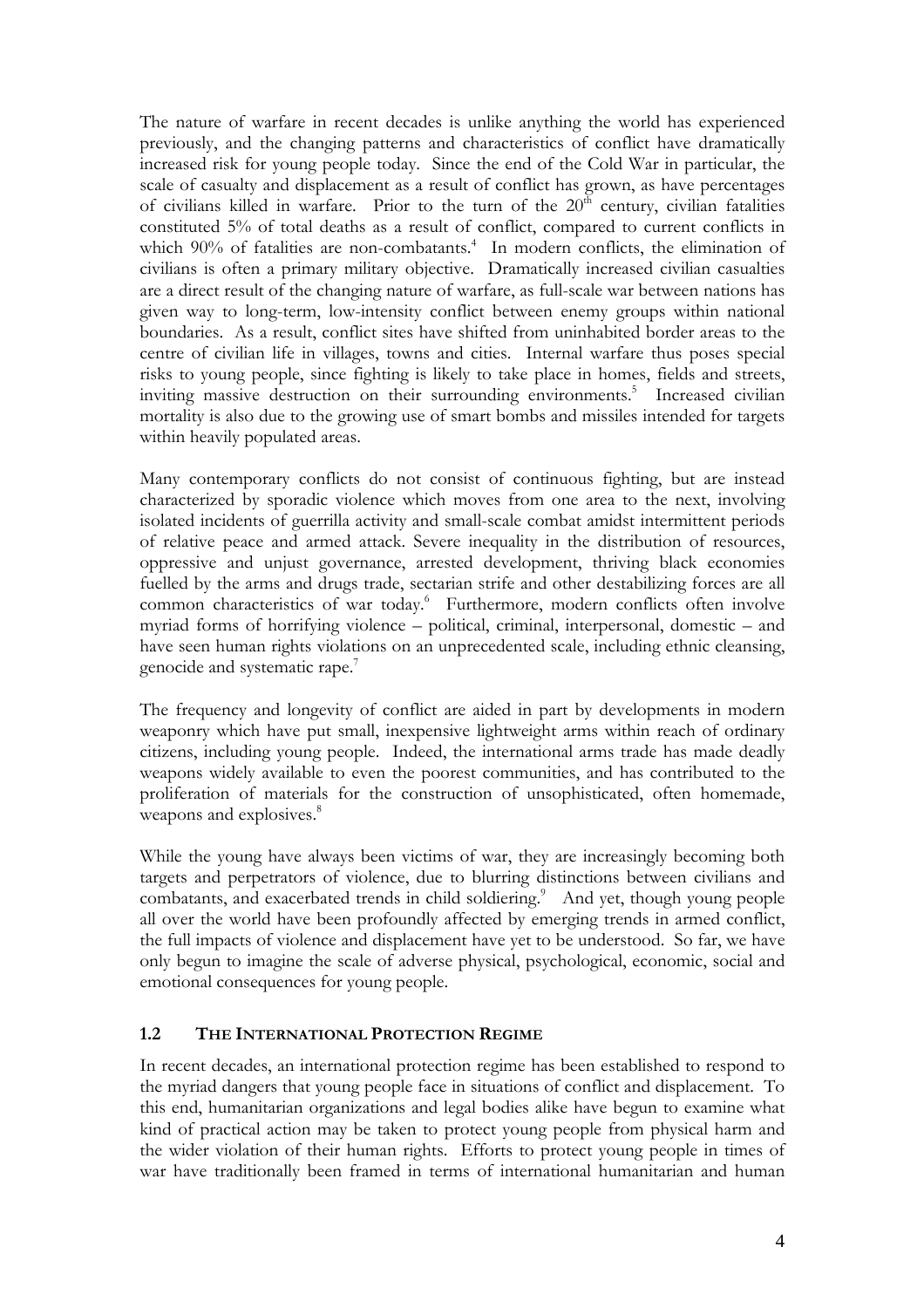rights law and UN Conventions, the earliest of which dates back to the League of Nations' 1924 adoption of the Geneva Declaration on the Rights of the Child.<sup>10</sup>

Today, standards for the protection of young people during conflict are largely based on the Convention on the Rights of the Child (CRC) and the Optional Protocol on the involvement of children in armed conflict. Adopted by the UN General Assembly in 1989, the CRC recognizes children and adolescents as rights-holders, and acknowledges their distinct legal personalities. It is the most widely ratified of all human rights treaties in history, and has been signed by all states except the United States of America and Somalia. The CRC has laid the groundwork for intergovernmental and nongovernmental organizations, donors, academic institutions and others to engage in dialogue and action on behalf of young people affected by armed conflict.<sup>11</sup>

The CRC identifies a comprehensive list of children's rights that apply in both peacetime and war, including the right to have their basic needs met. Protection is highlighted as one such need, and is to be guaranteed through the implementation of international human rights and humanitarian law.<sup>12</sup> The CRC thus provides a comprehensive framework for rights-based programming for refugee, internally displaced and returnee children and adolescents, as well as young casualties and combatants.<sup>13</sup>

Several other bodies of humanitarian laws are relevant to the protection of the young including the 4<sup>th</sup> Geneva Convention Relating to the Protection of Civilian Persons in Time of War, the Geneva Conventions of 1949 and two additional protocols added in 1977. Based on the UN Charter and reflected in the Universal Declaration of Human Rights, a wide range of human rights laws and treaties also deal with the protection of young people in armed conflict: the International Covenant on Civil and Political Rights (1966); the International Covenant on Economic, Social and Cultural Rights (1966); the Convention on the Elimination of all Forms of Discrimination Against Women; and the Convention Relating to the Status of Refugees (1951). They also receive attention under various national and multilateral resolutions and regional instruments, such as the OAU and the European Convention on Human Rights (1950).<sup>14</sup>

Given the significant body of law that exists to protect the young in situations of armed conflict, the abuses which they endure worldwide represent an astounding global disregard for international law and human rights. In recognition of their needs, the Special Representative for Children and Armed Conflict, Mr. Olara Otunnu, was appointed in 1996 to keep young people high on the international community's agenda. Since then, research and experience have been shared on two significant occasions, at the Winnipeg Conference on War-Affected Children and at the UN Special Session on Children. Additionally, a comprehensive study undertaken by Graça Machel at the request of the UN Secretary General has contributed remarkably to international understanding regarding the situations of young people in armed conflict.<sup>15</sup>

A wide range of international organizations, humanitarian agencies and human rights groups have also sought to address the needs of young people affected by conflict and displacement. INGOs, IGOs and local NGOs often play a central role in providing services to civilian populations, including the young. NGOs have often been primary advocates for targeted protection measures for young people, and they manage a wide range of humanitarian assistance programmes. UN organisations such as UNICEF, UNHCR, UNFPA and UNDP are particularly involved in protection efforts. UNHCR has recently established the position of Senior Coordinator for Refugee Children and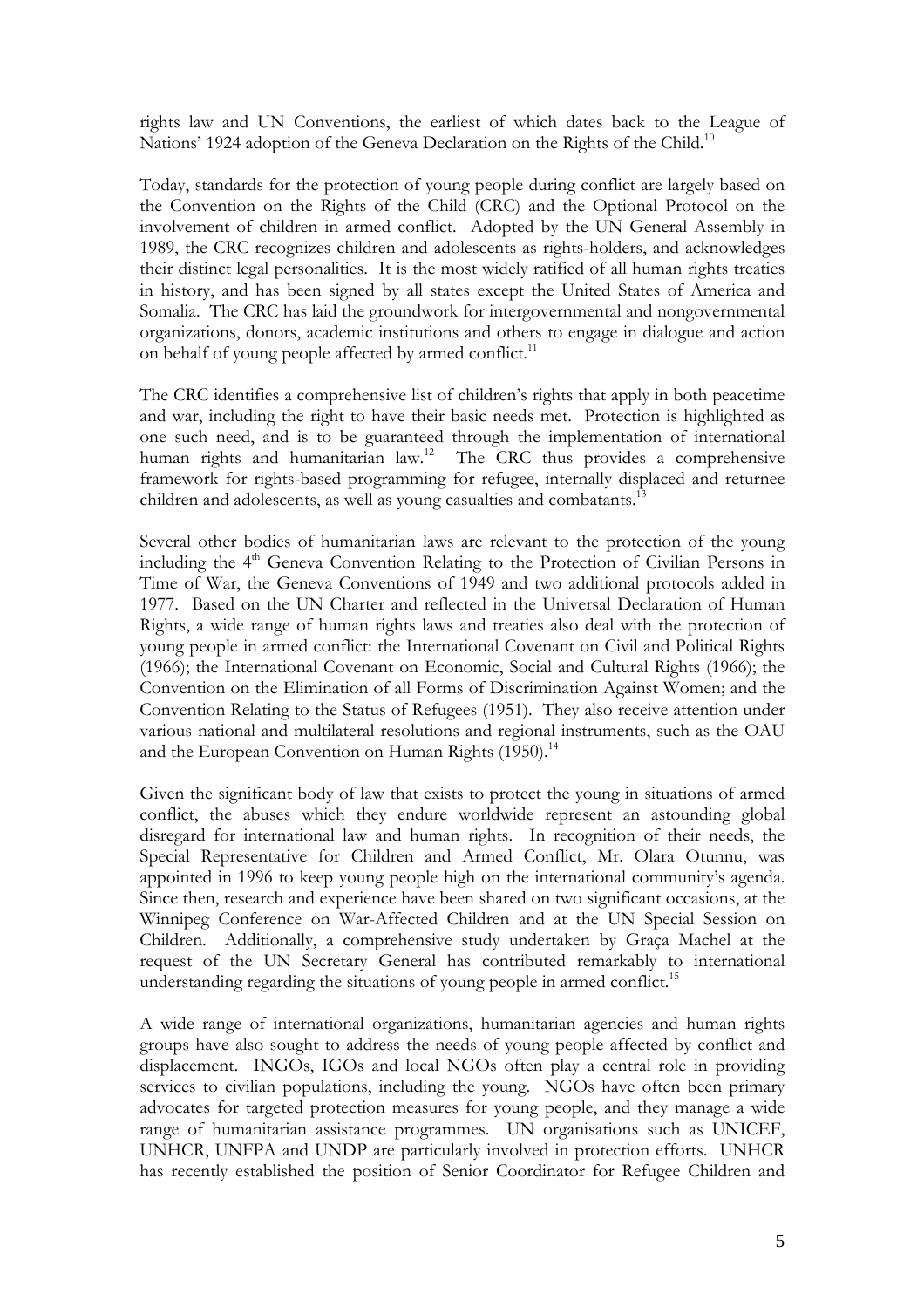produced a definitive protection document, "Refugee Children: Guidelines on Protection and Care." WHO has recently dedicated an entire unit to the cause: the Department of Child and Adolescent Health and Development. Large international organizations such as the ICRC, International Rescue Committee, Save The Children and Christian Children's Fund are also major proponents of protection. Additionally, several national governments have been involved in supporting particularly noteworthy initiatives, including the governments of Canada, Norway, Sweden, UK, and USA.<sup>16</sup>

#### **1.3 CHILDREN, ADOLESCENTS AND YOUTH IN WAR**

Children's rights in particular have attracted much international attention in recent years, and the international community has reached extraordinary political consensus around the subject of child protection. The near universal ratification of the CRC and UN publication of Graça Machel's report, *The Impact of Armed Conflict on Children* (1996) have drawn attention to the plight of millions of children whose rights are often cruelly violated during war, with severe consequences for their survival and healthy development. Furthermore, through bilateral and multilateral assistance, governments and international humanitarian aid and development organizations have begun attending to the needs of those children particularly susceptible to death and disease. In general, prevailing opinion assumes that young children are the most vulnerable social category in war, and thus humanitarian organizations treat them as the first priority for intervention and relief in conflict and post-conflict situations.<sup>17</sup>

While emergency interventions for children under 5 years of age are standard, the rights and needs of youth and adolescents have yet to be similarly acknowledged and supported. Attention to these groups is ad hoc at best, and in most cases, they tend to be neglected as a specific social group, and subsumed within the broader category of children. Extremely limited empirical data exists on youth and adolescents in terms of their numbers and profiles, and few formal assessments and evaluations have attended to their particular concerns. Thus, their specific situations, experiences and needs are often overlooked in both research and practice, concealing the suffering of millions of young people in situations of profound crisis. As a result, youth and adolescents are generally absent from the agendas of donors and humanitarian agencies; little targeted coordination or dialogue surrounding their specific problems has taken place; and responding definitively to their concerns has not become a central priority within the international community as a whole. Therefore, despite commitments at the level of international law, protection efforts for youth and adolescents are sporadic and reveal only limited success. Programmes and policies that address their needs are insufficient, and funding for efforts targeting this age group is urgently required.<sup>18</sup>

Despite prevailing perceptions throughout the international community, youth and adolescents often are worse off than young children in situations of armed conflict in a number of ways. While they may not suffer morbidity and mortality to the same degree as young children, they are *more* likely to experience rights violations and confront severe challenges to their personal safety.<sup>19</sup> Adolescents in particular are at a critical stage in their physical and social development, which leaves them especially susceptible to detrimental forces in their surrounding environments. Youth and adolescents are more likely than younger children to be recruited into military service and engage in armed combat, are particularly vulnerable to economic exploitation, and are less likely to receive education and health care during emergencies than young children. Adolescent girls are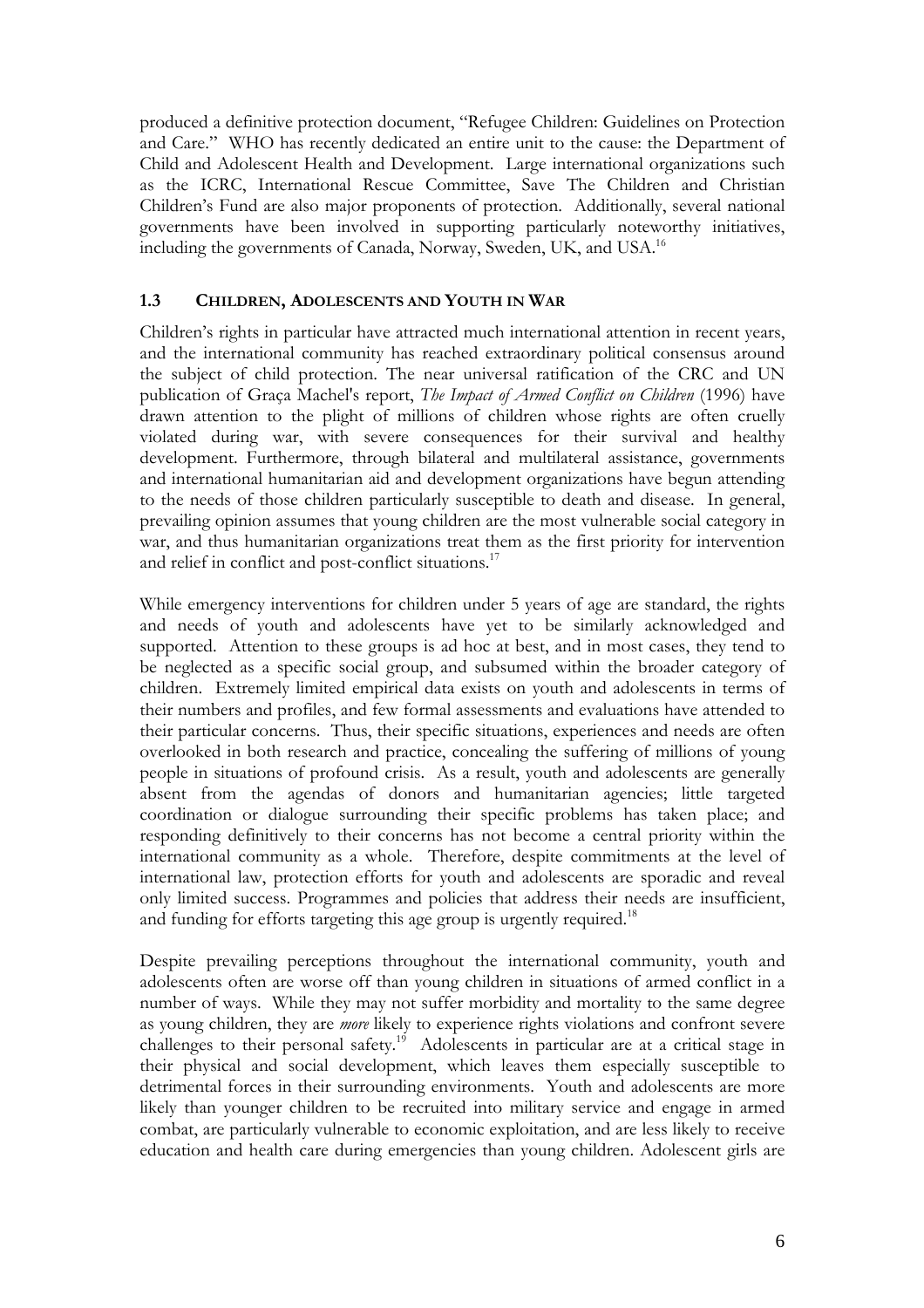specifically targeted for sexual violence, exploitation and abuse, and are thus at higher risk of contracting STDs and HIV/AIDS than their younger counterparts.<sup>20</sup>

In addition to having distinct experiences of conflict and special protection concerns, however, youth and adolescents also display distinct capacities for survival and coping in situations of extreme adversity. They become heads of households and take on leadership positions in their families and communities. Some become self-sufficient, while others generate income to support their families. They care for younger siblings, mentor and tutor other children, and provide companionship for one another.<sup>21</sup> Many demonstrate remarkable skill and strength in the face of extreme adversity, confronting hardship with imagination and courage when young children and adults lose hope.

Given the recent findings of research with youth and adolescents, their invisibility in emergency interventions and the lack of specific mechanisms to ensure their protection are particularly troubling. This paper does not intend to provide an exhaustive account of the myriad challenges that young people face in times of war. It does, however, offer a brief synthesis of some of the key issues in the field and aims to provoke thoughts for discussion at the March conference. It suggests that the costs of neglecting youth and adolescents in particular are tremendous in terms of the severe rights violations committed against them during conflict, and in terms of long-term consequences in the aftermath of war. In particular, it suggests that failure to focus on young people means that their "strengths and potential as constructive contributors to their societies go largely unrecognised and unsupported by the international community, while those who seek to do them harm... [such as military leaders,] recognize and utilize their capabilities"  $int$ instead<sup>22</sup>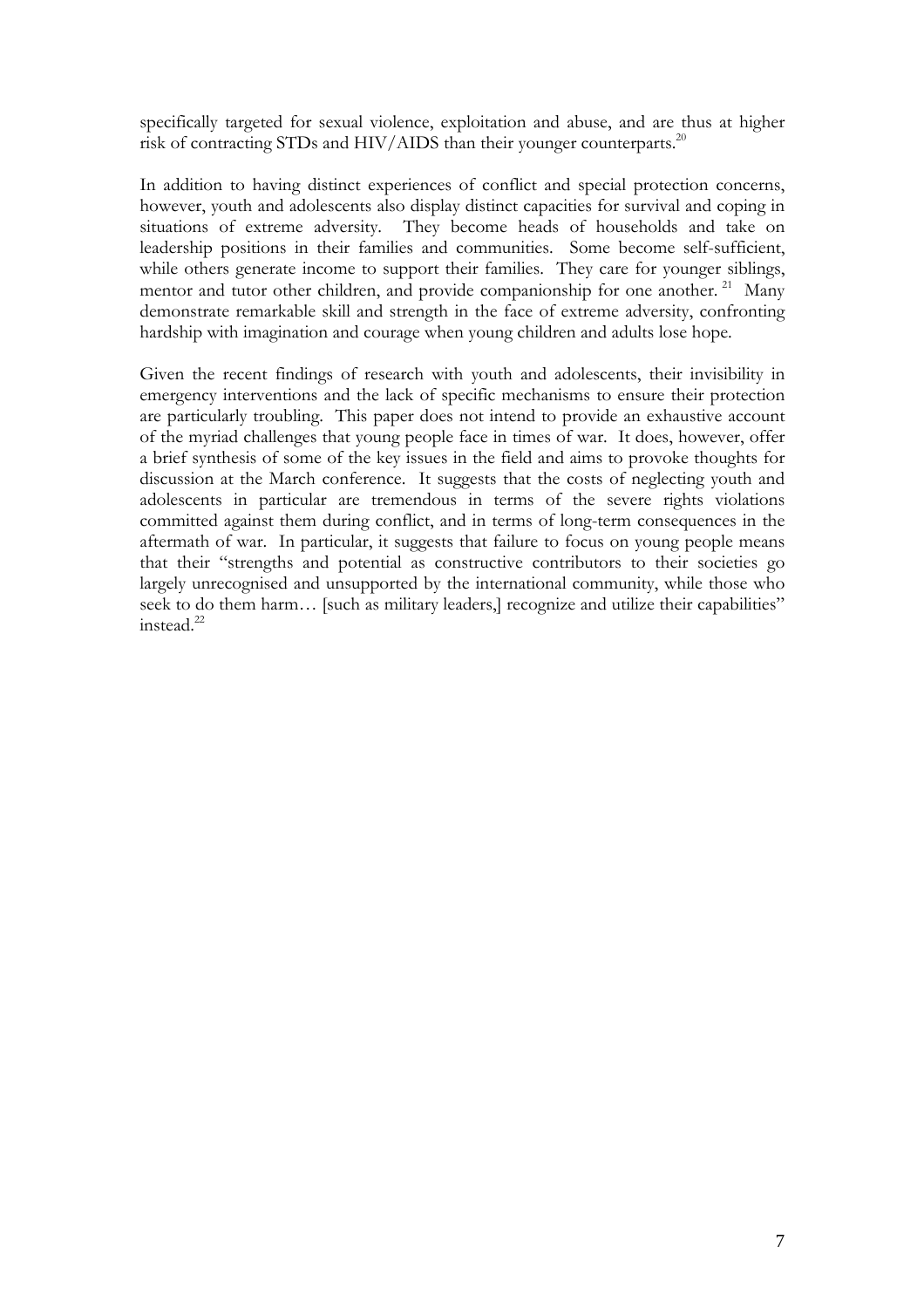## **2. Growing Up in Danger**

#### **2.1 LITERATURES OF WAR**

There now exists a growing body of literature that explores the effects of armed conflict and forced migration on the young. Primarily composed of research from academia and humanitarian organizations, this literature informs the approaches and responses to protection employed by the international community. Despite increased interest in young people's experience of war, however, there still exists a shocking dearth of empirical evidence, systematic research and theory surrounding their protection needs and capacities for survival. Consequently, both policy and practice affecting the young relies heavily upon research and theory produced in industrialised countries, relating primarily to European and American youth or to refugees in Western countries of asylum.<sup>23</sup> This research bias is in part due to the significant practical obstacles to conducting research with young people in conflict situations. Access to war-affected populations is often limited due to obstruction by authorities or security considerations, and thus research methods commonly used by anthropologists, for example, such as long-term participant observation, are made difficult if not impossible. $^{24}$ 

The vast majority of research with young people in conflict situations has been conducted by psychologists and psychiatrists, and thus international policies and agency interventions related to war-affected youth are overwhelmingly influenced by western biomedical theory.<sup>25</sup> To this end, emergency policy and practice with young people of all ages have been largely informed by two main areas of research: the nature of children and child development on the one hand; and the effects of armed conflict on their psychological development and mental health on the other.

First, 20<sup>th</sup> century scientific wisdom holds that age and developmental stage are the most critical indicators of children's resilience and competence. Thus, due to their immaturity, dependence and lack of adult competencies, children are perceived to be inherently vulnerable and needy.<sup>26</sup> The notion that they have special physical, emotional, The notion that they have special physical, emotional, psychological and social needs has informed and dominated international policy in recent decades, as evidenced by the development of an international convention dedicated exclusively to children.<sup>27</sup>

Such ideas have been reinforced by notions about a "proper" childhood in which individuals are brought up by a nurturing family in safe environments, isolated from the malice and dangers of the adult world, kept far from misfortune, and out of reach of adversity.<sup>28</sup> Accordingly, appropriate spaces for young people are seen to be the home and the school, but not the workplace or the battlefield, as the young are to be free of the burdens of economic or social responsibility. As such, childhood is portrayed as a joyful time characterized by leisure and learning, upon which subsequent happiness depends.<sup>29</sup> Since the industrial revolution in Europe, such ideas about the innocence, vulnerability and incompetence of the young have been institutionalised through  $20<sup>th</sup>$  psychology, pedagogy, and other child-related disciplines.<sup>30</sup>

Second, policy and practice relating to young people affected by war have been critically shaped by medical research regarding their psychosocial development and mental health. Since the work of Anne Freud and Dorothy Burlingham in the aftermath of the Second World War, inquiry into the devastating impacts of war on the young has been central to this research, and it has now become accepted wisdom that violence, loss and displacement bring about negative developmental and mental health consequences for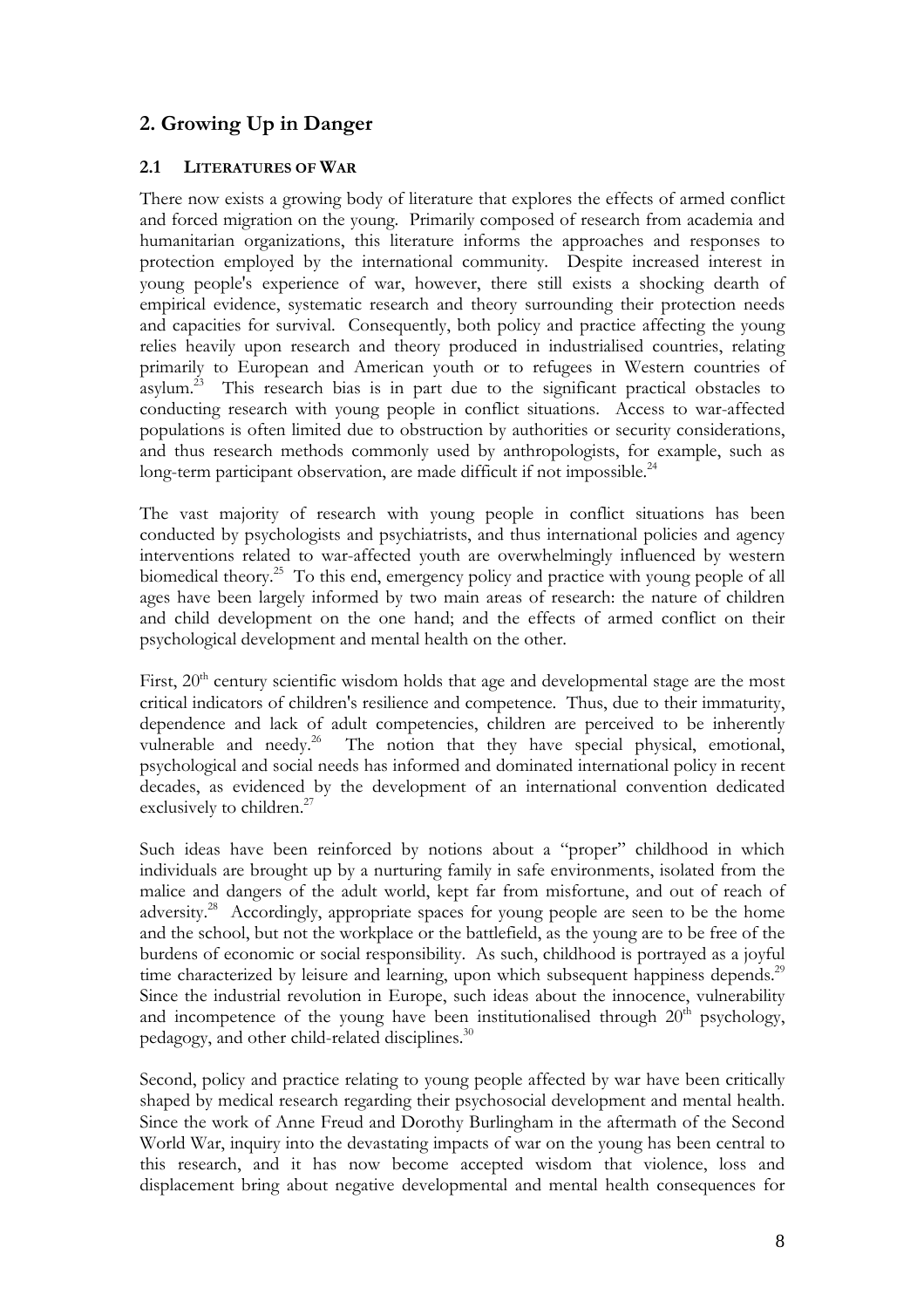the young. $31$  This research now constitutes a burgeoning field, and has been highly influenced by studies and therapeutic work conducted in Europe in the aftermath of WWII, and in the US with Vietnam War veterans. Such studies often highlight the detrimental impacts of conflict on young people's physical, intellectual and moral development, and the prevalence of distressing psychological symptoms and disorders in those exposed to extremely adverse conditions. Emphasis is commonly placed on trauma, and Post-Traumatic Stress Disorder (PTSD), as the primary responses to highly stressful events and situations, and on individual therapy as the most effective remedy.<sup>32</sup>

The power of the trauma discourse in today's world is undeniable. As numerous scholars have pointed out, the language of trauma has come to pervade everyday vocabulary,33 being used in relation not only to major global catastrophes, but also to relatively minor occurrences, such as car accidents. Insofar as this "psych-complex" has become a powerful system of scientific authority, its claims regarding what is normal and desirable for psychological development<sup>34</sup> have had profound implications for the perception of young people affected by armed conflict. Frequently promoted is a notion of war-affected young people as traumatized victims who are rendered helpless and vulnerable by a series of traumatic episodes which are outside the realm of 'normal human experience.'

#### *New research with youth and adolescents*

Though international treaties have extended such ideas to all those under 18 years of age according to accepted global definitions of childhood, attention is focused primarily on early childhood. Thus, protection efforts in conflict situations are suited predominantly for young children, and systematic investigation into adolescent development, their experiences of war, and the nature of their responses to stressful events is sorely lacking.<sup>35</sup> As a result, the international community has far to go regarding the protection of youth and adolescents. Previous protection failures have sometimes been the result of poor management, or tremendous operational obstacles in emergencies. More often, however, they are the result of misconceived, or ill-informed ideas about the problems facing young people, and of the appropriate solutions. They represent considerable gaps in understanding and are the result of unexamined assumptions about the reality of young people's lives, their development, vulnerabilities, protection needs, and capabilities for survival.

In recognition of the inadequacies of policy and practice concerning young people exposed to conflict and displacement, a new literature has begun to emerge which is revolutionary in its efforts to conduct research with youth and adolescents. Spearheaded primarily by social scientists and practitioners, it is dedicated to exploring what young people themselves are saying about their experiences of conflict and displacement, and to understanding the resulting implications for the international protection regime. This literature has provided important new insights that contest traditional understandings about how best to protect and assist war-affected youth. It argues that the situations of displaced and war-affected youth need more thorough analysis, since what constitutes danger and protection differs according to cultural and historical context. It suggests that contemporary understandings of protection rely too much on western assumptions about what young people can and should do, and about what their relationship should be to adults and to adversity. While acknowledging the global power of western theories, it questions their universal applicability across cultures and societies, and argues that reflection upon the assumptions underlying agency interventions engenders serious doubts about their relevance and validity.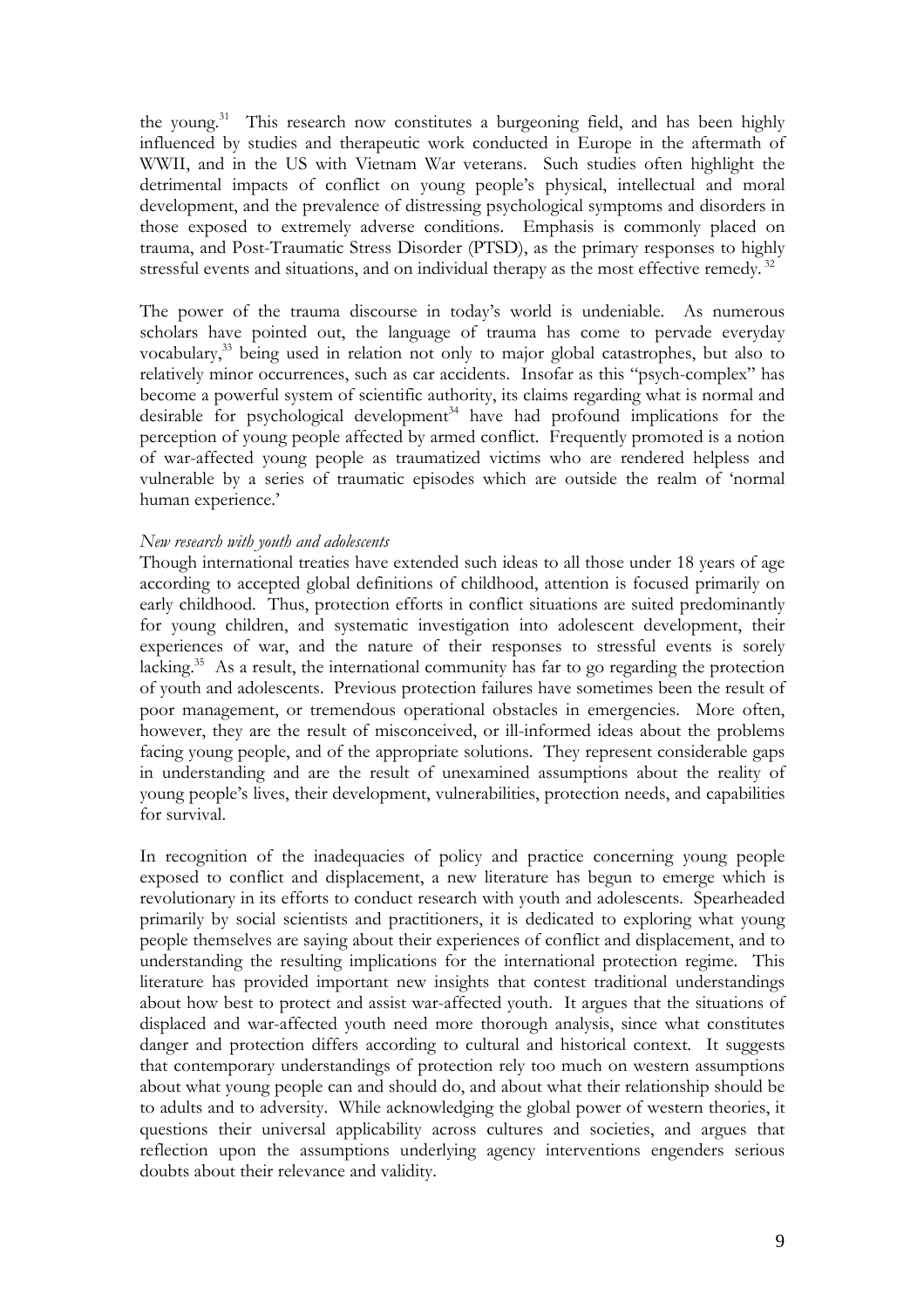Recent research makes a compelling argument for the need to understand the realities of young people's lives from their own perspective so that interventions may be more relevant to their concerns and needs. Furthermore, it criticizes the current operational emphasis on young people's vulnerabilities, suggesting that such an approach may make young people *more* susceptible to hazard by rendering them passive victims, as opposed to active survivors, of adversity. Such an operational focus, it is argued, obscures some very real protection issues, neglects young peoples' capacities and resilience, undermines their existing resources for self-protection, and creates dependency on outside interventions. Finding conventional perspectives and operational strategies ultimately disempowering, new research sends out a resounding call for a modified view of the young and for new approaches to adolescent/youth-centred emergency interventions.

#### **2.2 WHO ARE YOUTH AND ADOLESCENTS?**

Understanding the risks youth and adolescents face during war is essential for designing and implementing protection interventions, and yet identifying them is not necessarily a straightforward task.<sup>36</sup> In fact, a critical examination of differing conceptions of generational categories such as childhood, youth and adolescence reveals profound tensions between the international protection regime and many local communities, with important implications for protection in practice.

In general, the international community functions according to age-based definitions of children and adults that correspond to western understandings of childhood and child development. This approach is in contrast to widely accepted tenets of the social sciences which hold that categories such as childhood and adolescence are socially, rather than biologically determined. As such, they are understood to be widely varying, contextspecific, and constantly being negotiated within the bounds of a particular time and place.37 Echoing the claims of Vygotskian psychology, social scientists emphasize the essential role of culture in child development, and understand generational categories as reflecting cultural beliefs about particular life phases, rather than as fixed, universal states defined by an upper age limit and circumscribed by predetermined developmental stages. Accordingly, youth and adolescence are seen as diverse and malleable constructs, reacting as much to social, cultural, economic and political context as to biological sequences. 38

Definitions of, approaches to and experiences of young people differ widely across cultures according to different contexts. As Mawson notes, defining who is a child, an adolescent or an adult is a process of negotiation between individuals, family members, peer groups and the wider community in the context of life events and rites of passage.<sup>39</sup> Different societies have different methods for determining what constitutes adulthood and how to attain it, many of which have little to do with reaching a certain chronological age, but relate instead to physical, social or religious rites.<sup>40</sup> Factors such as gender, physical maturity, marital status, sexual activity, peer group seniority, position in the family, class and employment commonly define the end of childhood and the beginning of adulthood.

In many cultures, for example, childhood ends earlier for girls than for boys, as reaching puberty marks girls' transition to adulthood. Though this often occurs well before the age of 18, girls are nonetheless expected to marry, bear children and take on adult responsibilities.<sup>41</sup> In some places, those who attend school, are considered children, while young people of the same age who do not attend school but work instead, are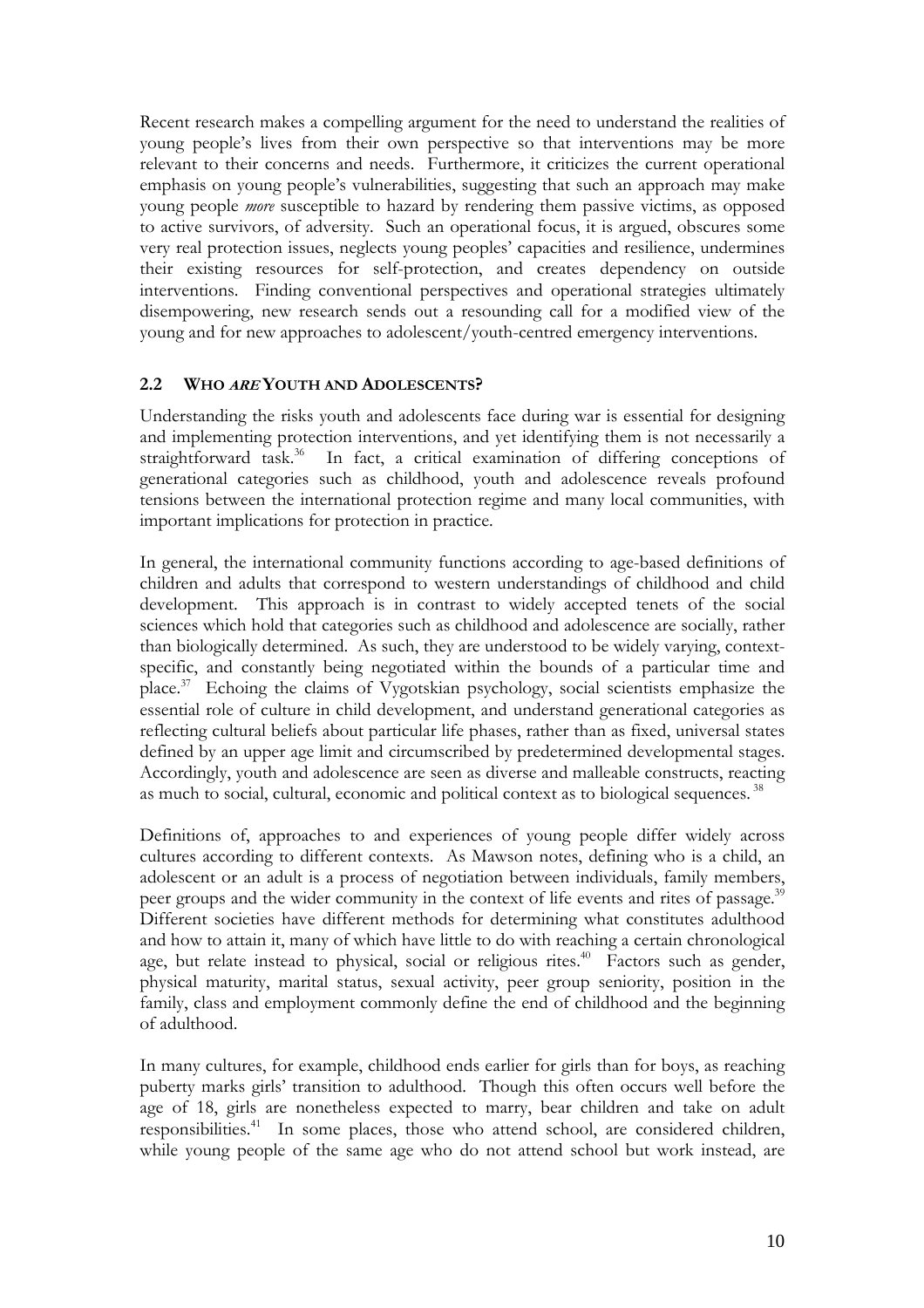considered adults. In many African societies, children become adults after initiation rituals and induction into secret societies.<sup>42</sup>

Concepts of youth and adolescence are even more variable and contested throughout the world. While the English term *adolescent* refers to an individual in transition from puberty to maturity or adulthood, such an idea is based on theories of child development that are unlikely to apply cross-culturally.<sup>43</sup> As Tefferi notes, there is no traditional concept of youth or adolescence in many African societies, and only two defining phases of a human life cycle exist, with childhood proceeding directly into adulthood following initiation.<sup>44</sup> Similarly, de Berry points out that whether or not individuals experience a "youth" is determined by gender and class. In Afghanistan, for example, girls, for whom marriage constitutes the apex in their social status, progress directly from childhood into adulthood upon being wed. Afghan males, on the other hand, are often treated as "youth" even after they are married, since they are only perceived to reach adulthood when they become heads of families after the death of their fathers. "Youth" in Afghanistan is also a luxury category reserved for those who can afford time out for learning and growth. Thus, while youth are likely to be found in the middle and upper classes, poor children very quickly assume the responsibilities and burdens normally associated with adulthood. 45

#### *'Youth' in conflict*

In situations of adversity, generational categories are often highly flexible, and the boundaries between them contested. Distinctions between children, adolescents and adults are readily and effectively manipulated to accommodate political or military ends in particular, with important implications for young people's protection. In some conflicts, for example, young activists may refer to themselves as children to avoid punishment, while authorities define them as youth so as to render them legally culpable.46 Among the Acholi people of northern Uganda, boundaries of childhood have been expanded in order to grant impunity to large numbers of LRA combatants, many of who are much older. Such a broad, inclusive definition has allowed for a liberal approach to justice distribution that has facilitated widespread post-conflict reconciliation.47 In Mozambique, on the other hand, local constructions of childhood and adulthood actually enabled RENAMO forces to recruit youngsters into combat. In Mozambican society, labour migration marks passage into manhood and thus involvement in economic processes rendered young people legitimate perpetrators of violence beginning as early as age 12. Since many rural recruits had lived away from their families for extended periods of time, they had ceased to be children in the eyes of the community, and were thus ripe for recruitment into fighting forces.<sup>48</sup>

How youth is defined also has important implications for aid policy and practice in conflict and post-conflict situations. As Tefferi points out, discrepancies between the international community's understanding of generational categories and local perceptions often have negative implications for young people's self-esteem and self-efficacy.<sup>49</sup> In Ethiopia, for example, young people reach social adulthood once they have undergone initiation ceremonies, and are subsequently expected to contribute to and defend their communities, through activities including soldiering. Humanitarian interventions and DDR programmes, however, tend to characterize adolescent boys as dependent children, imposing upon them conflicting roles and expectations from those of their communities. Though they understand the necessity of submitting to what they consider to be demeaning treatment in order to qualify for aid, Ethiopian youth view relief practice as a step backwards from their initiation. According to Tefferi, contradicting demands to be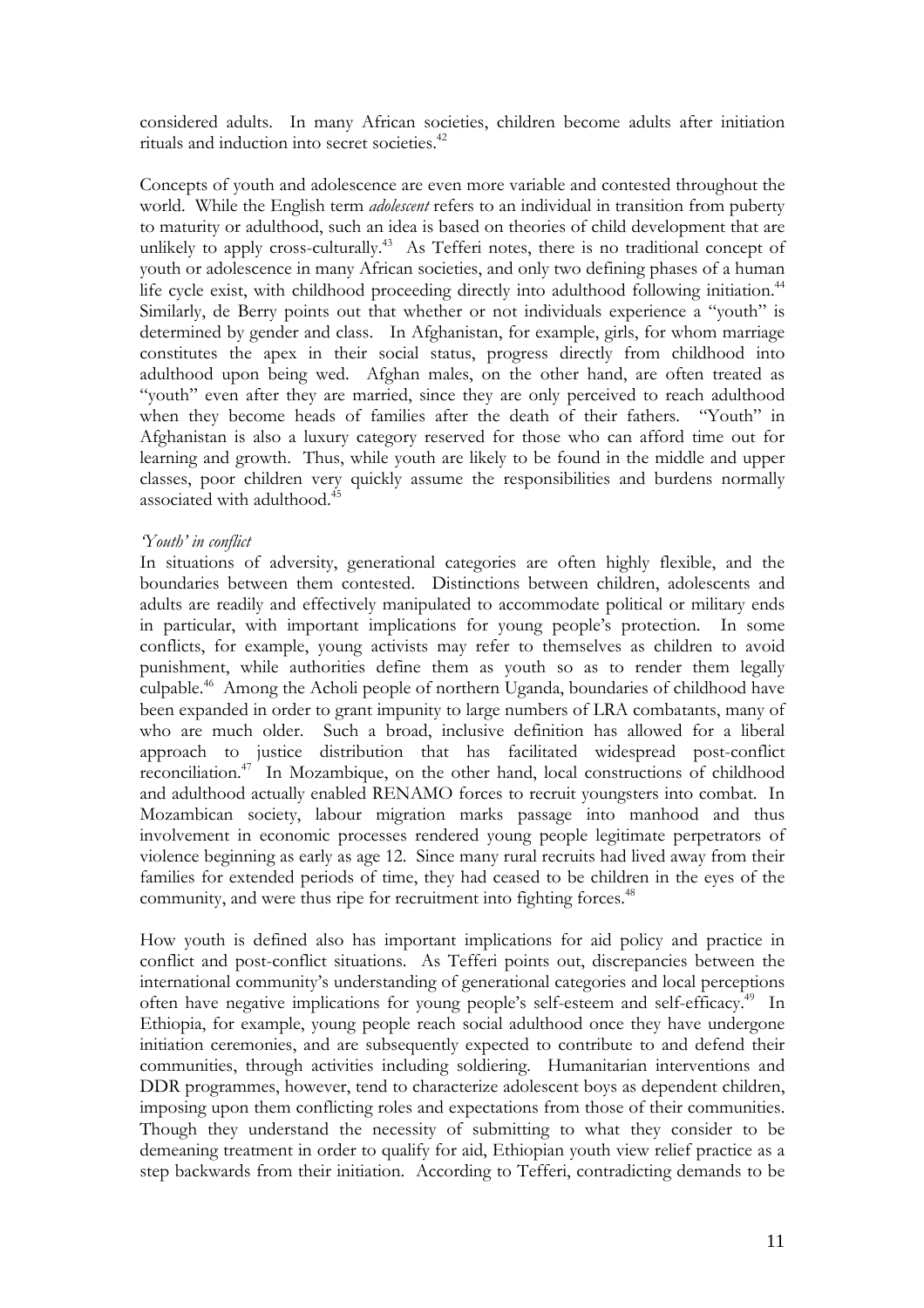both vulnerable children and contributing adults has had detrimental effects on the identities of many adolescent boys who inhabit this precarious middle ground between societal expectations and their dependence upon foreign aid for survival.<sup>50</sup>

Research clearly highlights the irrelevance of age-based definitions of childhood and adolescence for an understanding of the experiences of war-affected youth. It suggests that contextualised definitions of generational categories are much more revealing, and allow for an examination of youth in relation to their social, political and economic realities, rather than to an abstract developmental model marked solely by biological phases.51 Indeed, a better appreciation for the varying meanings, functions, statuses and roles to which 'adolescence' and 'youth' refer during conflict is needed in order to fully understand how best to respond to their protection needs during and following war.

#### **2.3 YOUNG PEOPLE'S PROTECTION CONCERNS**

Recent attention to the plight of youth and adolescents has unearthed compelling evidence to suggest that they may be *more* prone to hazard than children in situations of armed conflict. While young children are extremely vulnerable to disease and death due to their physical and psychological immaturity, youth and adolescents are more susceptible to a wide range of immediate and long-term threats as a direct result of their *increased* maturity. Therefore, while fatality rates may not reach the same heights for older groups as they do for young children, adolescents and youth are more likely to face severe risks to personal safety and well-being as a consequence of their relative strengths or abilities.<sup>52</sup>

Youth and adolescents are particularly susceptible to detrimental forces at work in their surrounding environments precisely because they are at a critical stage in both their physical and social development. Thus, they are not inherently vulnerable, but face particular risks due to their structural position as *adolescents* or *youth*, in the sense. The dangers they confront are a direct result of their age and physical maturity on the one hand, and the social position, status and roles to which their life phase refers on the other. Since they have reached puberty, for example, they are physically developed and valuable to military groups in a way young children may not be. Furthermore, they're often out of school and working independently, and are thus ripe for abduction. Because they are not yet considered full social adults, however, they are denied the protections and rights associated with adulthood, such as marriage. As a result of this precarious state, adolescents and youth are prone to special risks that children and adults may be protected from. Thus, their susceptibility to hazard is not a natural or innate value, but the product of a complex interplay between biological and social forces.

#### **2.3.1 MILITARY ENGAGEMENT AND OTHER FORMS OF EXPLOITATIVE LABOUR**

Youth and adolescents are more likely than younger children to be engaged in military service.<sup>53</sup> Across the globe, in countries such as Afghanistan, Columbia, El Salvador, Ethiopia, Honduras, Guatemala, Lebanon, Mozambique, Myanmar, Nepal, Nicaragua, Rwanda, Sierra Leone, Sri Lanka and Uganda, older boys and girls have been recruited by both government armies and rebel forces to provide a number of services, of which soldiering during direct combat composes only a fraction.

In addition to fighting, young people also serve armies in supporting roles – as cooks, porters, messengers, spies – and in ancillary functions such as intelligence gathering or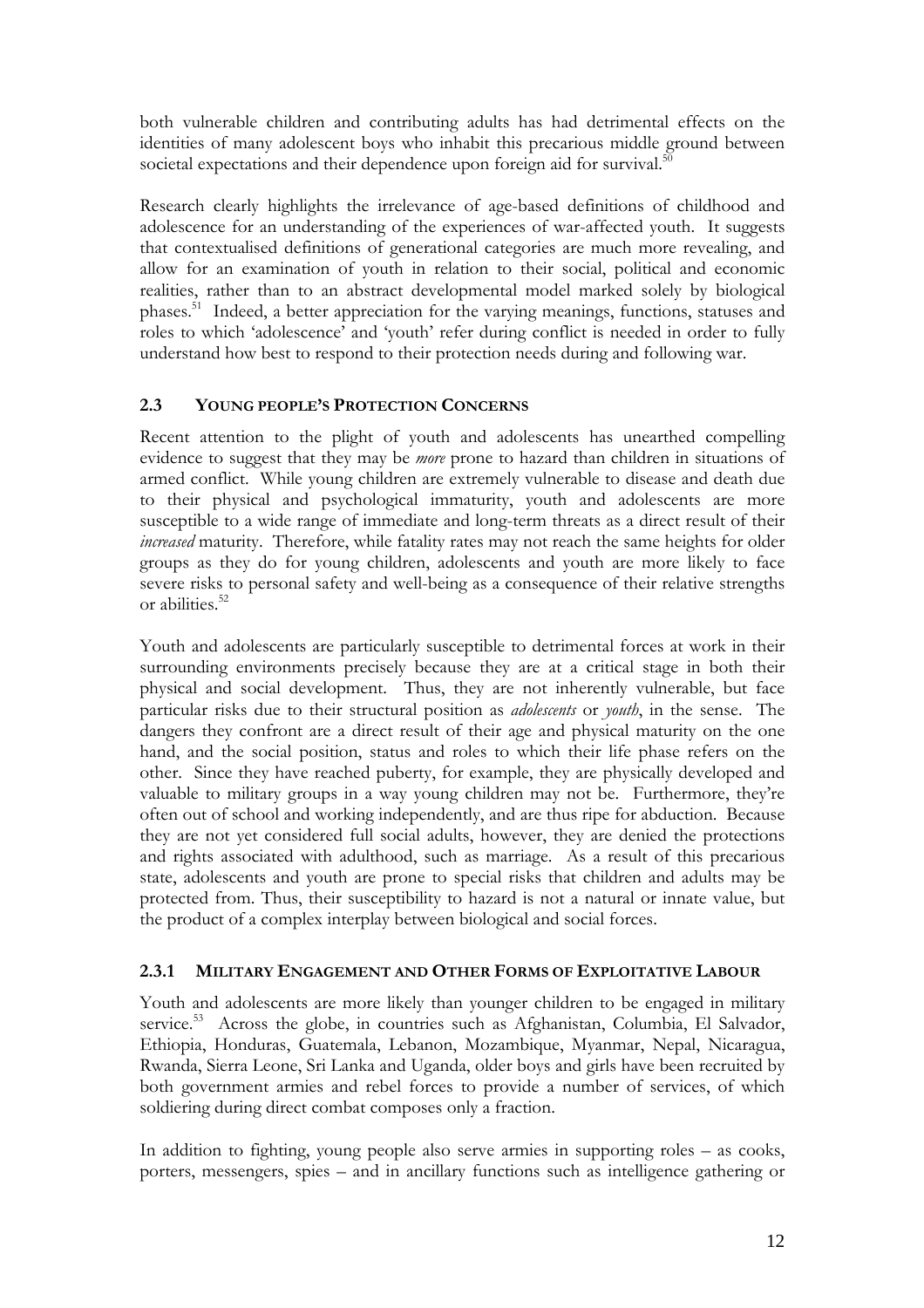road and bridge repair. Since young people are seen as more expendable, they are frequently asked to perform the most dangerous tasks, such as patrolling checkpoints; laying, detecting and clearing landmines; defending arsenals and cleaning weapons. Though girls too are recruited for soldiering, they are more commonly used as office clerks, or are "married off" to officers and expected to provide sexual and domestic services. There is great risk and hardship associated with even these supporting roles, and young people who fail or try to escape are often dealt with harshly.<sup>54</sup>

Due to their age and relative physical maturity, youth and adolescent recruitment is often an explicit strategy of war. Compared to young children, adolescent boys are particularly attractive to military leaders who recognize their physical strength and ability as assets to military endeavours. Similarly, post-pubescent girls are the most desirable for sexual enslavement to soldiers.

In addition, given the socio-economic responsibilities that adolescents and youth take on in many poor countries, these age groups are often easier to reach than children. As mentioned, after completing primary school, families often rely upon older children to seek gainful employment and contribute to the family income. As a result, many are not in school,55 are highly mobile, and move around independently from parents. Recruitment generally occurs in the streets or in workplaces, and thus street youth, those separated from their families, and those working in the informal sector are in greatest danger of abduction. Adolescent heads of households are also particularly susceptible to forced recruitment.<sup>56</sup>

Not all young combatants are forcibly recruited, however, and many present themselves for service under their own initiative. Whether or not enlistment is ever 'voluntary' is a subject of great debate, though it is increasingly recognized that young people are driven by a variety of social, cultural, economic and political pressures to join armed groups. As research reveals, enlistment in fighting forces is often a reasonable adaptive strategy or practical protection mechanism in situations of extreme danger or deprivation.<sup>57</sup> Often, military life is the most attractive option for survival, as armies provide food, shelter, clothing, security, protection and companionship which are unavailable to young people elsewhere.58 Alternatively, in situations of extreme poverty or insecurity, young people may be sent into the armed forces by their families in an effort to secure added income or protection for the family as a whole.<sup>59</sup> Young combatants regularly profit from looting, raids, bribes and pay-offs, and gain dramatically increased power to protect themselves, their families and their land.<sup>60</sup> In addition, young people may also enlist or stay in fighting forces on account of political or ideological convictions.<sup>61</sup>

In general, there has been markedly little examination of the diversity of motivations and experiences of young fighters. Though child soldiering has become an issue of intensive international focus, most literature regards young combatants as the unfortunate victims of ill-intentioned adults, and assumes that they are uncomprehending, unwilling or coerced into joining armed forces.<sup>62</sup> According to such perspectives, young people are removed from the conditions and ideologies that generate violence. They are denied personal agency, and emphasis is instead given to the vulnerability and powerlessness evident in their abduction, forced conscription, brainwashing and deceit.<sup>63</sup> Recent research, however, suggests that we may be in denial about the broad range of motivations young people have for fighting, and that the reality may be more complicated – while some are forcibly abducted or pressured into fighting, others may join willingly, determining loyalties and engaging with violence on their own terms.<sup>64</sup>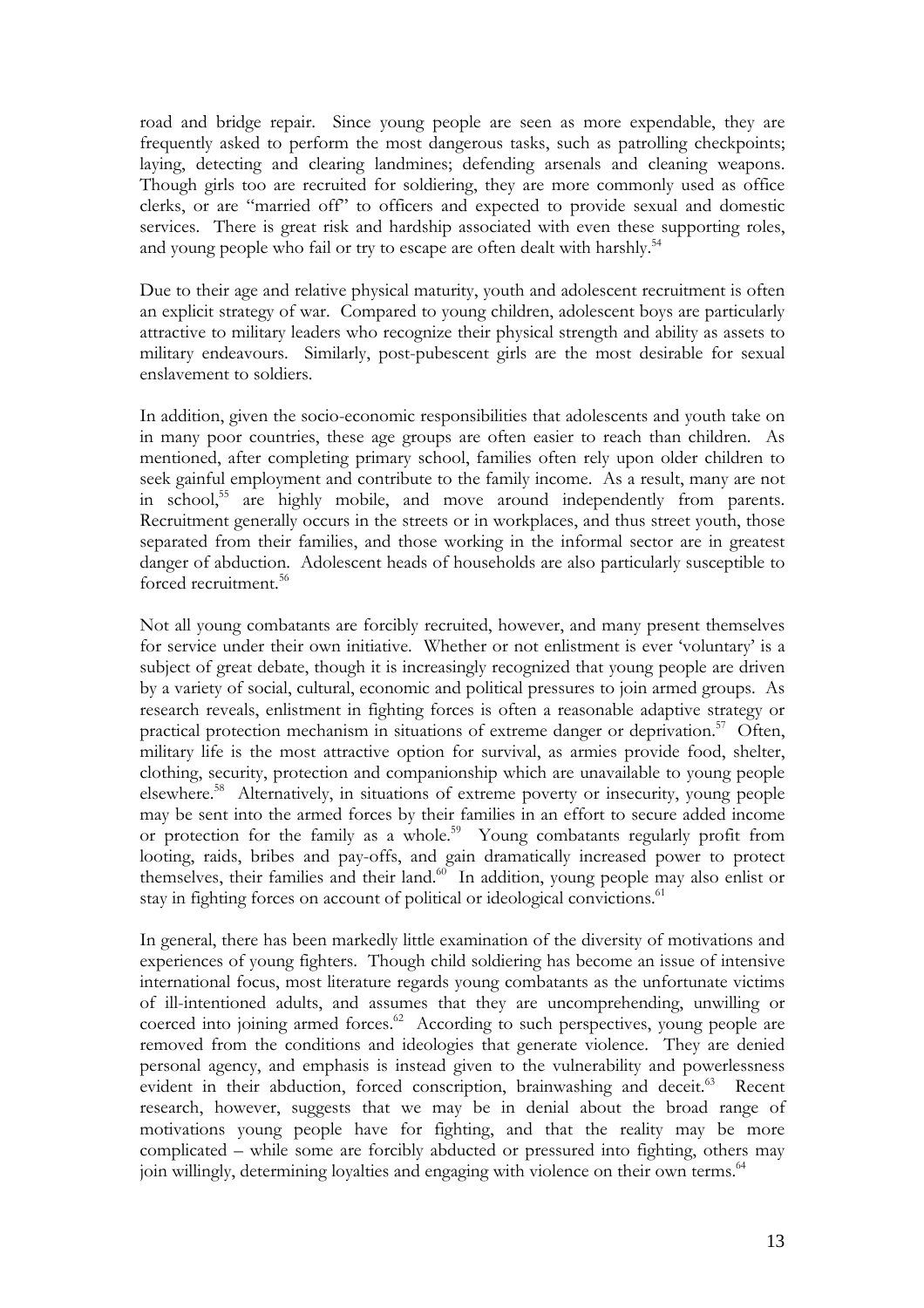#### *Social roles, social positions*

As indicated, young people are not only ripe for recruitment and enlistment due to their age and physical maturity, but as a result of the precarious social positions and roles in which they find themselves during conflict. As Tefferi notes, in situations of conflict and displacement, young people often flounder in a liminal state between childhood and adulthood due to the impossibility of fulfilling societal expectations associated with upward generational mobility. Of great concern to many young people is being trapped in a stagnating youth, and the inability to become adults due to lack of education, employment, or economic and social resources for initiation ceremonies, marriage and other traditional rites of passage.<sup>65</sup> In Angola, for instance, initiation rites preformed around the time of puberty are of utmost importance to the young as they symbolize a change in social status and are a necessary step in becoming a man or woman.<sup>66</sup> As a result of social dislocation and impoverishment, however, such ceremonies are often impossible, and thus conflict and displacement create intense frustration for young people due to their limited mobility in the social system and lack of social power.<sup>67</sup>

Similarly, in Sierra Leone, adulthood follows the completion of education, commencement of gainful employment, or attainment of self-sufficiency, and is thus understood to be a compliment or achievement rather than an age.<sup>68</sup> As a result of recent conflict, "youth" has become a wide, elastic term, encompassing a broad age range due to the impossibility of attaining adulthood through normal means. Today in Sierra Leone, individuals up to 35 or 40 years of age may still be referred to as 'youth' due to their lack of education and skills. Large numbers of older women, for example, were left in the aftermath of war without husbands, families or jobs, and are thus still considered youth.<sup>69</sup>

Displaced boys are particularly affected by social upheaval, as they are often have few opportunities for self-sufficiency and little physical or emotional space to develop their knowledge, skills and capacities. Furthermore, their inabilities to produce a livelihood or provide a bride price in poor economic settings often have negative consequences for self-esteem and self-efficacy.<sup>70</sup> Unable to become adults through traditional mechanisms such as employment, marriage and bearing children, participation in conflict is often seen as an alternative means of accessing power and control, income, respect, social status, even girlfriends.<sup>71</sup> Insofar as soldiering provides a substitute source of authority, it represents an attractive method of social mobility<sup>72</sup> for youth and adolescents who have lost the roles and sources of social meaning which normally shape their particular life phase.

#### *Other forms of hazardous and exploitative labour*

Similar forces also render youth and adolescents especially likely to become involved in other forms of hazardous or exploitative labour. Insofar as conflict and displacement result in destitution and material loss, and principal wage-earners are absent, killed or injured, families often turn to their eldest children for economic support and engage them in dangerous labour that would be unnecessary in peacetime. Additionally, a prevailing climate of lawlessness and impunity provide a profitable environment for those who seek to take advantage of able young people. Traditional protective forces are greatly reduced as families are destabilized, impoverished and scattered amidst the chaos of war, and government authorities too are reduced in their capacities to stop exploitation.<sup>73</sup>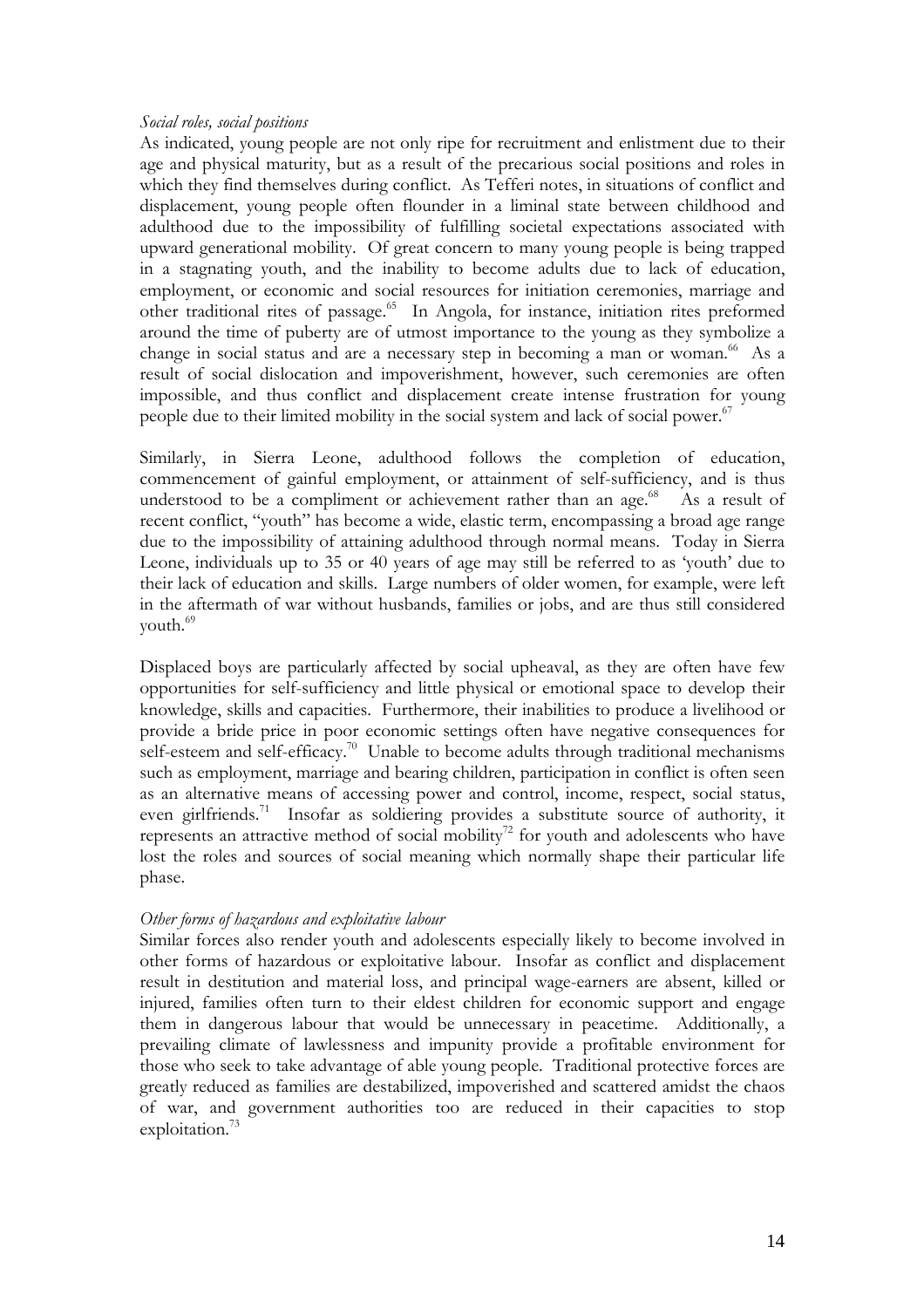The sources of exploitation are many. According to young Afghan refugees in Pakistan, for example, they are frequently forced to seek employment in hazardous industries such as carpet weaving, garbage picking, begging, brick making and drug pedalling.<sup>74</sup> In Afghanistan itself, adolescent boys earn income by foraging for scrap metal in mine fields. Perfectly aware of the risks they run, many have little choice since this is the only lucrative occupation available to them. Adolescents are more likely than young children to be involved in hazardous labour due to their relative physical strength and because they are out of school and expected to contribute to their family's income. Those who head households are particularly vulnerable to exploitation, as are separated youth who leave their homes in search of better protection elsewhere.<sup>75</sup>

#### **2.3.2 SEXUAL VIOLENCE, EXPLOITATION AND REPRODUCTIVE HEALTH**

Increased levels of sexual exploitation and gender-based violence often accompany situations of conflict and large-scale displacement, and adolescent girls in particular are common targets for rape, trafficking, and slave concubinage. Though gender-based violence has long been downplayed as an unfortunate but inevitable feature of war, there is growing evidence that it is much more than an arbitrary side effect of a breakdown in law and order. Rape and other forms of sexual violence have become crucial weapons of war and instruments of terror, and women and girls are often sexually violated as a deliberate military policy. Sexual violence takes on varying forms such as rape, torture, genital mutilation, forced marriage and forced maternity, and is common in the context of ethnic cleansing and genocide, as was seen in Rwanda and the Balkans. Far from an incidental consequence of war, rape and sexual violence are often purposely used to degrade and demoralize individuals and damage the collective psyche of entire communities. 76

Impoverishment also forces many adolescent girls into prostitution, obliging them to offer sexual services in exchange for goods or services such as food, shelter, safe conduct through war zones, immigration papers, and other privileges for themselves or their families. Girls are often forced to present themselves as sexual slaves to military leaders in order to secure protection from attack or extortion for their families. The arrival of peacekeeping troops is also known to contribute to a rise in prostitution. Adolescent girls are also particularly vulnerable to traffickers who seek to sell them to brothels or foreign markets abroad.<sup>7</sup>

In northern Uganda, for example, adolescent girls were particularly prone to systematic abduction and slave concubinage by NRA soldiers during the civil war. According to de Berry, this was a direct result of their relative youth, beauty and physical state. In the context of the HIV/AIDS pandemic in Africa, post-pubescent girls have become the desired sexual partners of military commanders on account of their likely virginity and unlikely infection with the disease.<sup>78</sup> Furthermore, girls reported that soldiers wanted beautiful girls, which was generally equated with youth and light skin colour. Since adolescent girls often bear prime responsibilities for domestic duties such as gathering water and firewood – tasks which take them away from populated areas – they are at particular risk for abuse and abduction.

Similarly, prostitution is a viable survival strategy particularly for adolescent girls due both to their prime sexual age and the commodization of sex. On account of their physical maturity, post-pubescent girls are often forced to take advantage of the fact that soldiers are willing to pay for sex, thus foregoing sexual protection for economic security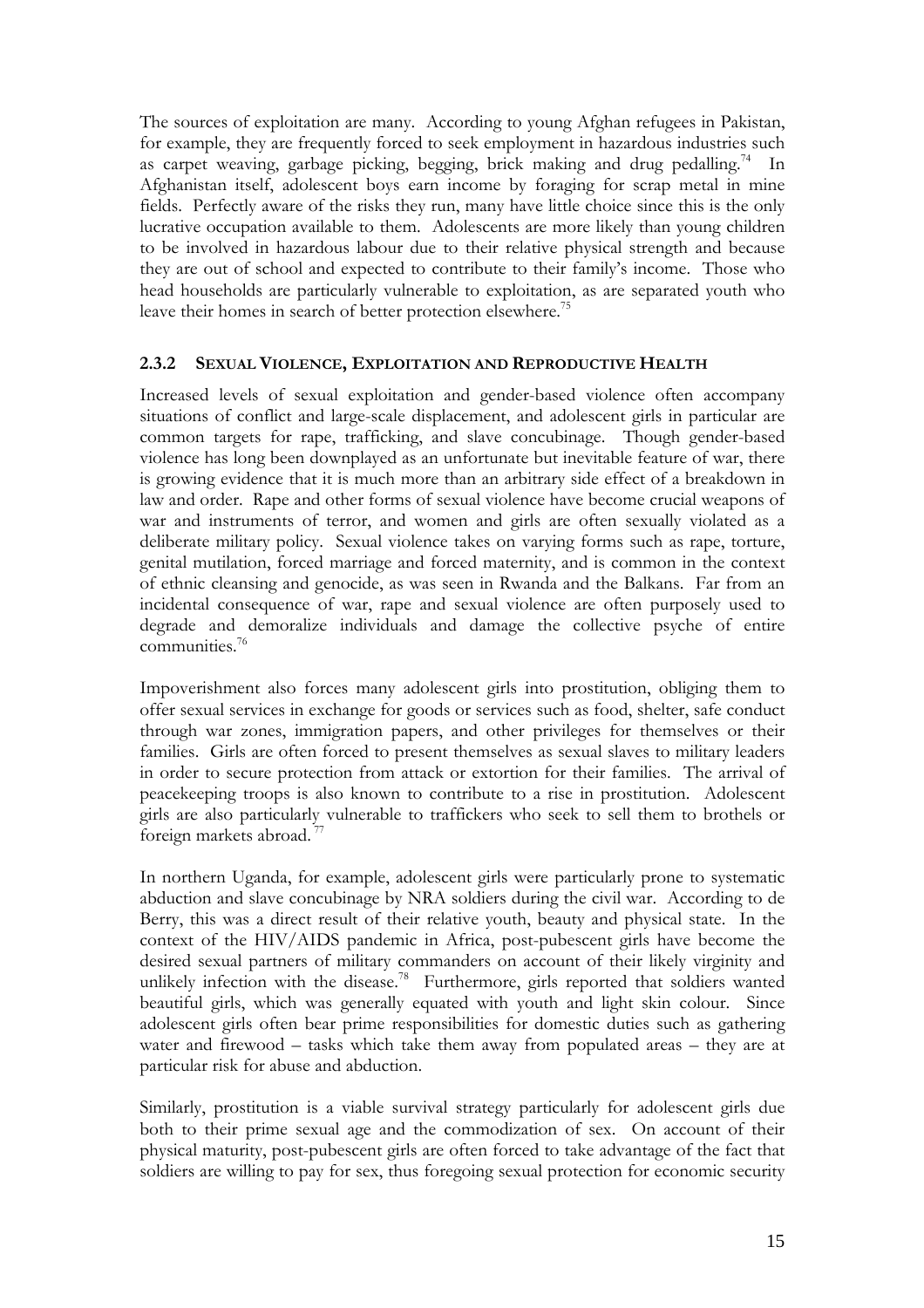and subsistence.<sup>79</sup> Eldest daughters in Burma, for example, were commonly sold into prostitution in Thailand for profit when the material pressures of war meant that regular access to resources were destroyed. In this case, adolescent girls' susceptibility was also compounded by their position in the birth order and sibling composition.<sup>80</sup>

#### *Social status, social value*

Being unmarried also plays a key role in rendering adolescent girls prone to exploitation and abuse. In many societies, unmarried girls are of both cultural and economic value to families and communities, and are thus especially appropriate vehicles though which to attack an enemy. Due to the cultural importance of virginity in Albanian Muslim society, for example, raped Kosovar girls are generally considered unsuitable for marriage and reproduction. As a result, unmarried Kosovar girls were obvious targets for a Serbian enemy wishing to prohibit the growth of the Albanian population. In addition, since women were also perceived to be the bearers of Kosovo Albanian identity, the rape of adolescent girls was an explicit means of humiliating communities and defiling ethnic and religious purity.<sup>81</sup>

Social stigmatisation against sexual violence also played a crucial role in determining Kosovar girls' vulnerability in the aftermath of conflict. Strong social taboos against sexual violence meant that girls who were raped faced alienation or even abandonment by their families and communities, which in turn rendered them vulnerable to trafficking rings operated in refugee camps by the Albanian mafia. Many adolescent girls facing exposure, shame and rejection as a result of this dishonour proved likely to succumb to the false promises of traffickers who offered them freedom and happiness abroad.<sup>82</sup>

In Uganda, adolescent girls are of great economic value to their fathers, as in his virgin daughter rests a father's hopes for bridewealth cattle. Thus, by arranging for her sexual violation, a girl's marriage prospects, her father's claim to livestock, and a family's economic prospects could be simultaneously destroyed. Such was common practice in displacement camps, where girls' susceptibility to abduction and slave concubinage by NRA soldiers was also a function of the high levels of interpersonal violence which characterized life in the camps. As de Berry notes, threats to Teso girls came not just from the two opposing sides of armed conflict, but also from men in their own communities who organized girls for the soldiers. In this way, Teso men bettered their own position at the expense of young girls, whose sexual services they used to ingratiate themselves with soldiers, thus earning protection for themselves and their families.<sup>83</sup>

#### *Sexual and reproductive health*

Adolescent girls are also at higher risk of reproductive health problems than younger children. This is due to their heightened exposure to sexual violence, abuse and exploitation; early marriage; generally increased levels of sexual activity; and to the fact that they have little information about sex and are powerless to enforce safe practices on perpetrators. They are more likely to have unwanted pregnancies or unsafe abortions, and may be unable to deliver safely due to insufficient bone growth, height and pelvic size. In fact, girls aged 15-19 are twice as likely to die from childbirth as women in their twenties.<sup>84</sup> Those who do give birth successfully face severe risks in the aftermath due to a shortage of trained midwives, post-natal care and sufficient public health infrastructure.

In addition to physical hazards, young girls must also contend with the social, economic and psychological effects of sexual violence and exploitation. Many "bush wives," for example, are deserted by soldiers when they become pregnant and have great difficulty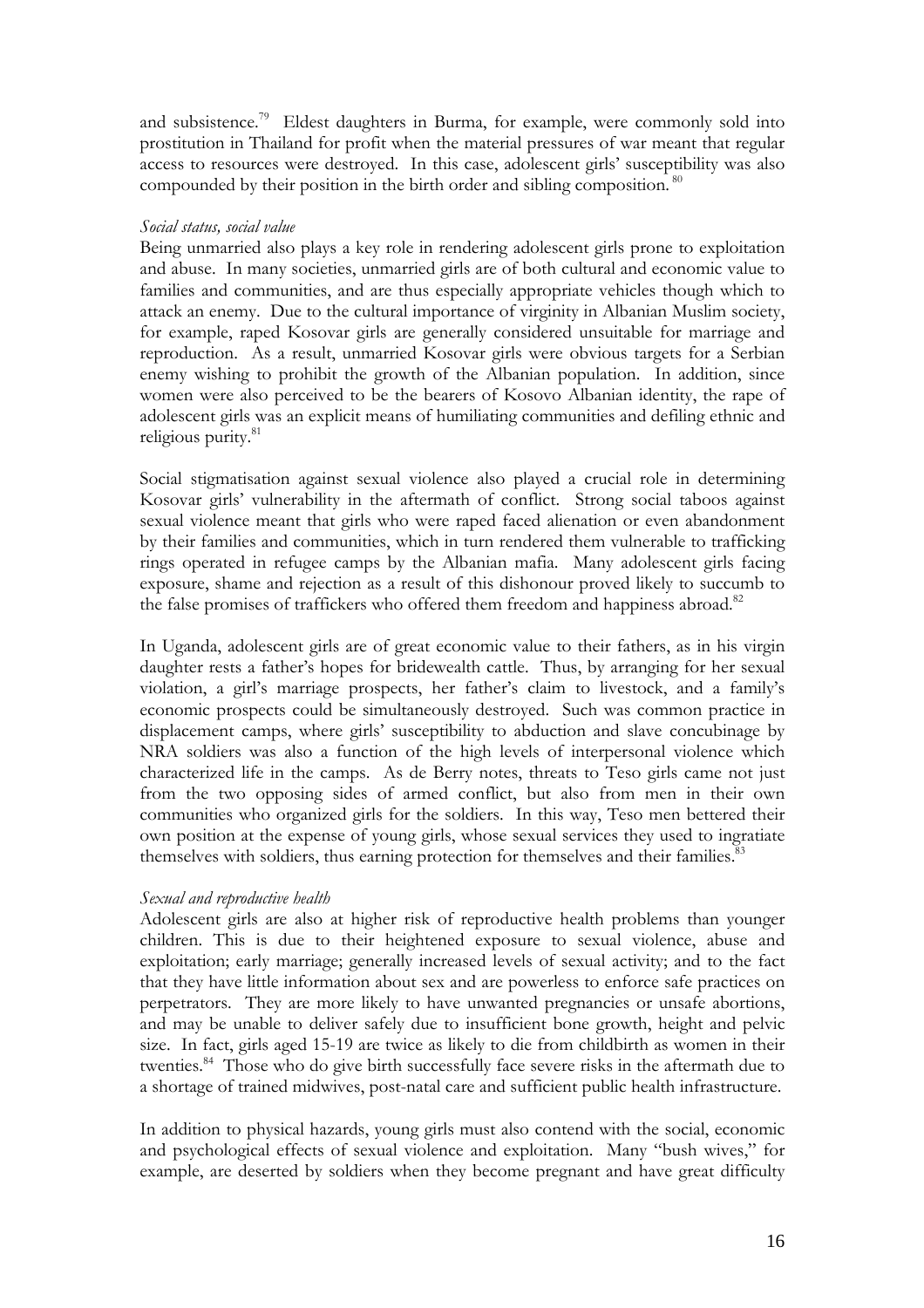raising children without adequate family and community support.<sup>85</sup> Rape survivors may be socially alienated and economically devastated when they are subsequently deemed unmarriageable.<sup>86</sup> This may in turn lead to dangerous levels of shame, alienation, and high suicide rates among rape victims.<sup>87</sup>

Adolescents and youth are also more likely to contract HIV/AIDS and other STDs than younger children, with 50% of all new infections globally occurring in these groups. As the Machel study concludes, there is a strong correlation between armed conflict and a high incidence of STDs and HIV/AIDS, and young people involved in the armed forces are 50% more likely than civilians to contract the disease. The spread of STDs and HIV/AIDS among adolescents in conflict situations is commonly attributed to overcrowded conditions in displacement camps, a general breakdown of established social values and constraints, and an increased likelihood of unprotected sex with a larger numbers of sexual partners, in part due to the development of sexual identities and tendency toward sexual experimentation.<sup>88</sup> Often, those who acquire HIV/AIDS and other STDs suffer in silence due to fear of stigmatisation, and thus few receive treatment.

Despite these statistics, however, adolescents are the least likely to have access to reproductive health information and care. While the provision of primary health care and interventions to secure clean water, adequate nutrition and shelter are given priority during humanitarian interventions, reproductive health is often neglected, or treated as a luxury measure. Even where reproductive health services do exist, they rarely target adolescents or youth as a distinct population for reasons ranging from cultural stigmas against sexual activity in the young to poor programme outreach.<sup>89</sup>

And yet, adolescents are also choosing to have sex. In situations of protracted instability and crisis, many young people seek solace in sexual relationships. Voluntary sexual activity compounds adolescents' increased risk of a wide range of diseases and reproductive health problems, making them perhaps the most important targets for dissemination of reproductive health information and care.<sup>90</sup> Such a proposition, however, represents a major shift in focus for the international community, and requires a radical rethinking of reproductive health programming in emergencies to acknowledge the realities of young people's lives and provide protection to those most in need.

#### **2.3.3 DETERMINANTS OF DANGER**

In addition to understanding the physical, social, and structural mechanisms that render youth and adolescents particularly vulnerable during warfare, it is also critical to acknowledge those forces which distinguish *between* different groups and categories of young people in determining their relative susceptibilities. Previous research based on universal theories of child development has tended to study young people as an undifferentiated category. As such, it has disregarded differences of social power and identity between the young, ignoring evidence that social status critically determines survival and well-being, and obscuring crucial distinctions which profoundly influence their protection needs.<sup>9</sup>

Young people in different social, economic, gender, ethnic and religious categories experience vastly different kinds of lives, with great diversities in their safety, vulnerabilities and capacities for survival. They are not randomly or equally at risk during armed conflict, but face specific threats and risks as a result of who they are. Frequently, young people are rendered more or less vulnerable as a result of how they're valued by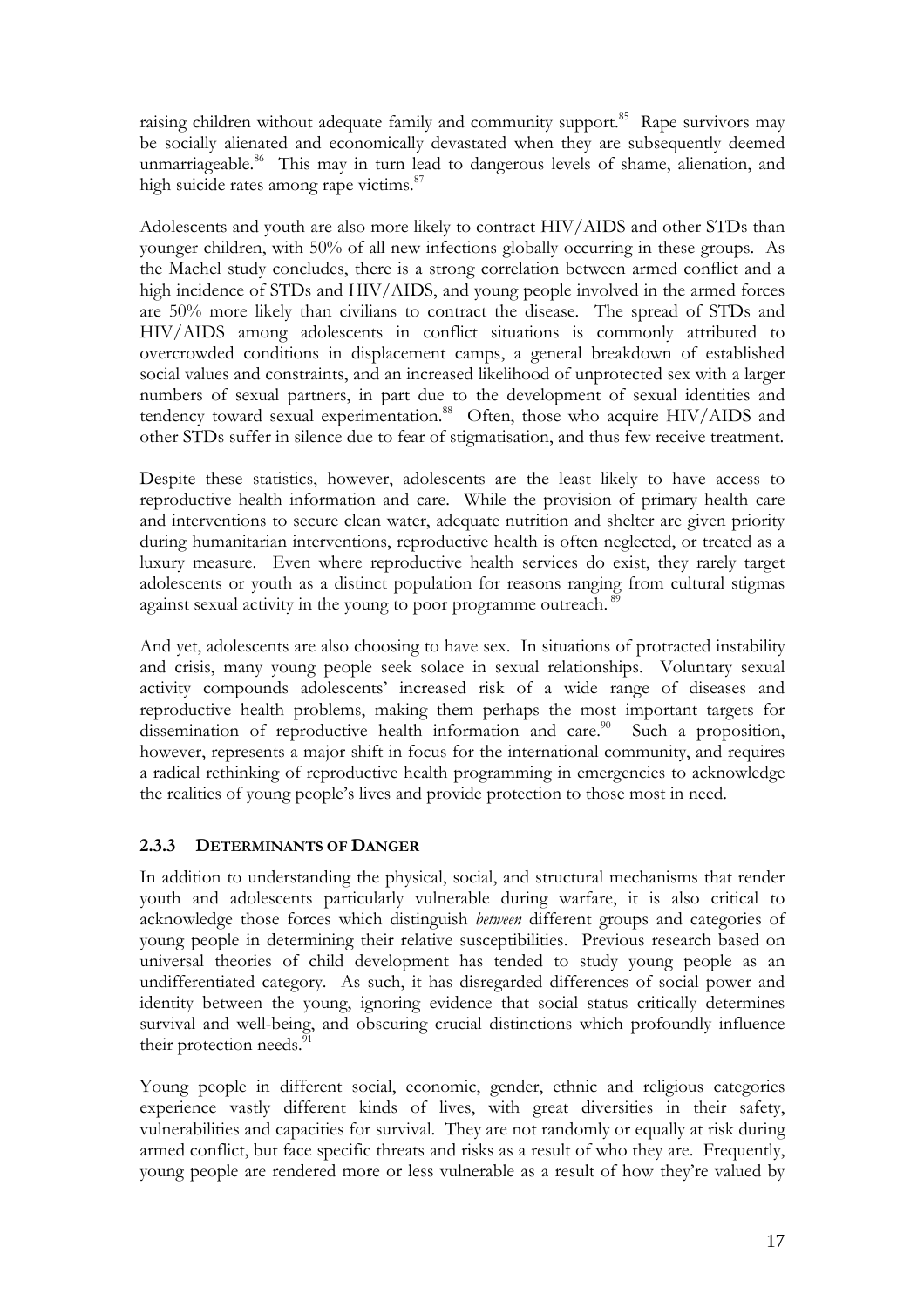their families and communities, causing particular concern for those in less desirable social categories.<sup>92</sup> Disabled young people, for instance, often face disproportionate risk of abandonment during displacement or when families are trying to relieve themselves of economic burdens amidst desperate conditions. As indicated, girls face sexual violence in far greater numbers than boys, and unmarried girls are often in the most danger. Boys, on the other hand, are more likely to be abducted into the armed forces. Poorer youth are most likely to engage in exploitative labour. Overall, armed conflict exacerbates differences between the young in terms of exposure to risk and the extent and nature of particular risks, placing new burdens or strain on some, and removing the protection or survival prospects of others.<sup>93</sup> Thus, we must reach beyond "the commonalities of the human condition<sup>"94</sup> in order to appreciate why some are in greater danger than others, and what assistance will be relevant to whom. In effect, only by understanding protection in terms of social status and power will we be able to identify those most in need and adjust our interventions appropriately.

#### **2.3.4 SOURCES OF DANGER**

In addition to understanding *why* adolescents and youth are more prone to many hazards during war than young children, it is also critical that we appreciate where the most severe threats to protection come *from*. Significantly, adolescents and youth are at great risk not only because they are valued by an outside enemy but also because they are equally valuable to their own communities and families who may rely on, or even exploit, them for their own support, survival or gain.

Previous research with youth and adolescents during conflict and displacement has focused to a large degree on threats to protection from an outside enemy, be it direct warfare, exploitation or civil and political violations. As a result, international protection efforts are designed primarily to guard against such external dangers, and frequently entail: the deployment of international peacekeeping troops to conflict zones; negotiation with national governments to ensure protection of displaced people by government armies; or human rights training and advocacy. To this end, young people's susceptibility in conflict is treated solely as a function of threats from the outside world.

Recent research highlights a much more insidious reality, however, in which the greatest threats to young people's well-being often come from *within* their own communities – from relatives, neighbours, friends and even the immediate family. It acknowledges that while often fundamental to young people's survival and well-being, families and communities may also be a major source of constraints, threats and danger. To this end, it warns against adopting stereotypic notions of family and community that obscure the risks they pose, and emphasizes the need to be cautious of assumptions that family and community are necessarily safe spaces for young people.

#### *Community*

Perhaps the most sinister effect of modern civil wars, is the damage they wreak upon young people's social worlds, when communities become pitted against themselves and neighbours become enemies through acts of self-protection, self-interest and collusion with the enemy. Research in numerous conflict-affected areas reveals that young people often have extremely limited social networks exclusive of anyone beyond immediate family members. Such a reality reflects the intense fear and distrust that exists even within communities during conflict. <sup>95</sup> In particular, refugee and IDP camps may be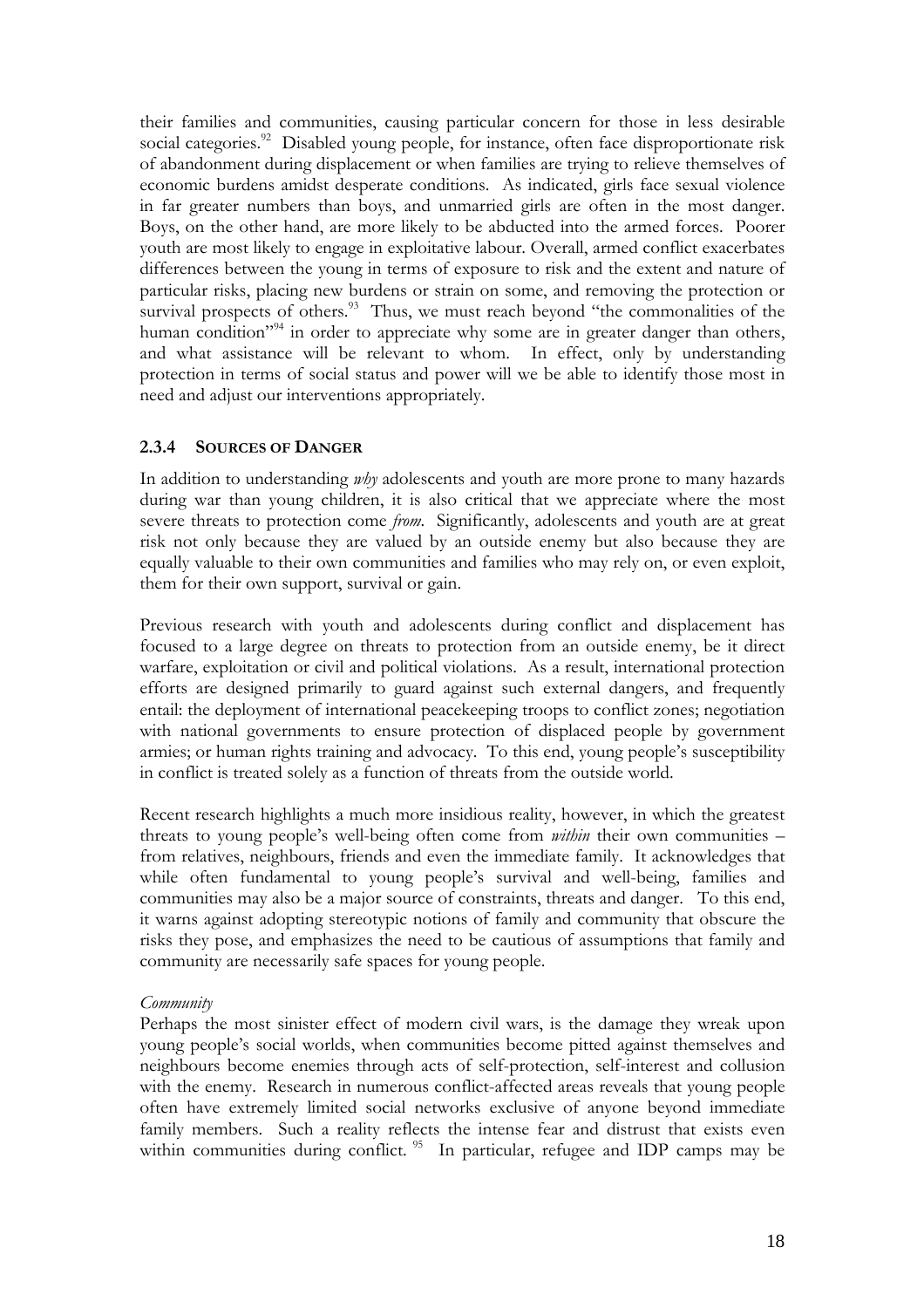extremely corrosive social environments for young people, in which loss of social trust and destruction of social and kin networks constitute particularly dangerous settings.

As noted, for example, the sexual exploitation of adolescent girls in northern Uganda by NRA soldiers was made possible by men within their own communities who arranged the girls' abuse in order to survive themselves. These middlemen chose girls strategically, organizing the abuse of those girls against whose male relatives they held grudges, using the girls as an instrument to humiliate and terrorize their own personal enemies.<sup>96</sup>

In eastern Sri Lanka, Tamil youth live amidst a climate of great distrust and suspicion, as families have learned to protect their own offspring by pointing out others for abduction and forced recruitment into the LTTE. Similarly, in Uganda, parents of young combatants who have not returned from war have been known to identify those young people who have escaped and returned for re-abduction by rebel forces.<sup>97</sup> Other parents may inform government soldiers that the children of their adversaries are collaborating with opposing forces, thus subjecting them to detention or torture, and relying upon young people's military value to protect their own.

In such ways, young people's lives amidst conflict are marked by interpersonal grievances and jealousies over disparity and inequity that find expression in violence against them. In many cases, intra-communal conflicts which would normally manifest themselves through witchcraft or spiritual violence are expressed instead through physical violence, as people exploit the conditions of war to avenge their enemies.<sup>98</sup> Interpersonal violence is a common feature of life in refugee camps in particular, where people cannot depend on physical and social distance for control of conflicts due to overcrowded conditions.<sup>99</sup> Indeed, for many young people, war is less about fighting forces "than the mire and violence of micro-level relationships, with which they [have] to contend."100

#### *Family*

Conventional wisdom also holds that young people's needs are best served within the context of the family.<sup>101</sup> Despite a lack of empirical evidence about this, some Despite a lack of empirical evidence about this, some suggestions to the contrary, and little research into young people's own methods for independent survival, the family is nonetheless instinctively presumed to provide more stability, support and protection than young people could access on their own accord. And yet, recent studies with war-affected adolescents and youth suggest that family is not necessarily the refuge for young people that we presume it to be.<sup>102</sup> While family may be a protective force in peacetime, it does not necessarily constitute a safe environment for young people during warfare, when it comes under tremendous pressure and stress.

Families are often a direct source of threat to young people in conflict situations. In general, we are mistaken to assume that the well-being and protection of the young is necessarily a family's first priority. On the contrary, parents may purposely decide to sacrifice one child for the good of the family unit – often an adolescent or youth – depriving them of their safety and well-being for the survival of others. As we have seen, it is not uncommon for families to single out older offspring as dispensable through abandonment, sale or militarization. In such situations, the young are forced from the home in order to lessen the economic burden of a family, produce income through exploitative labour, or seal political alliances crucial to economic or physical security.<sup>103</sup>

Adolescent girls, for example, may be forced into early marriages in order to reduce numbers of offspring to care for, or to gain favour with powerful men. Older boys often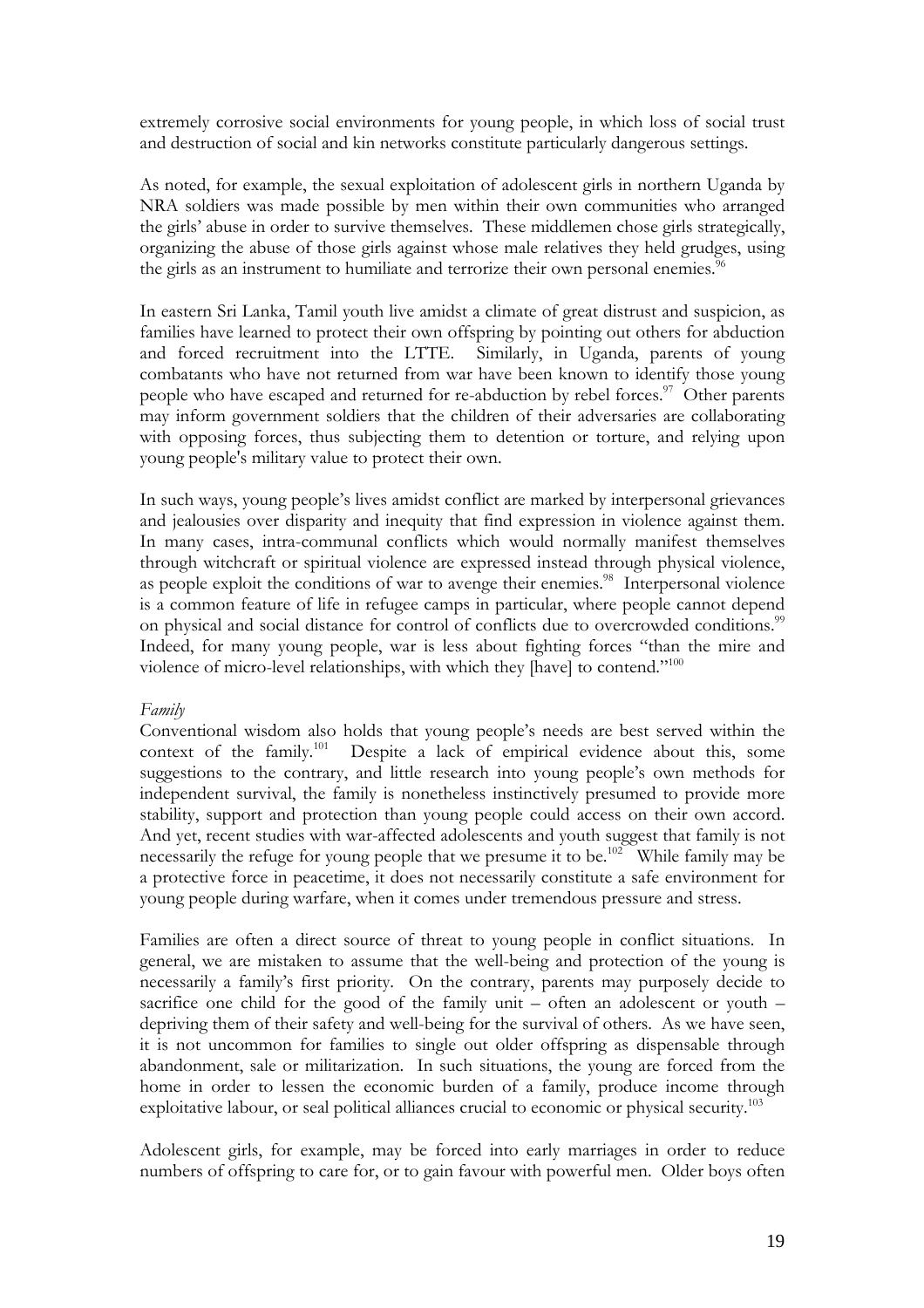face the greatest perils during wartime, as they are sent to the military in order to protect the family against extortion and violence by armed forces, while younger sons are sent to orphanages or to live with extended family for safekeeping. In Pakistan, Afghan refugee youth are frequently forced into hazardous labour where they face physical, sexual and psychological abuse, and refusal to work regularly incurs beatings or starvation from parents.<sup>104</sup> Adolescents may be pushed from homes during war precisely because they are capable of fending for themselves, and thus they are rendered vulnerable to death, exploitation or impoverishment as a direct result of parental decisions, abuse and neglect.

Young people's protection concerns often refer to much more mundane events and circumstances, such as increased alcoholism and domestic abuse from parents. As Palma argues, rising levels of violence against young people in homes is a direct result of political conflict in Colombia, for when "democracy is constrained in public life, it leads to a similar replication in private life."105 Though the relationship between armed conflict and domestic abuse has long been a subject of great debate, Palestinian adolescents also note the multitude of ways in which violence experienced in society is subsequently reproduced in the home.106

Families may become increasingly dangerous places for young people in the aftermath of war, when disruption of traditional generational hierarchies leads to increased conflict between parents and youth. When fixed systems of parental power and authority are upset during conflict, many adults cope with social upheaval by attempting to reinstate their authority according to previous social norms. In doing so, they may demand total respect and unquestioning compliance in an attempt to reverse their loss of status and control, becoming new or worse abusers of defiant youth.<sup>107</sup> Evidence suggests that such concerns are particularly prevalent for former combatants, who may face outright fear from parents, or have difficulties submitting to pre-war social hierarchies from which they escaped during conflict.<sup>108</sup> Such dangers are powerful testimony to the fact that purposeful destruction of social orders is frequently used as a weapon of war by military forces who recognize intergenerational and family distrust as an effective means through which to inflict suffering upon communities long after the cessation of conflict.<sup>109</sup>

#### *Violence in protection*

Even a family's "protection strategies" may be detrimental to young people's well-being, as families are generally adult-centred institutions with strategies of care and protection decided upon by parents who may be unaware of the risks their children face. For example, in times of war young people are often sent to institutions where it is assumed they will be cared and provided for. As growing research argues, however, residential care institutions themselves are commonly dangerous places where young people may be abused or exploited, denied proper food and clothing or suffer neglect.<sup>110</sup>

Early marriage is another common protection strategy, for marriage is often valued as a means for guarding against young girls' sexual violation and family dishonour. Adolescent girls frequently perceive things differently, however, recognizing that hasty decisions about marriage often lead them into unhappy and lonely lives. Parents of adolescent girls in Kosovo, for instance, often resorted to early marriage in order to protect their daughters from rape, suffering and dishonour. And yet, Kosovar girls themselves rarely regarded this as an effective protection strategy, as many were betrothed at very young ages to significantly older men, and suffered from early consummation of marriage and dangerous pregnancies. Furthermore, even early marriage often failed to protect them against assault and sexual violence.<sup>111</sup>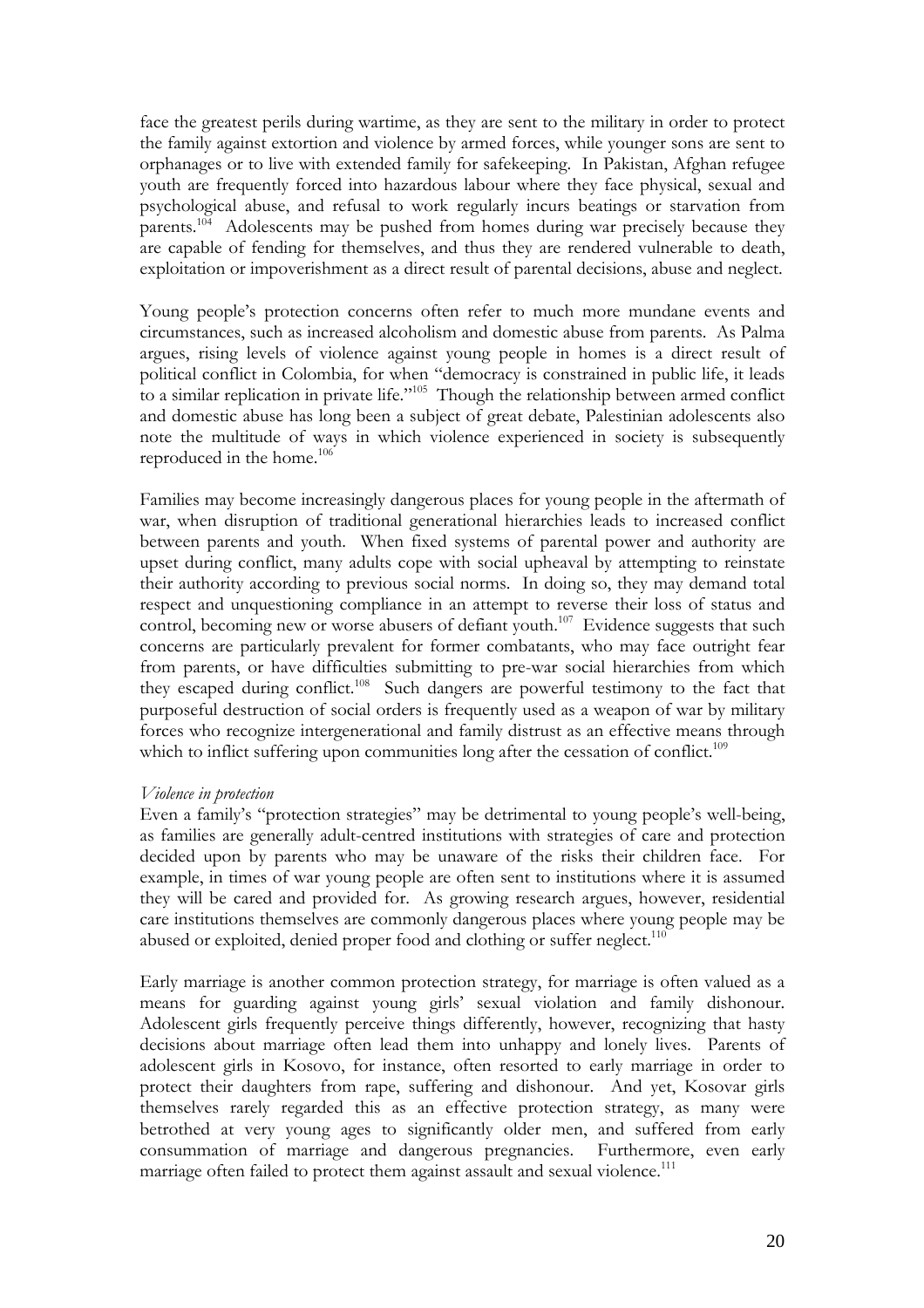#### *Peers*

Much research has shown that support from peers is critical to young people's survival and resilience in situations of conflict and displacement.<sup>112</sup> Indeed, friends and peer networks have been found to have highly developed collective survival strategies which may be more vital to young people's well-being during emergencies than parents and kin. And yet, recent evidence belies the notion that youth groups are always protective associations. Frequently, conflict places peer groups under intense strain, and even friends may pose very real threats to individual safety. According to research in Kosovar and Palestinian refugee camps, increased violence within and between peer groups has reached deadly proportions due to both protracted instability and increased possession of weapons among young people.113 As young Palestinians themselves note, young people are arming themselves at alarming rates, carrying weapons in schools, homes, and streets, and turning boyhood brawls into fatal fights among friends.<sup>114</sup>

In particular, difficulties often arise between returned combatants and non-combatant youth. As a former combatant in Sierra Leone claimed, the debilitating stigmas that followed them in the aftermath of their return were frequently perpetrated by peers.<sup>115</sup> In post-conflict situations characterized by resource scarcity and immense competition for employment, for example, non-combatants may spread rumours about atrocities former combatants have committed in order to ensure their own socio-economic security and access to jobs. In this way, peers contribute directly to ex-combatants' social and economic marginalization.

Although conventional research frames family and community as the safe spaces of youth, recent ethnographic work casts doubt upon the assumption that these institutions are necessarily reliable sources of protection during violent social upheaval. It argues that young people are often especially prone to mistreatment from their families and communities, and highlights the urgent need to learn from young people themselves about risks and danger they confront, and from whom they are in need of protection. Furthermore, it warns that failure to understand the true source, nature and extent of threats to young people's well-being risks perpetrating dangerous misconceptions about family and community which may allow for a plethora of mistaken interventions.

#### *Rethinking vulnerability*

Age is one among many factors contributing to the susceptibility of youth and adolescents to danger in situations of conflict and displacement. While there can be no doubt that young children are extremely vulnerable during war, these older groups appear especially prone to destructive forces which threaten their long-term survival and healthy development. They experience armed conflict in entirely distinct and unique ways, according to the particular constraints imposed upon them by their age, physical maturity, social status, cultural and economic value. Clear patterns emerge as to how and why they are rendered particularly susceptible to abuse and exploitation, and yet such trends have little to do with innate vulnerability. Instead, it is young people's structural position, the violent dismantling of social relationships, family breakdown, methods and modes terror, cultural tradition and trends of life amidst conflict which so often produces the most insidious threats to their protection. In order to develop effective methods of protection, there is an urgent need for detailed examination of the social, cultural and structural determinants of young people's vulnerability in order to better understand how and why they are endangered in the contexts in which they live.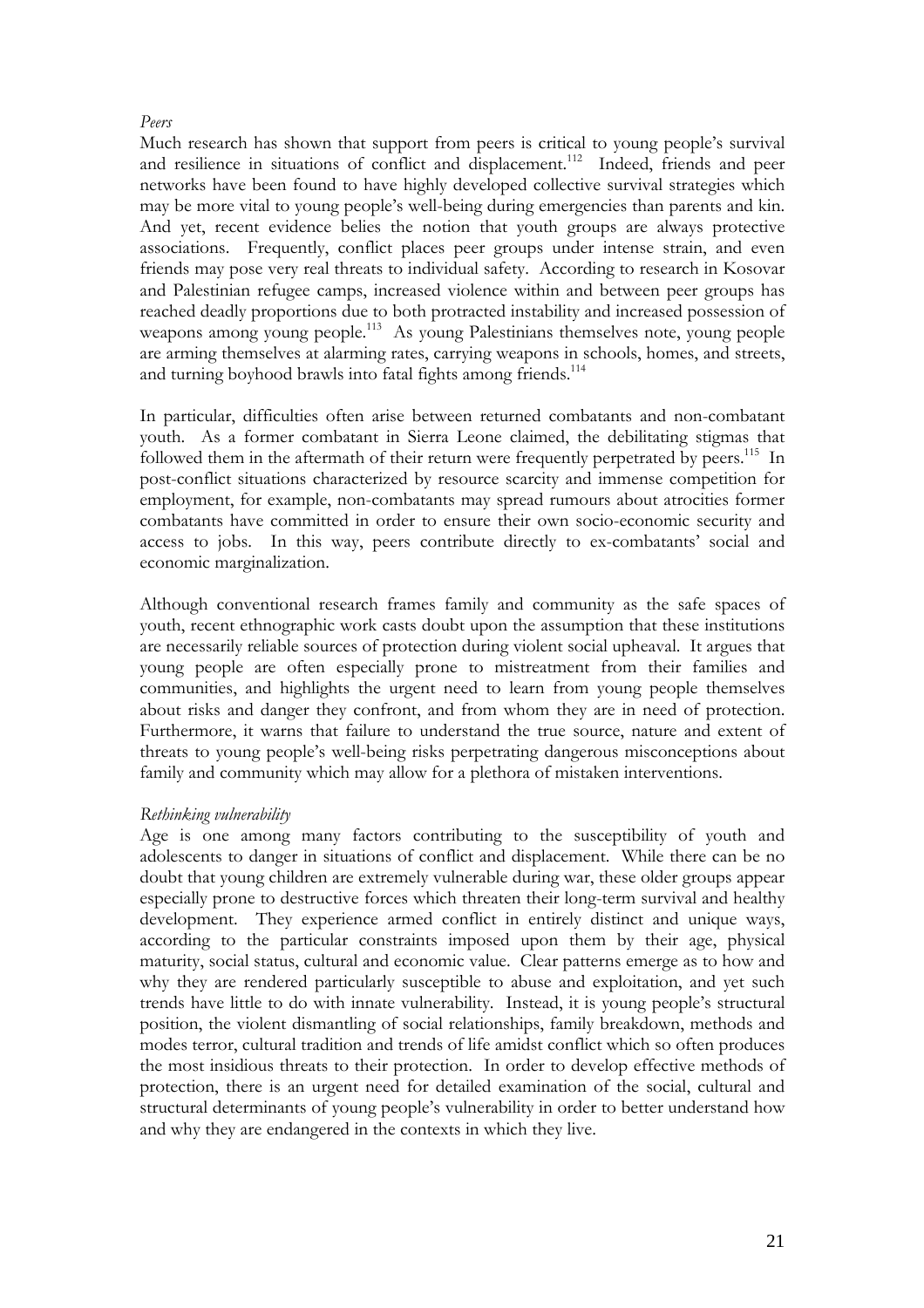## **3. Protection in Practice**

#### **3.1 YOUNG PEOPLE AND SELF-PROTECTION**

In recognition of the extreme dangers which young people face during warfare, assumptions about young children have largely been extended to adolescents and youth as well, and thus a paradigm of vulnerability and dependence has come to dominate research, policy and practice with war-affected youth of all ages. Firstly, perceptions of youth as reliant and of limited competence have forged widespread convictions about their need for adult protection and salvation in the face of adversity. Secondly, biomedical approaches to human suffering promote a picture of war-affected youth as traumatized due to violent, overwhelming events with which they have difficulty coping. Such portrayals of the young take vulnerability rather than resilience as a base, and encourage understandings of war-affected youth as passive, helpless victims rather than competent, resilient survivors.<sup>116</sup>

Growing literature suggests, however, that even amidst tremendous hardship, young people may be remarkably capable of managing hazard and coping with misfortune. It argues that they negotiate their own protection on a daily basis, and demonstrate highly developed capacities and techniques for surviving. This literature attempts to shift the dominant discourse to one which focuses on their resilience, coping mechanisms, and strategies for self-protection. $\ddot{a}$  In doing so, it treats young people as active agents with valuable knowledge and insights into their situations, and with particular skills and competencies for managing adversity, protecting themselves from danger, and influencing events around them.<sup>117</sup>

#### *Young people as social and economic actors*

 $\overline{a}$ 

First, this literature begins by pointing out that western notions of youth rarely apply in most places throughout the world.<sup>118</sup> Great variations exist with regards to how young people, their capacities, roles and needs are viewed in different societies, and thus notions of vulnerability and dependence may not be widely shared.119 On the contrary, young people in many cultures are treated as active members of society, and endowed with important responsibilities and obligations to their communities. For them, growing up is not a time of limited economic and social responsibility, but consists of much of what we perceive to be adult activity and burden.<sup>120</sup>

Research has shown, for example, that young people are often critical to sustaining the domestic unit, and frequently bear major responsibilities for income-generation or family care. They are often an important economic and emotional resource for adults, and thus intergenerational relationships are often characterized by interdependence.<sup>121</sup> Though young people work, care for siblings and elderly relations, or even become entirely selfsufficient, evidence of their active participation in self and family maintenance is often

<sup>&</sup>lt;sup>ii</sup> Recognition of young people's resourcefulness and resilience is not to deny the potentially overwhelming, devastating nature of war, or that some young people are indeed vulnerable. Nor is it to suggest that youth do not experience profound pain and suffering as a result of their experiences. Some become depressed and anxious, while others experience loss on a level from which it is difficult to recover. It is critical not to romanticize or over-valorise young people's abilities to cope with the catastrophes that attend their lives during conflict. The potential for coping and survival may change over time. Resourceful youth may become vulnerable, and those who once displayed remarkable resilience may ultimately succumb to distress. Alternatively, young people's own protection strategies may put them at risk either in the short or long term.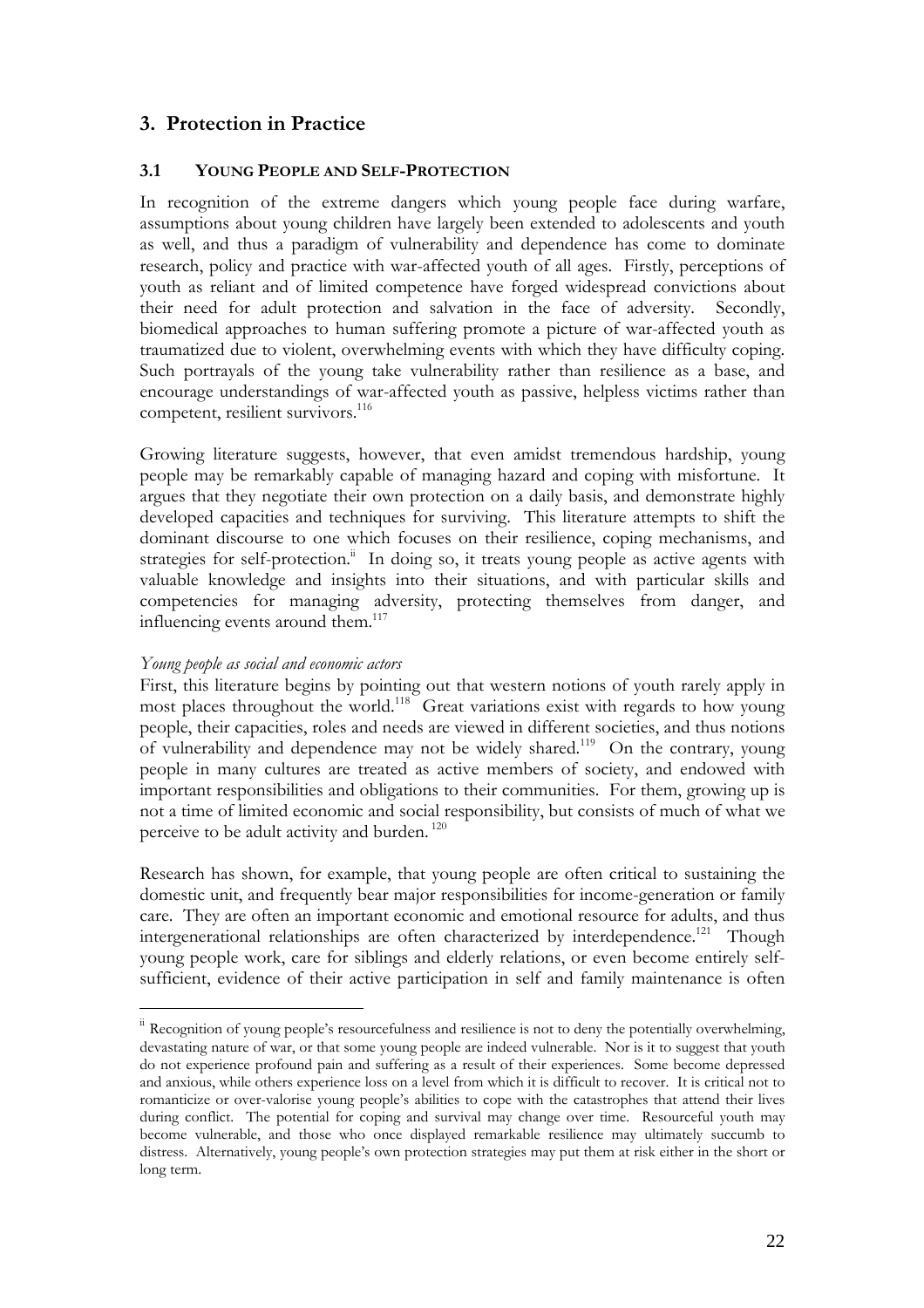neglected in research and practice. And yet, recognition of their skills, competencies and valuable contributions to family and community implies the need for a reconceptualization of youth which emphasizes it as a culturally distinct phenomenon according to which vulnerability and resilience are determined.

#### *Agents of self-protection*

Second, new research with war-affected youth and adolescents argues that even when young people do find themselves in situations of extreme danger, they do not lose the ability to contest and negotiate their circumstances. It claims that many young people are highly resourceful and readily assume responsibility for themselves and others, influencing their own fate and that of those around them. It considers the means by which the young draw upon the physical, economic, social and emotional resources they have at hand to improve their lives, and emphasizes their capacity for acting in order to ameliorate even the most atrocious circumstances. It focuses on the variety of tactics young people have to resist complete submission or ease their pain, and highlights their abilities to positively influence the outcome of adversity.<sup>122</sup> Finally, it suggests that youth and adolescents in particular are highly resilient, and able to develop strategies for survival due precisely to their abilities and unique social positions.

De Berry's research in northern Uganda, for instance, argues that although adolescent girls were extremely vulnerable to sexual violence from government soldiers, they nonetheless developed myriad strategies to resist, negotiate and control attacks on their personal well-being. Some girls effectively turned the agents of their vulnerability into those of their protection by ingratiating themselves with camp middlemen so as not to be pointed out to soldiers for abduction. In this way, they were able to manipulate the very system that was the source of danger into one that provided them refuge. Others found protection amidst exploitation by arranging to live permanently with one soldier so as to avoid being exchanged between many. In this way, girls were able to ensure financial stability and reliable protection and provision, both improving their living conditions and even retaining a small degree of sexual autonomy.<sup>123</sup>

Similarly, young Kosovar girls developed multiple protective strategies for defending themselves from sexual violence during both flight from home and within displacement camps. As many girls claimed, they regularly disguised themselves in old women's clothing, covering their faces with dirt and assuming the slow gait of elderly ladies so as not to be identified as adolescent girls and raped by Serbian soldiers. Early marriage constitutes another protection strategy, and young Kosovar girls sometimes instigated marriage in order to avert the possibility of rape, or to secure protection and provision for themselves and their dependents.<sup>124</sup> For young Palestinian girls, early marriage represented a means of escape for those facing unbearable conditions in their own homes, such as high levels of domestic abuse.<sup>125</sup>

#### *Arranging care*

Young people regularly make choices about their own care in situations of danger and deprivation. As Mann's research with displaced Congolese youth reveals, many chose to leave their families in Tanzanian refugee camps and become separated urban refugees in Dar es Salaam, where they believed that access to resources, opportunities for employment, and chances of survival would be better. Among those young people living clandestinely in the city, some went underground, disconnecting themselves from their pasts and choosing to live alone and earn their living on the streets. Others sought lodging and employment as domestic workers, and still others sought assistance from old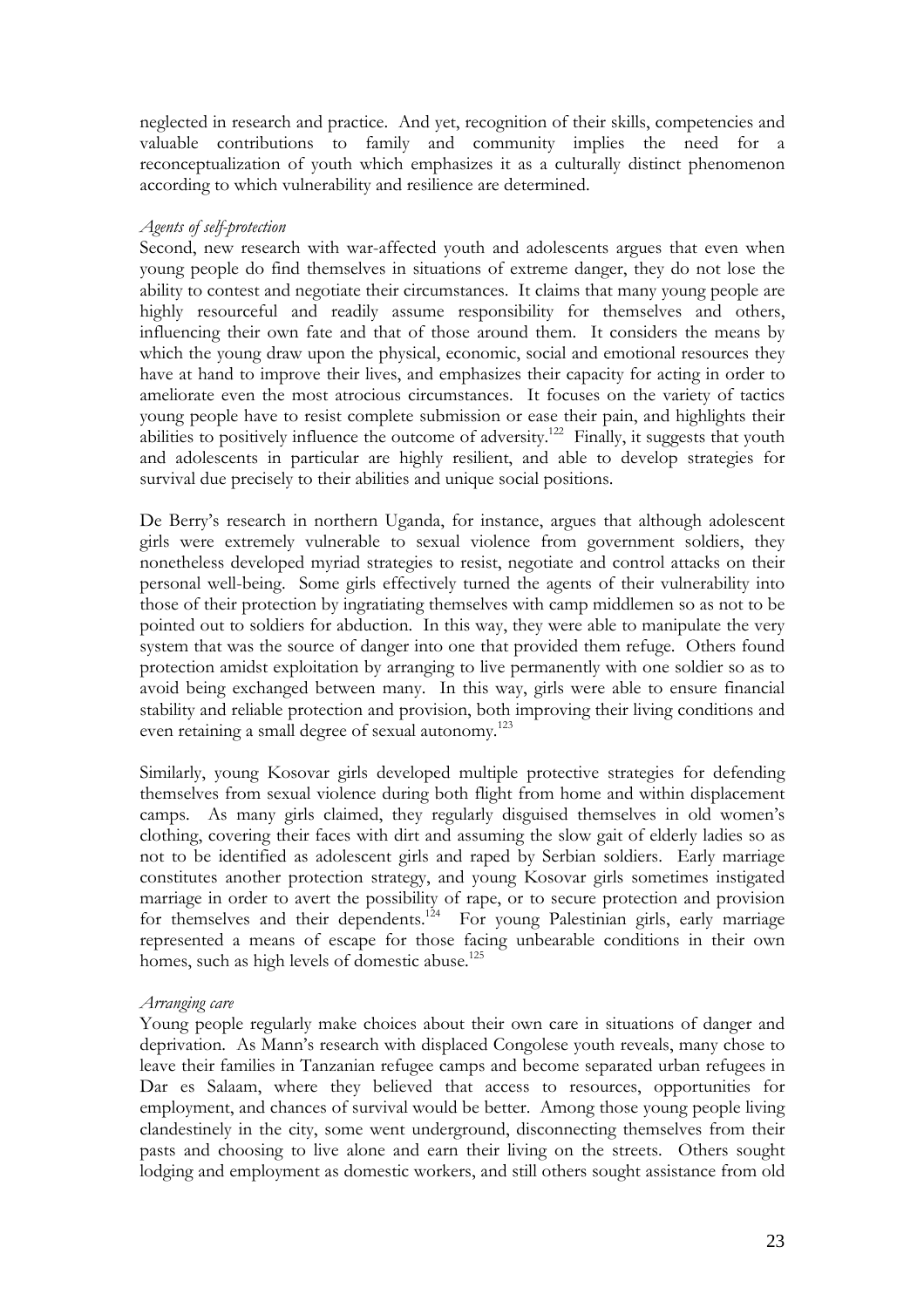friends, neighbours, or concerned adults such as church ministers or congregants.<sup>126</sup> In Liberia and Rwanda too, many young separated refugee chose to live by themselves rather than in foster-care. According to these young people, foster-care was a less desirable option due to frequent abuse, discrimination or neglect and a heavy burden of work carried by many foster children. Instead, they preferred independent living that allowed them financial independence.<sup>127</sup>

Research with "bush wives" in northern Uganda, Sierra Leone and Mozambique suggests that in the aftermath of conflict, some young girls voluntarily choose to remain with their captors due to suspicions that returning home represents a less safe option.<sup>128</sup> Realizing that they are likely to be ostracized from their communities and that they have better chances for food, shelter and protection with their abductors than in their own families, some young girls may actively resist international demobilization and family reunification efforts.

In addition to arranging their own care, displaced young Congolese in Dar es Salaam also protected themselves by concealing their identity as refugees. As Mann notes, the vast majority of Congolese adolescents and youth maintain a false Tanzanian identity, allowing them to benefit from the services of Tanzanian child-centred NGOs; avoid being sent back to refugee camps; and escape the persecution inevitably resulting from refugee status. Such purposeful manipulation of their identities is symptomatic of young people's fierce desire for self-protection amidst a fragile, illegal existence.<sup>129</sup>

#### *Protection in relief*

Relief interventions often constitute an essential part of young people's coping strategies and protection mechanisms, though not always in the ways envisioned by agencies themselves. Acceptance into DDR programmes, for example, may be coveted by former combatants who recognize such interventions as a source of social and economic benefits (food, clothing, shelter and companionship) unlikely to be available upon return to their villages. Fearing discrimination in their communities, former combatants in Liberia, for instance, were reluctant to leave transit centres and extended their stays there due to the protection they offered.<sup>130</sup> Furthermore, there are numerous anecdotal stories about young people adopting false identities or physical attributes in order to confer upon themselves special needs status and thus reap the associated benefits.

The above examples unmistakably represent the capacity of young people to confront the dangers that threaten them, often using their social roles or status to their advantage. They are testament to the fact that even amidst situations of extreme adversity, young people do not lose the ability to respond to events, but take active steps to negotiate the scale of their suffering. They highlight the varying ways in which young people act to moderate the impacts of abuse, comply with events to their advantage and manage to retain a degree of control over misfortune.<sup>131</sup> Most importantly, they attest to the fact that in many situations, young people's survival does not occur by accident, but is a result of considered, strategic decisions taken in order to maximize opportunities for protection as well as economic, political and social gain.<sup>132</sup>

Such evidence has radical implications for the way the international community conceptualises and responds to young people exposed to armed conflict and forced migration. That young people use their agency in a variety of productive, imaginative ways challenges the legitimacy and effectiveness of emergency interventions which treat them as helpless and incompetent in the face of adversity. Indeed, since young people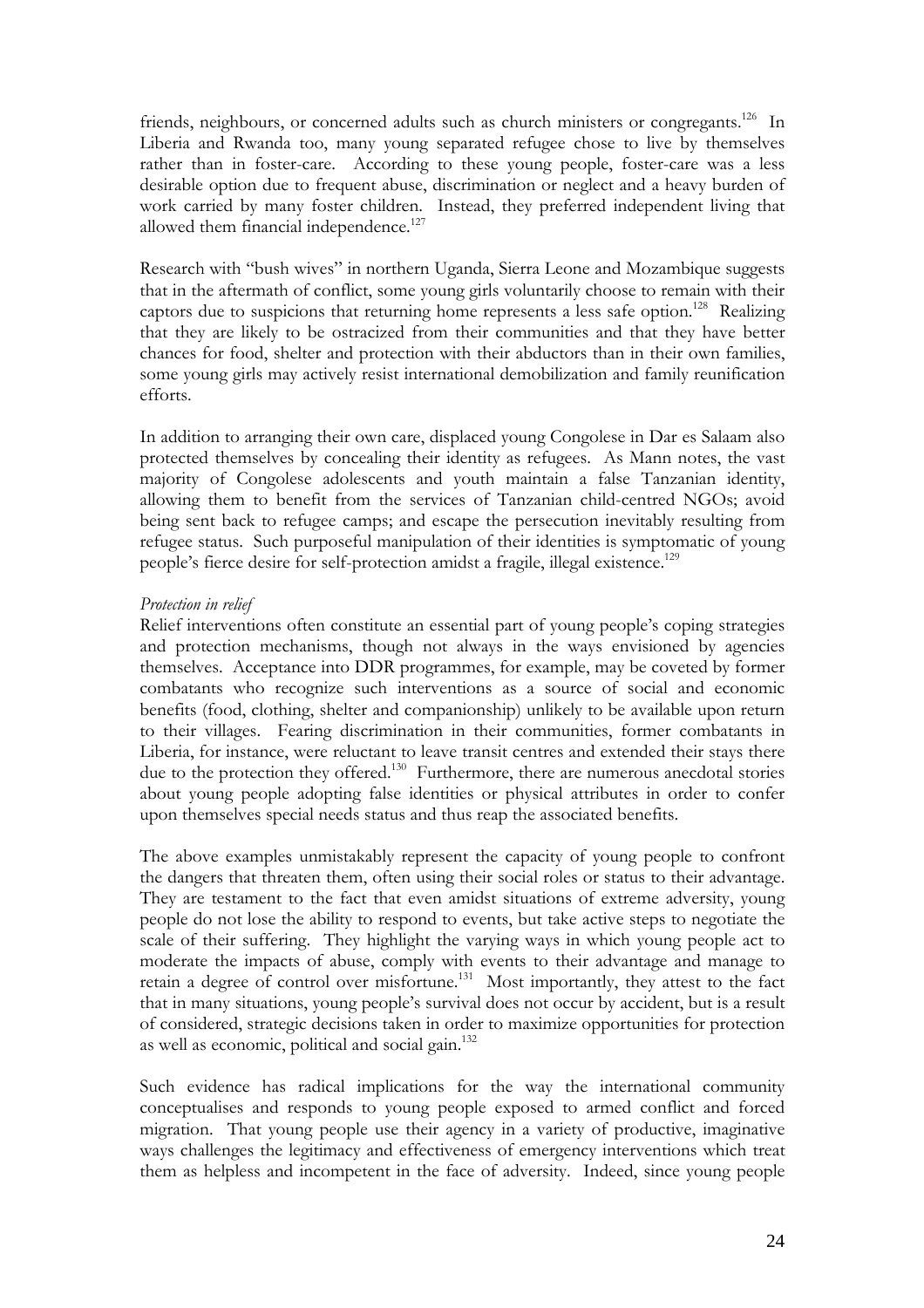are already working to overcome hardship in their lives, they may well be better served by taking on a practical role in their own protection and some responsibility for their own personal safety.

#### **3.1.1 RESOURCES FOR ADVERSITY MANAGEMENT**

Ethnographic evidence also suggests that even when adversity is unavoidable, youth and adolescents may have distinct resources available to them that help to mediate their experiences of conflict, and aid in the recovery from devastating loss. Until recently, studies conducted in conflict situations have produced a largely uniform body of ideas which have led to the widespread proliferation of psychosocial interventions for waraffected youth.133 In general, psychosocial programming assumes that war results in negative consequences for long-term development and that war-affected youth are psychologically and emotionally vulnerable and in need of rehabilitation. Medical research has afforded much insight into the impact of war on young people, and has successfully heightened concern for their therapeutic, development and protection needs. To this end, the trauma model has provided the basis for many worthy interventions in health, education and psychosocial support for war-affected youth.<sup>134</sup>

As growing scholarship argues, however, adversity is much more contextually defined and culturally determined than the international protection community generally appreciates.<sup>135</sup> As such, western models of human suffering often fail to adequately understand the mediating effect that social and cultural forces have on experiences of adversity. New research brings into question the inevitability of disastrous effects of war on youth, and suggests that a discourse of trauma and victimization may be an equally misleading basis for protection as one of vulnerability and dependence. Instead, it argues that young people have social, cultural, political, and historical resources for resilience and adaptation, and that an appreciation of context should form the basis for humanitarian responses and protection mechanisms for youth.<sup>136</sup>

#### *Cultural training and social roles*

In many societies, young people's ability to cope with misfortune is enhanced by cultural training in resilience and risk management which takes place during adolescence. Ceremonial transitions from childhood, for example, often prove to be a source of strength in times of crisis. Work with former combatants in Ethiopia, for example, suggests that adolescent boys who had undergone initiation ceremonies prior to conscription showed better resilience to conditions of war than those who had not been initiated.137 As Tefferi argues, initiation ceremonies involving ritual scarification or circumcision stress a transition to manhood through acts of independence, bravery, responsibility and strength. Afterward, initiates are seen as adults, a status which accommodates the activities of warfare, and carries with it expectations for defending a family's social and economic interests. Thus, coming of age ceremonies and societal expectations enabled adolescent boys to assimilate their experiences of violence, while those who had not been initiated had great difficulty reconciling the atrocities they'd committed with their status as children.<sup>138</sup>

Young people may be particularly prone to hazard in times of war, but they also have resources to draw upon – social, personal, religious, traditional, political and economic ones – which ensure that they are rarely overcome by single traumatic events. Emphasizing such complexities, recent research with war-affected youth has made significant contributions to a slowly emerging critique of trauma models in determining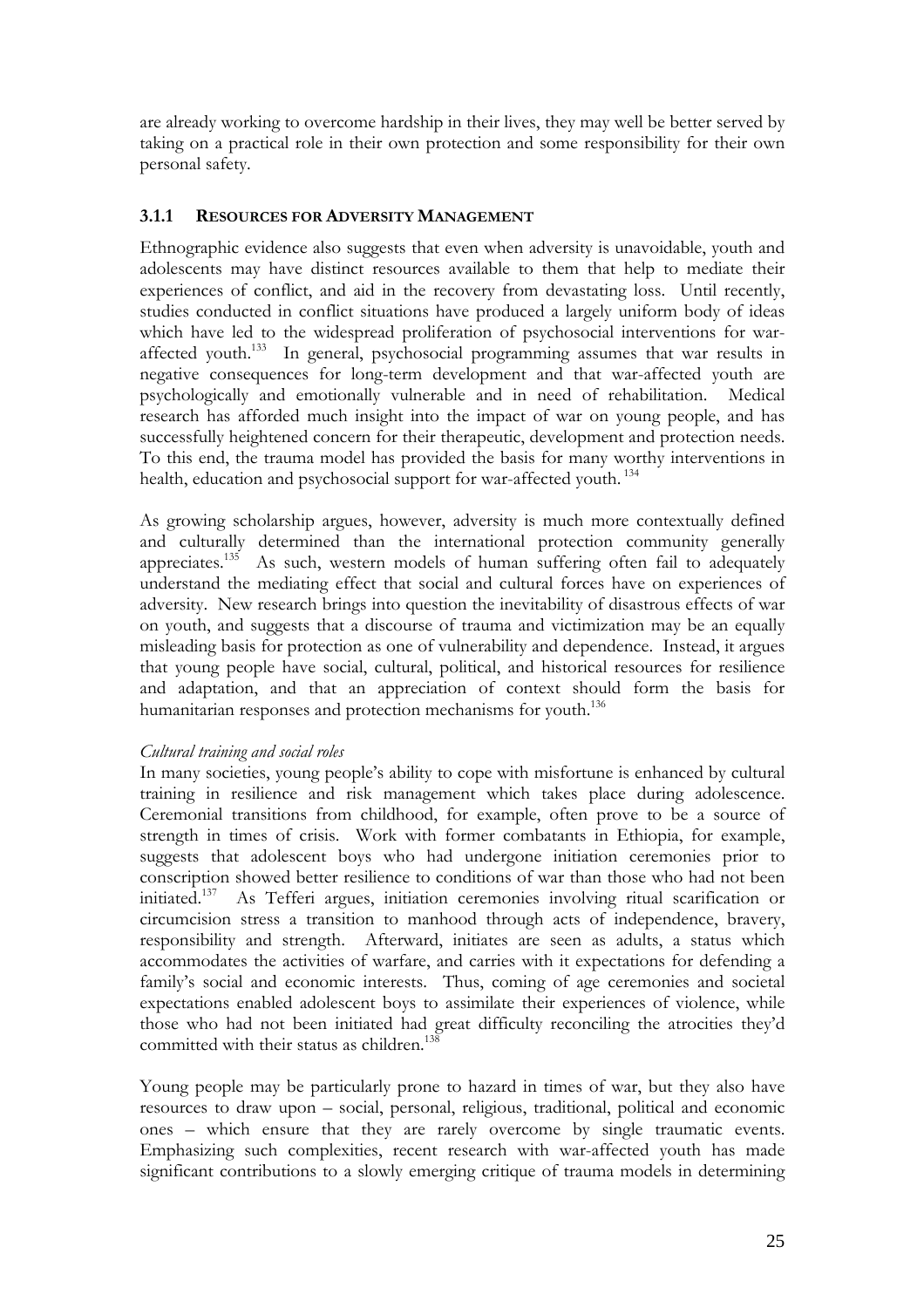young people's protection and assistance needs. It argues that biomedical approaches and trauma are culturally distinct phenomenon, and thus may not be relevant, valid, or appropriate for universal use.<sup>139</sup> Instead, social, cultural, historical and political Instead, social, cultural, historical and political experiences should be recognized as major determinants of the ways young people process adversity and recover from it. Insofar as they shape the meaning of events, they will reveal what therapeutic efforts will be relevant and successful, what risks remain in place, what protection strategies are best pursued.<sup>140</sup>

#### **3.2 PAST PRACTICE**

Currently, agency interventions in conflict-affected areas are characterized by a striking lack of engagement with youth. In part, this is due to the general construction of a depoliticised humanitarian space in which individuals, and particularly young people, are cast merely as aid recipients, without relevant personal or historical identities.<sup>141</sup> Such perceptions have long served as convenient justification for policy and practice which relies on adult opinions and involves low participation from youth in determining the nature of protection efforts on their behalf. To this end, young people are generally treated as objects of adult decisions rather than social actors with insights and ideas of their own,<sup>142</sup> and adult informants are relied upon to provide information about young people's needs and well-being.

But adults frequently misinterpret young people's lives. As a result, agency interventions are often unrevealing of young people's own priorities at best, and detrimental to their protection and well-being at worst. Firstly, past interventions have often failed to address young people's most pressing concerns, and recent consultations with youth and adolescents have produced unexpected revelations regarding their sources of fear and distress.<sup>143</sup> Studies suggest, for instance, that the most devastating threats to young people's well-being often result from prolonged conditions of poverty and insecurity – which result in malnutrition and difficulties accessing health care and education – rather than from exposure to violence.144 In post-war Angola, for example, many youth appear to be far more concerned with continued survival and access to food, clothing and adult care, than with past experiences of death or destruction.<sup>145</sup>

Agency programming is often predetermined by international headquarters in the West,<sup>146</sup> and therefore tends to be driven by global fashion or political agendas rather than by consideration of young people's greatest needs. Widespread international attention to issues such as child soldiering, for example, often means that the greatest numbers of war-affected young people with the greatest needs are not supported. While funding for interventions with young combatants grows steadily, the more mundane issues – such as access to basic healthcare services – that threaten far more young people on a daily basis are often neglected. This implies an urgent need to develop more holistic programming which is open to looking at young people in their relation to society as a whole rather than to single issues or specific events about which we have great concern. In short, an 'evidence-based' approach to programming rather than one determined by current global values is crucial, as such efforts may reflect the values of a relatively small number of people.<sup>147</sup>

Secondly, studies that disregard young people's opinions may result in misplaced interventions which have adverse effects for youth. For example, contemporary support mechanisms provided by international NGOs tend to be based on the presupposition that parent-child separation is always an accidental and unwanted occurrence, and thus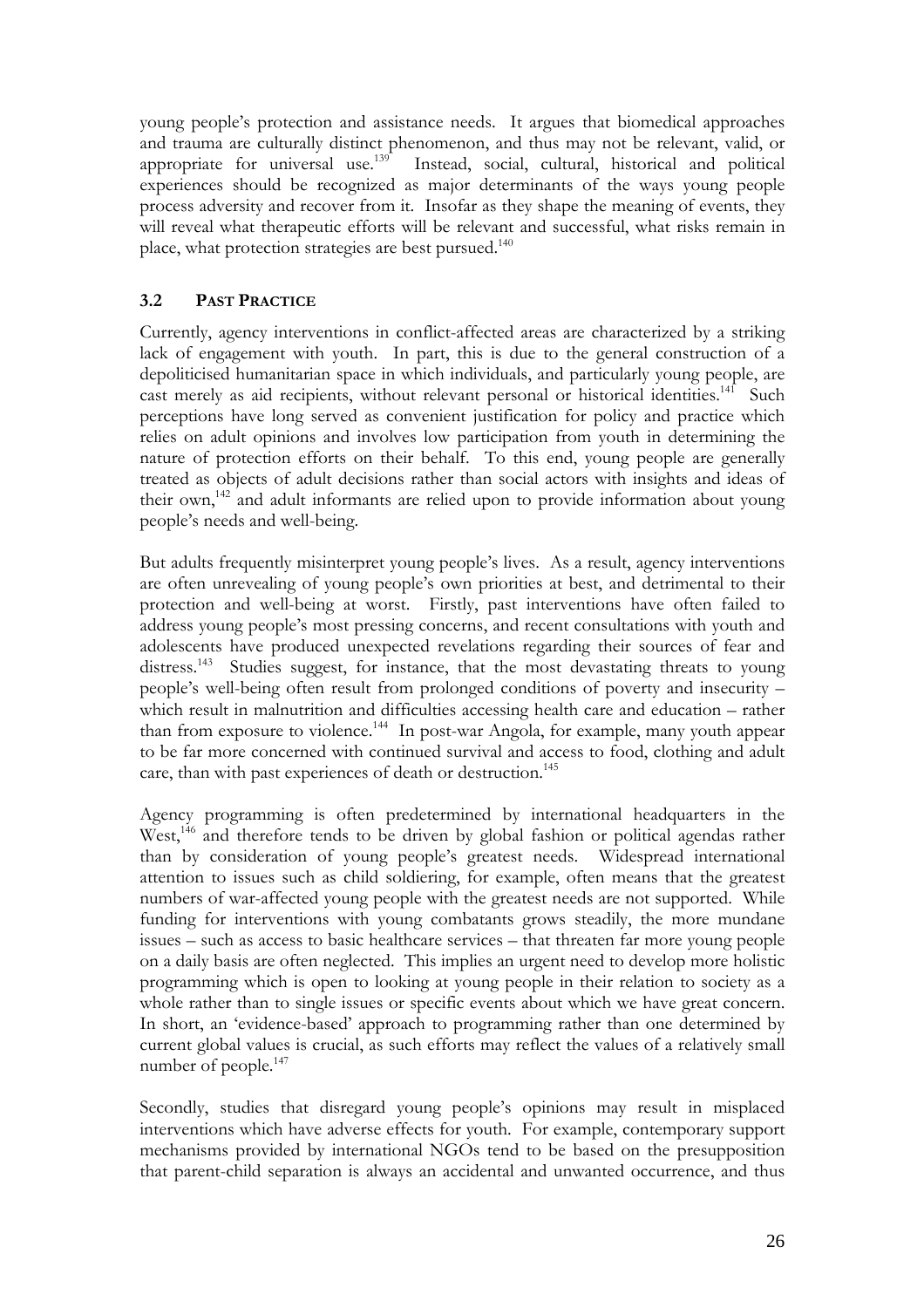family reunification is given first priority. And yet, evidence to the contrary suggests that amidst war and tremendous family strain, youth exercise their agency by making decisions based on the selection of the best of the limited choices available to them, some which may entail separation from families in search of better protection. If we take such insights seriously, we are forced to radically rethink the kinds of interventions being designed for separated youth.<sup>148</sup>

#### **3.3 TOWARD BETTER PROTECTION: DEVELOPING PARTICIPATION**

Sustained research with young people has unearthed compelling evidence that there is an urgent need to reconsider objectives, approaches and strategies in humanitarian protection and assistance. In general, it has supplied new information regarding youth and adolescents' particular susceptibility to hazard during warfare, and stressed the need to guard against assumptions about sources of risk and safety. Instead, it advocates for protection measures to be built around young people's own beliefs, practices and realities. It has also provided new insights into the nature of young people's resilience, arguing that war-affected youth are not merely passive, traumatized victims in need of salvation and protection, but social actors in their own right, often competent survivors with methods and strategies for protection all their own.

But how are we to move forward from observations regarding susceptibility, resilience and coping to devise better protection policy and practice for young people in conflict situations? Such questions have inspired Cumberland Lodge, the Refugee Studies Centre and the Women's Commission for Refugee Women and Children to organize the upcoming conference on young people affected by war and displacement. This event is perceived as a crucial step in an ongoing process of discussion and learning across professional and institutional boundaries, disciplines, agencies, cultures and geographic regions. It aims to draw upon experience from academia, practitioners, policy makers and war-affected young people themselves in order to develop a more holistic and comprehensive framework for protection.

The following points are intended to provide a general basis for discussion during the course of the conference. As this paper has argued, there is much needed reflection regarding the social construction of protection and danger, how best to capitalize on and reinforce young people's resources for resilience, and how to encourage competencies that will lead to self-protection. To begin, it has been proposed that we must do away with the "problem-solving imperative" that drives much research and practice today, emphasizing instead the abilities of young people to confront their own problems and take at least some action on their own behalf by using indigenous mechanisms and techniques to deal with misfortune.<sup>149</sup>

#### *Protection should be based upon young people's beliefs, practices and realities*

As we have seen, young people frequently negotiate their own protection on a daily basis, often long before the arrival of the international relief community. Therefore, it is argued that we would do well to engage young people as active participants in the establishment of protection mechanisms with constructive roles in and responsibility for their own safety. First and foremost, this means that their views should be treated as a source of strength. It requires doing research with young people, encouraging them to explain their worlds and provide insights into their lives. It requires consultation and collaboration with the young, and challenges adults to allow space for young people to educate us about problems and solutions of which we may be unaware. To this end,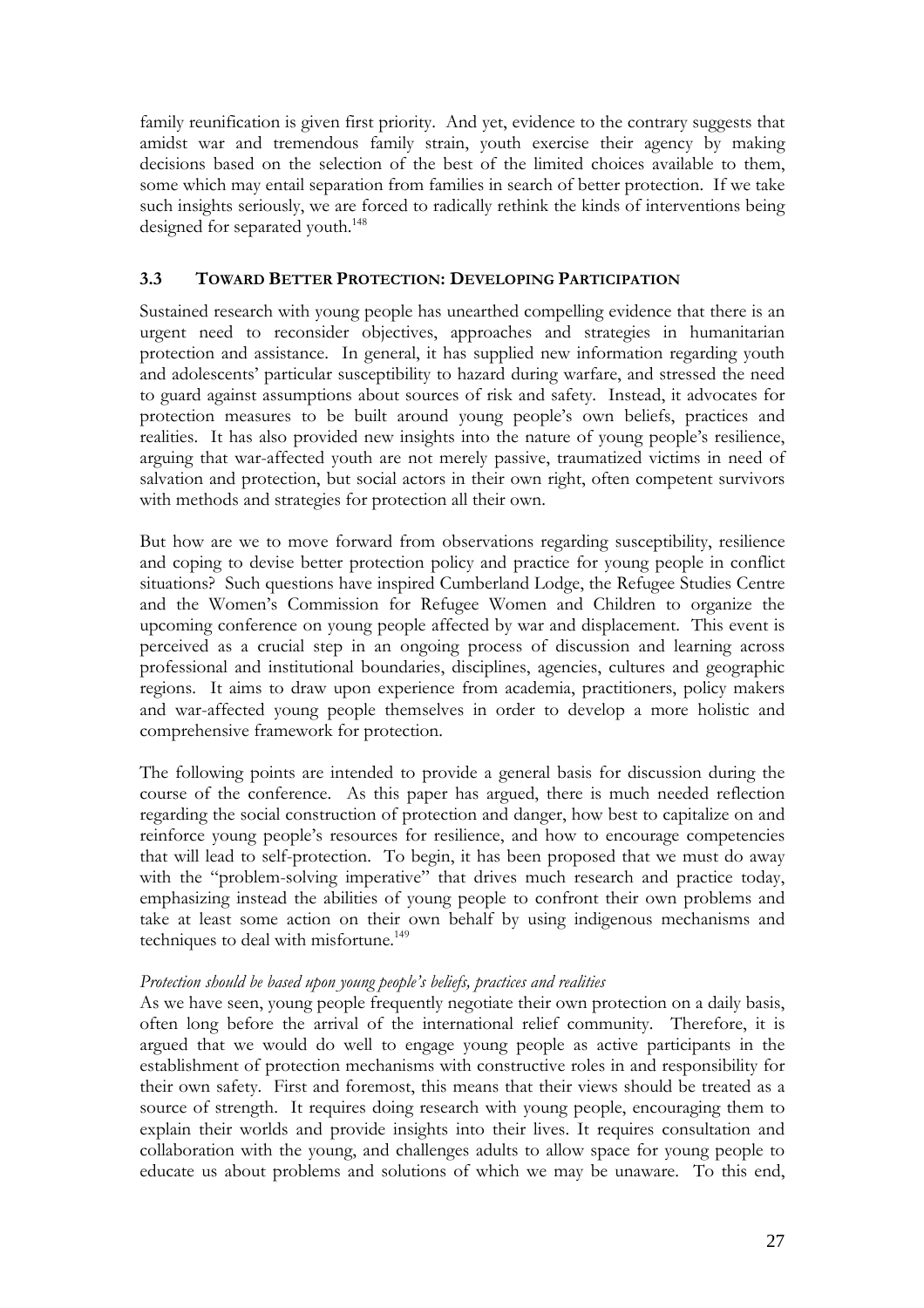there is a need for participatory research methods and operational strategies that are adolescent/youth-centred and context-specific, and that involve youth as participants in the analysis of their own situations, needs and capacities.<sup>150</sup>

Failures of the international protection community with regards to youth combatants, for example, may be in part the result of policies and practice only loosely constructed around young people's own perspectives, priorities and realities. Youth participation in combat has now become an intensive focus of advocacy and humanitarian intervention, with programmes geared primarily toward providing psychosocial assistance to former combatants.<sup>151</sup> And yet, many young people remain with fighting forces in the aftermath of war, or rejoin after demobilization. Such trends are likely the result of interventions which fail to address young people's diverse experiences of war: that militaries represent a source of basic resources, self-esteem, protection, power, wealth, even family, or that a source of basic resources, sen esteem, processor, power, wearen, even among, or home to conflict may be a positive experience.<sup>152</sup> Some young people are afraid to return home to a life of ostracism and isolation in their villages,<sup>153</sup> others feel safer in a community that understands their experiences. Still others are unprepared to relinquish the prestige and authority earned through military service, particularly for a life of little satisfaction without education or employment opportunities in their homes. Some worry about being restored to the status of children, and bristle at the thought, for example, of having to renew their disrupted educations in schools alongside young children.<sup>154</sup> Without understanding such complexities of experience, how can we provide attractive alternatives to military service?

Starting from young people's own beliefs and practices is equally important in developing relevant and effective reproductive health programmes. In order to adequately address the spread of HIV/AIDS, for instance, it seems crucial to address the underlying reasons for increased voluntary sexual activity and sexual exploitation, and the social customs and taboos which render at-risk youth especially unlikely to receive treatment. In general, absence of educational and economic opportunities not only provides explanation for the large numbers of girls turning to prostitution to for sustenance, it also explains boys increased idle time and need for alternative routes to sexual relationships.155

Young people's own perspectives and realities have profound implications for programme design and operational strategy. In most countries, young people are highly vocal about the importance of educational and livelihood opportunities for overall protection strategies. Firstly, they emphasize the potential for education to endow them with vital survival skills and preparation for job markets. They highlight the inadequacy of primary education and call for age-specific educational strategies relevant to their life phases and their needs to assume constructive, productive roles in society. To this end, they require educational opportunities that provide vocational training and enable them to generate a livelihood. Young people also recognize education as a means to protection through the transmission of crucial knowledge such as reproductive health information.156

Secondly, young people claim that without vocational skills, they are ill-equipped to provide for themselves and their families, and may be forced or drawn into exploitative activities such as military service or prostitution. Thus, they are anxious for apprenticeship, technical skills training and income-generation opportunities, which are repeatedly heralded as the most important factor mitigating the hardships of life in the aftermath of war and contributing to resilience and survival.<sup>157</sup>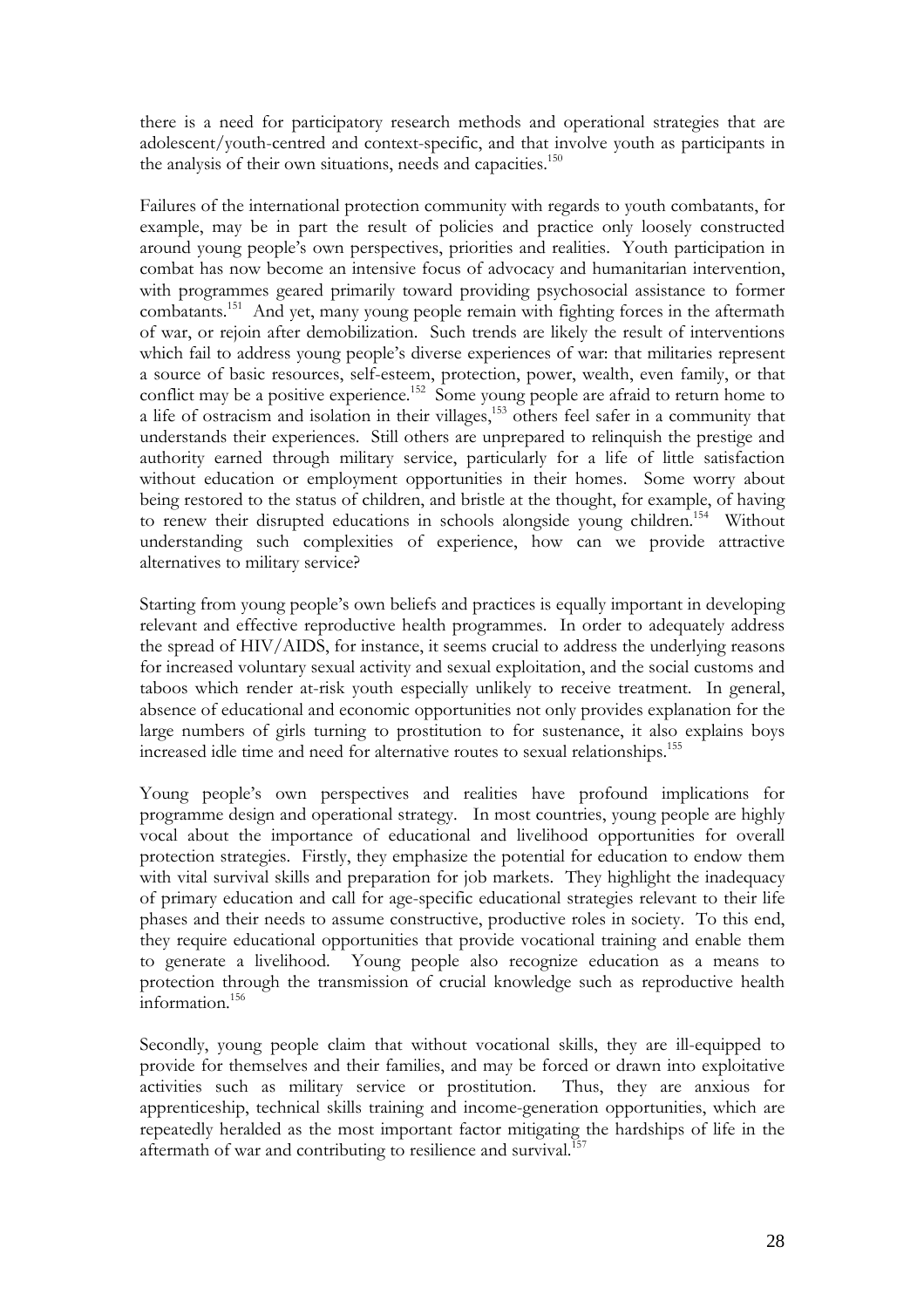#### *Interventions should build upon young people's skills, knowledge and experience*

There is a major gulf between the stereotypical view of young people as beneficiaries or passive cases in need of protection and their own perception of themselves as competent social and economic actors with insights into their own problems and ideas about how to solve them. Indeed, young people's own personal identities are often constructed upon a view of themselves as contributing members of society with competencies and capacities that are vital to their families and communities.<sup>158</sup> Agency interventions should build upon their knowledge, skill, and experience in order to improve the quality of protection mechanisms. This requires devising appropriate ways for young people to be involved in relevant fora and mechanisms related to the design, management and implementation of protection solutions.159 Though there are a growing number of positive examples of participatory work with war-affected young people which suggest that their participation markedly improves the quality of protection interventions,<sup>160</sup> there is enormous scope for development in this area.

Young people's participation may do more than improve programme quality, however. It also has the potential for positively impacting thier overall well-being<sup>161</sup> by encouraging and supporting those competencies and skills which play a crucial role in determining resilience and self-preservation amidst adversity. To this end, it is essential that we support young people's strengths and skills – even those learned in combat, such as leadership, teamwork, resourcefulness and courage – so as not to undermine their selfesteem, self-efficacy, and eventually, their capacity for self-protection. In fact, situations of adversity may well be the most important context for encouraging young people's abilities, as taking away even the smallest elements of power can be very harmful.

#### *Protection should be rooted in indigenous mechanisms for survival and recovery*

Participatory approaches suggest a radical shift away from traditional victim-patient models and from dangerous misconceptions about young people's inabilities to cope with or respond to adversity. Integral to such efforts should be a recognition that people and communities have methods and measures for healing in the aftermath of crisis, and that processes of reconciliation and reintegration are largely dependent upon varying approaches to and concepts of sickness, suffering, misfortune, health, healing, and recovery. Agency interventions should be supportive of indigenous measures, as they ultimately promise to have far more sustainable impacts on young people's well-being than interventions devised by outside 'experts.<sup>162</sup>

A popular example of the vast discrepancies between various western and indigenous techniques for dealing with violence and distress revolves around the treatment of young ex-combatants. While humanitarian agencies often establish reintegration programmes which offer psychological counselling to individual returnees, many African communities rely on collective healing methods involving ritual purification and the exorcism of evil spirits.<sup>163</sup> According to Honwana, healing and protective ceremonies rarely involve verbal recollections of traumatic experiences, which often carry deep social taboos, as it is thought to invite harmful spirits to penetrate and do harm to combatants and their communities. 164

Much research is needed in order to understand local resources at hand for restoring young people's well-being, and sincere efforts should be made to integrate alternative philosophies and approaches to health into agency interventions, as western psychosocial programmes may be highly inappropriate and even damaging to young people in other parts of the world.<sup>165</sup> To this end, how can we develop more holistic approaches to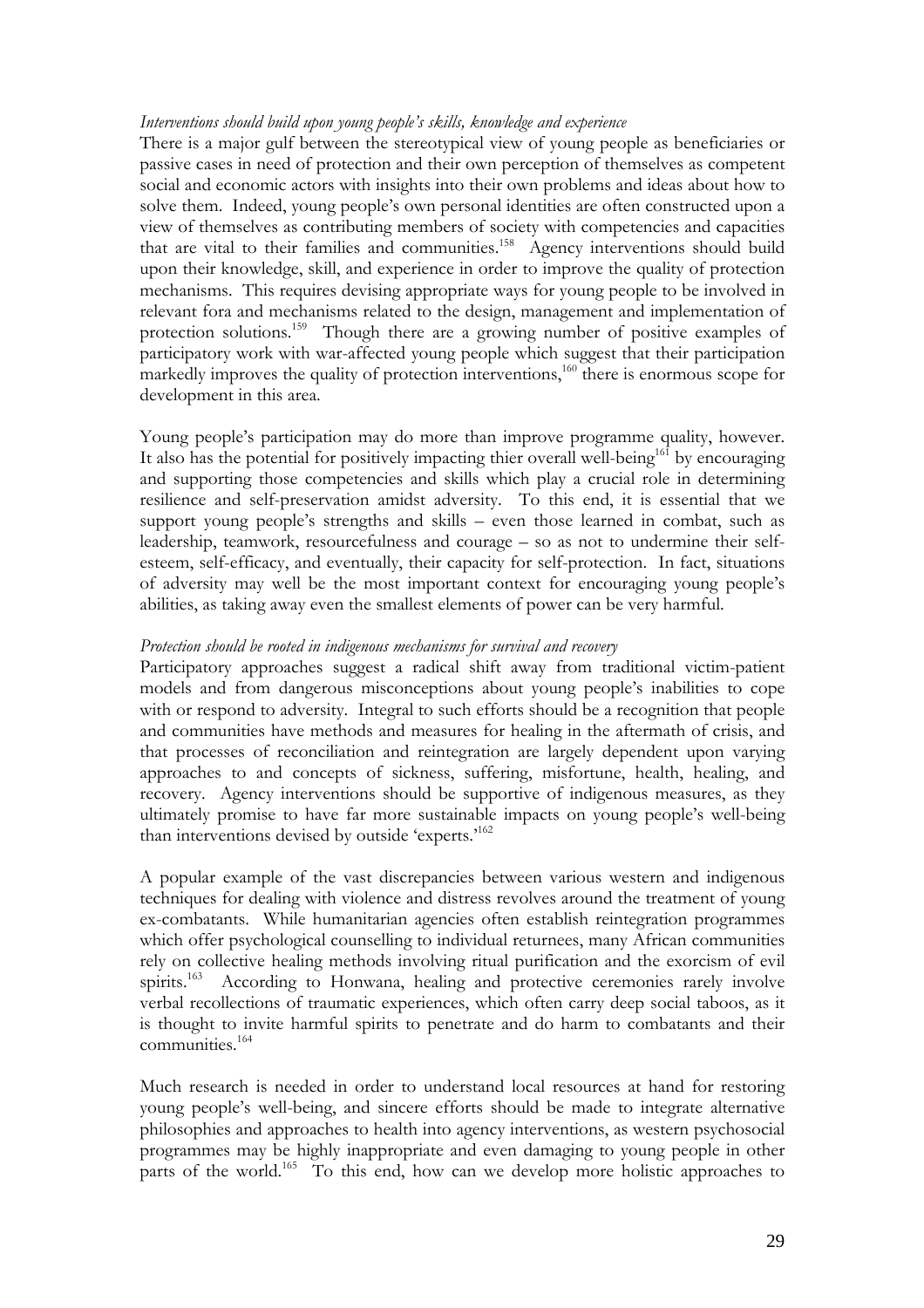programming aided by policies that allow for less centralized planning and greater sensitivity to local conditions and complexities?

#### *Interventions should focus carefully on restoration of communities*

Research and practitioner experience emphasize the fact that little real healing can occur for young people without the restoration of communities and social structures, revitalization of services and rebuilding of productive capacity.<sup>166</sup> And yet, research also warns us that we must be wary of our impulse toward "restoring normality" for young people through the rebuilding of communities, as "normal" life is often characterized by the extreme structural violence of poverty, social exclusion, abuse and exploitation *within* communities.<sup>167</sup> Indeed, it is critical to remember that normality itself often encompasses grave injustices and inequalities for young people which may be accentuated in postconflict situations.

We are consistently reminded that the most effective and sustainable interventions are those rooted in principles of social and cultural appropriateness at the grass-roots level. This means fitting projects within and around local beliefs and practices in order to increase likelihood that a protective environment will subsist for young people long after the humanitarian community has gone. It means reliance on culturally grounded methods, on local resources, and on integration of projects within existing community processes.168 It means, for example, being wary of protection interventions based upon globalised understandings of 'family', since what comprises family for some young people may be dissimilar to what practitioners presume. In many cases, sibling groups or peer groups have become family, and may provide interdependence and emotional ties stronger than those existing between youth and their parents.<sup>169</sup> Such realities cast serious doubts upon our proclivity for family reunification programmes, and appeal to agencies to carefully determine the varying constructions of family before designing related interventions.

#### *Ways forward*

Overall, research with war-affected youth highlights the urgent need to resist hasty action in emergency situations which allows for interventions to be assembled quickly and with little supporting knowledge or research. Such interventions are too often characterized by unacceptable policies and practices that are ineffective at best, and limiting or harmful to youth at worst.170 Most modern conflicts are protracted, and wax and wane over long periods of time. As a result, we can unfortunately afford to encourage research-based interventions built on participatory work that continually strives to support the active role of youth in those decisions and processes affecting their lives.

In essence, it seems fundamentally detrimental to young people's well-being to discount their perspectives and contributions, as in doing so we risk undermining their strengths and the positive roles they play in their own protection, and rendering them perhaps *more* susceptible to danger. Instead, our principal strategies should perhaps be based upon identifying sources of strength and resilience in young people, and reinforcing their existing competencies through active participation in protection mechanisms on their behalf. Listening to young people reveals that that protection is already taking place in myriad small ways, though evidence of this is buried beneath stories about their suffering during war. And yet, though the fabric of young people's lives may be badly torn, individual and collective resources for survival still exist, and thus the fundamental challenge before the humanitarian community is to involve young people in the active exploitation of those resources which provide them safety amidst the chaos of war.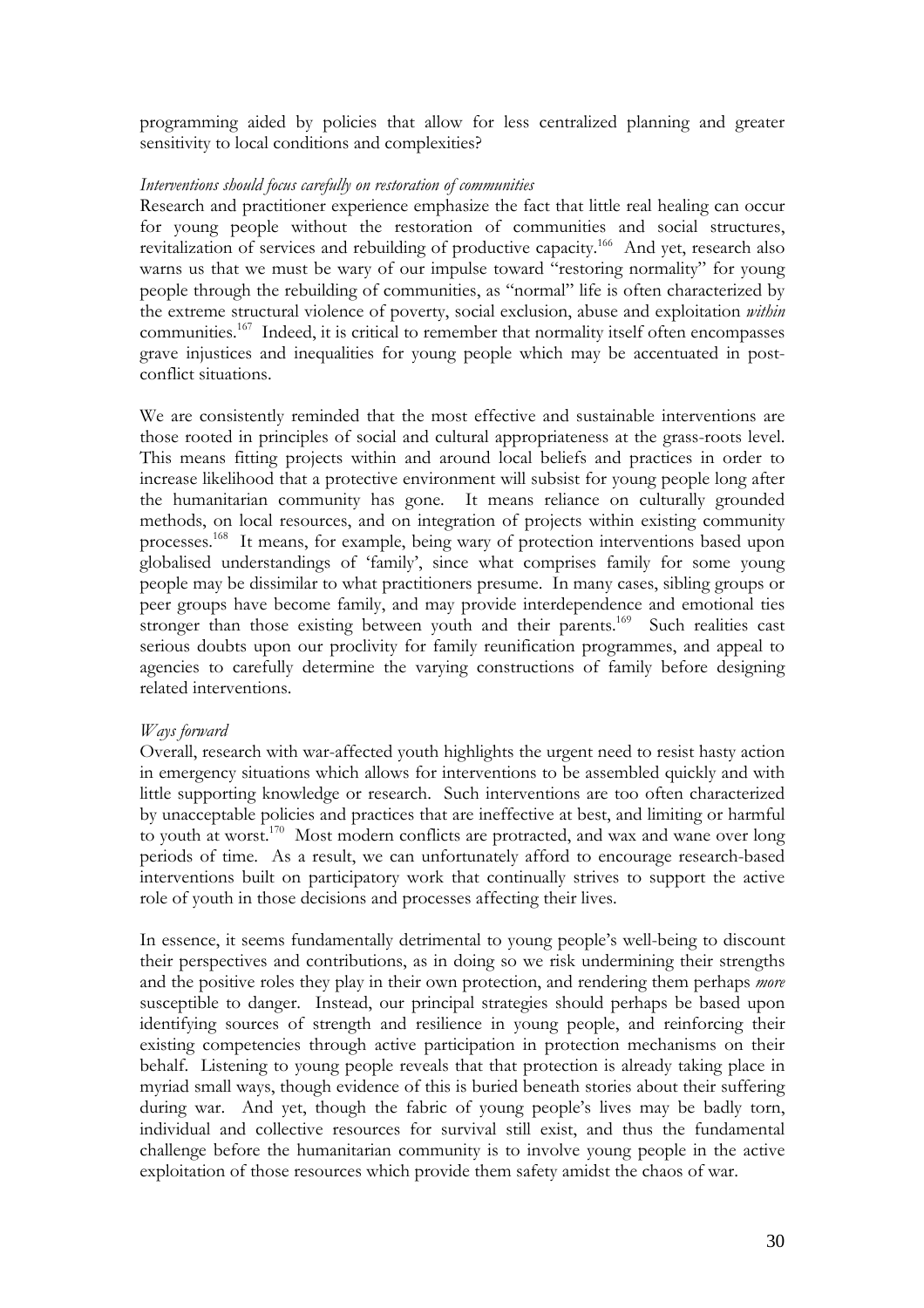#### **Endnotes**

 $\overline{a}$ 1 Sommers, 2002: 2. 2 Boyden, *et al*. 2002 : 4. 3 Machel, 1996: 13. 4 Ibid: 13. 5 Hart, 2002d: 2. 6 Boyden and de Berry, 2004: 1. 7 Machel, 1996: 13. 8 Ibid: 14. 9 Ibid: 13. <sup>10</sup> Nicolai and Triplehorn, 2003: 7. 11 WCRWC, 2000: 54.<br>
<sup>12</sup> Machel 1996: 59.<br>
<sup>13</sup> WCRWC, 2000: 54.<br>
<sup>14</sup> Machel, 1996: 59-64.<br>
<sup>15</sup> WCRWC, 2000: 55; Nicolai and Triplehorn, 2003: 8.<br>
<sup>16</sup> WCRWC, 2000.<br>
<sup>17</sup> Ibid: 1. 18 Ibid: 2-9. 19 Ibid: 4. 20 WCRWC, 2000; 2001a; 2001b; 2002a; 2002b.<br>
<sup>21</sup> WCRWC, 2000: 1.<br>
<sup>22</sup> Ibid: 1. 23 Ahearn and Athey, 1991. 24 Hart, 2002d: 2-3.25 Bracken 1998; Bracken and Petty 1998; Dawes, 1999; Dawes and Honwana, 1996; Eyber, 2002; Eyber and Ager, 2004; Gibbs, 1994; Honwana 1999; Loughry and Eyber, 2003; Summerfield, 1998.<br><sup>26</sup> Dawes, 1999; Panter-Brick, 2000: 4; Stephens, 1995; Woodhead, 1997.<br><sup>27</sup> Boyden, 2000: 63; Dawes, 1999: 19; Stevens, 1995; Woodhea <sup>31</sup> Boyden and de Berry, 2004: 3; Eyber, 2002: 23; Gibbs, 1994: 270; Loughry and Eyber, 2003: 6.<br><sup>32</sup> Eyber, 2002: 3; Eyber and Ager, 2004: 302.<br><sup>33</sup> Eyber and Ager, 2004: 303.<br><sup>34</sup> Dawes, 1999: 15; Dawes and Honwana, 199 37 Dawes, 1999: 4; James and Prout, 1997; Jenks, 1996: 29; Schafer, 2004: 154. 38 Boyden 2000: 68. 39 Mawson, 2004: 226. 40 Eyber and Ager, 2004: 314. 41 De Berry, 2003. 42 Tefferi, 2003. 43 WCRWC, 2003: 3. 44 Tefferi, 2003. <sup>46</sup> Boyden 2000: 68.<br><sup>47</sup> Mawson, 2004: 219. 48 Schafer, 2004: 154. 49 Tefferi, 2003. 50 Ibid. 51 Schafer, 2004: 176-177. 52 WCRWC, 2000. 53 Ibid. 54 Machel, 1996: 18. 55 Sommers, 2002: 26. 56 Ibid: 18-19.

57 West, 2004: 185.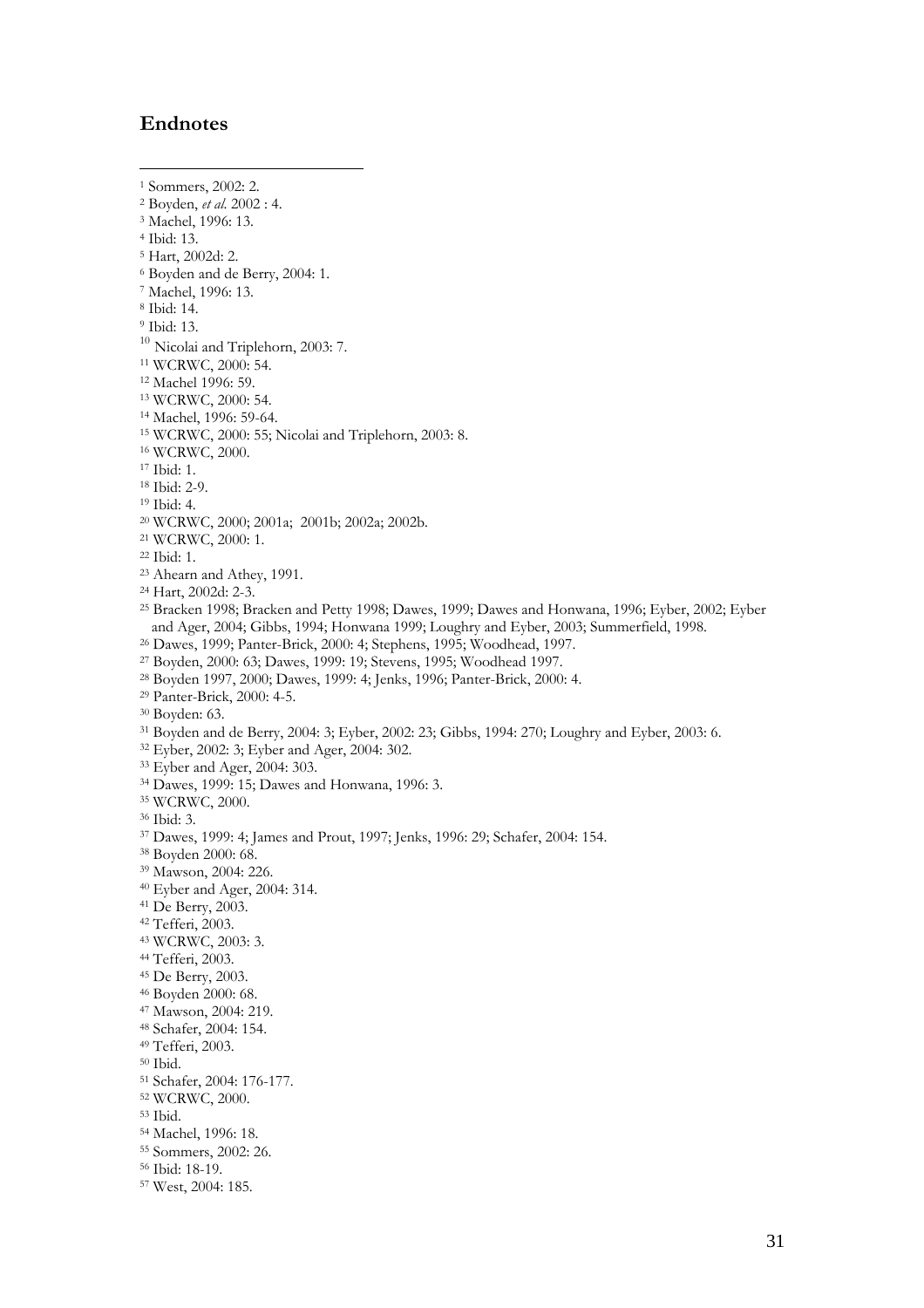58 Honwana, 1998; Machel, 1996: 19; Peters and Richards, 1998: 82. 59 McCallin, 1998: 66. <sup>61</sup> McCallin, 1998: 66; Peters and Richards, 1998: 77; Utas: 343; West, 2004.<br><sup>62</sup> Schafer, 2004: 157.<br><sup>63</sup> Boyden and de Berry, 2004: 7. 64 Peters and Richards, 1998. 65 Tefferi, 2003. 66 Eyber and Ager, 2004: 314. 67 Tefferi, 2003. 68 WCRWC, 2002a: 11. 69 Ibid: 10-13. <sup>70</sup> WCRWC, 2001b: 10.<br><sup>71</sup> Utas, 2004: 344.<br><sup>72</sup> McCallin, 1998 : 66.<br><sup>73</sup> Boyden *et al.*, 2002 : 47.<br><sup>74</sup> WCRWC, 2002b: 5.<br><sup>75</sup> Mann, 2003a; Tolfree, 2004: 165-166; Tolfree *et al.*, 2003; WCRWC, 2000.<br><sup>76</sup> De Berry, 20 <sup>83</sup> De Berry, 2004: 102-104.<br><sup>84</sup> WCRWC, 2000: 25<br><sup>85</sup> Mazurana and McKay, 2003.<br><sup>86</sup> Swaine, 2004: 135.<br><sup>87</sup> WCRWC, 2001a : 24.<br><sup>88</sup> Machel, 1996: 43.<br><sup>89</sup> WCRWC, 2000: 4, 32.<br><sup>90</sup> WCRWC, 2000; 2001a; 2001b; 2002a.<br><sup>91</sup> 94 Boyden and de Berry, 2004: 9. 95 Mann, 2003b. <sup>96</sup> De Berry, 2004: 102-103.<br><sup>97</sup> Boyden, personal communication.<br><sup>99</sup> Be Berry, 2004: 102.<br><sup>99</sup> Chatty, 2002: 24.<br><sup>109</sup> Dchatty, 2002: 24.<br><sup>109</sup> De Berry, 2004: 104.<br><sup>101</sup> Tolfree, 2004 145.<br><sup>103</sup> Boyden, 2000: 70.<br><sup>104</sup> <sup>116</sup> Cairns 1996; Eyber and Ager, 2004: 302.

<sup>117</sup> Eyber and Ager, 2004: 304.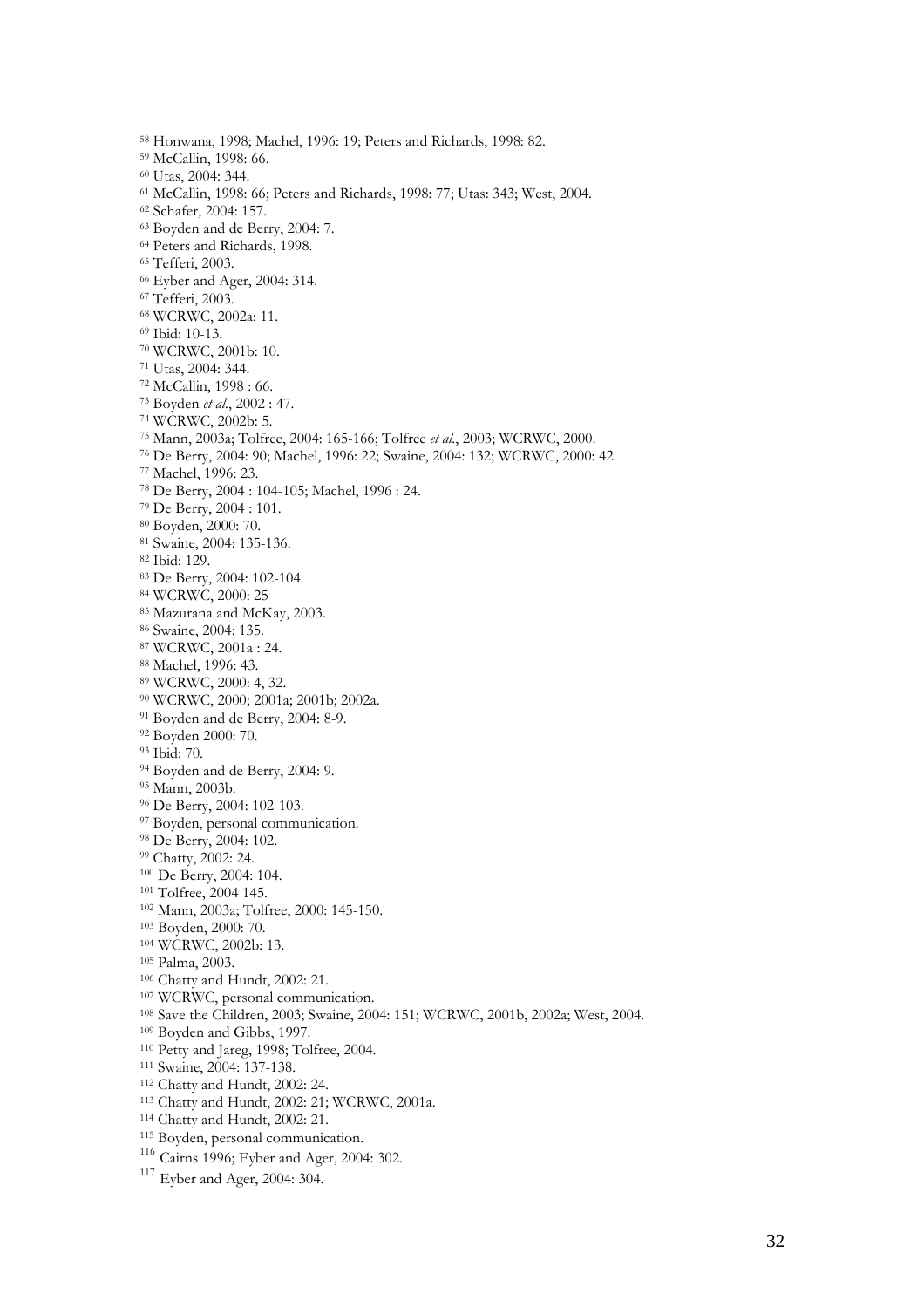- 
- 
- 
- 
- 
- 
- 
- 
- 
- 
- 
- 
- 
- 
- 
- 
- 
- <sup>118</sup> Dawes, 1999: 3.<br>
<sup>118</sup> Eyber, 2002: 23.<br>
<sup>120</sup> Eyber, 2002: 23.<br>
<sup>120</sup> Echatty and Hundt, 2002: 7; Gibbs, 1994; Panter-Brick, 2000: 6-8.<br>
<sup>121</sup> EB Erery, 2000:<br>
<sup>123</sup> Eb Erery, 2002: 92.<br>
<sup>123</sup> Eakity and Hundt, 2002
- 
- 
- 
- Honwana, 1999; Summerfield, 1998.<br><sup>140</sup> Bracken, 1998: 55.<br><sup>141</sup> Hart, 2004: 272.<br><sup>142</sup> Boyden, 2000: 78.<br><sup>143</sup> MacMullin and Loughry, 2000.<br><sup>144</sup> Cairns, 1996; Eyber, 2002: 22, Eyber and Ager, 2004.<br><sup>145</sup> Eyber and Ager,
- 
- 
- 
- 
- 
- 
- 
- <sup>147</sup> Hart, personal communication.<br><sup>148</sup> Mann, 2001a: 93.
- 
- 
- 
- <sup>149</sup> Boyden and de Berry, 2000: 36.<br><sup>150</sup> WCRWC, 2000: 71.<br><sup>151</sup> Mawson, 2004: 218, 227; Mazurana and McKay, 2003.<br><sup>152</sup> Utas, 2004; West, 2004.<br><sup>153</sup> Save the Children, 2003.<br><sup>154</sup> WCRWC, 2000.<br><sup>154</sup> WCRWC, 2000.<br><sup>154</sup> W
- 
- 
- 
- 
- 
- <sup>157</sup> Mazurana and McKay, 2003: 15; McCallin, 1998: 72; Peters and Richards, 1998: 82; Tolfree *et al.*, 2002: 46.<br><sup>158</sup> Gibbs, 1994: 272; Hart, 2004: 279.
- 
- 
- 
- 
- <sup>159</sup> Boyden and Mann, 2000: 21.<br><sup>160</sup> See in particular Hart, 2002b, 2003; WCRWC, 2001a, 2001b, 2002a.<br><sup>161</sup> Hart, 2002a, 2002b, 2003.<br><sup>162</sup> Dawes and Honwana, 1996; Hinton, 2000; Honwana, 1999; Wessells and Monteiro, 200
- 
- 
- 
- <sup>164</sup> Honwana, 1999: 6.<br><sup>165</sup> Honwana, 1999: 6; Wessells and Monteiro, 2000.<br><sup>166</sup> Summerfield, 2000; Wessells and Monteiro, 2000: 198.<br><sup>167</sup> Das and Reynolds, 2003: 1.<br><sup>168</sup> Wessells and Monteiro, 2000: 198.<br><sup>169</sup> Mann, 2
- 
- 
- 
-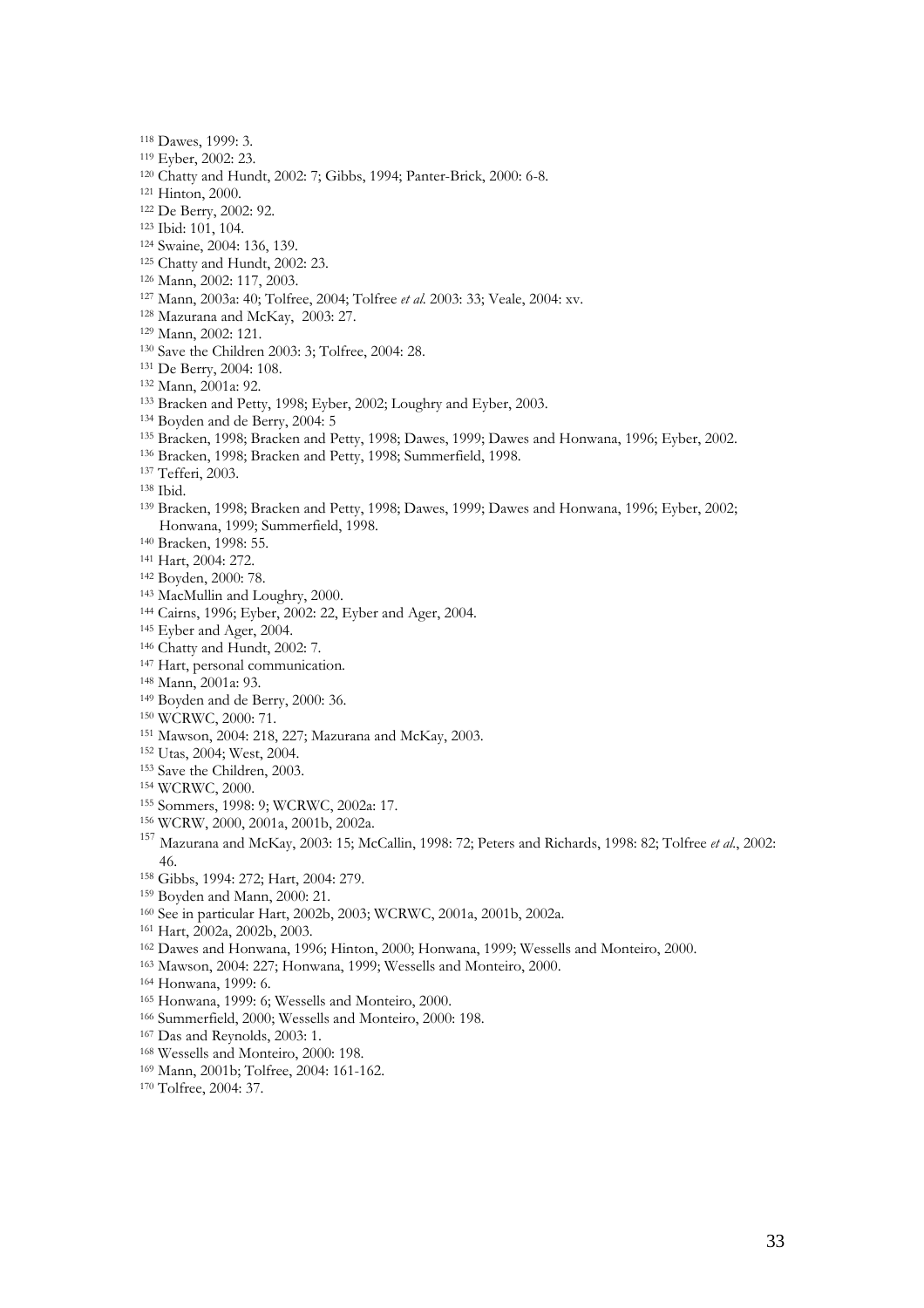#### **Bibliography**

- AHEARN, F.L. and ATHEY, J.L. (eds) (1991) *Refugee Children: Theory, Research and Services*. Baltimore and London: Johns Hopkins University Press.
- BOOTHBY, N. (1992) "Displaced Children: Psychological Theory and Practice from the Field," in *Journal of Refugee Studies*, vol. 5: 106-22.
- BOYDEN, J. (1994) "Children's Experiences of Conflict Related Emergencies: Some Implications for Relief Policy and Practice," in *Disasters*, vol. 18(3): 254-67.
	- \_\_\_\_\_\_ (1997) "Childhood and the Policy Makers: a Comparative Perspective on the Globalization of Childhood," James, A. and Prout, A. (eds) *Constructing and Reconstructing Childhood: Contemporary Issues in the Sociological Study of Childhood*. London: Falmer Press, 190-229
- \_\_\_\_\_\_ (2000) "Social Healing in War-Affected and Displaced Children," LSE Development Studies Institute Working Paper Series: No. 5, Children in Extreme Situations – Proceedings from the 1998 Alistair Berkley Memorial Lecture.
- BOYDEN, J. and DE BERRY, J. (2000) "Children in Adversity," in *Forced Migration Review*, vol. 9: 33-36.

\_\_\_\_\_\_ (2004) "Introduction" in *Children and Youth on the Front Line: Ethnography, Armed Conflict and Displacement*. Oxford: Berghahn Books, 1-26.

- BOYDEN, J. and GIBBS, S. (1997) *Children of War: Responses to Psychosocial Distress in Cambodia*. Geneva: UNRISD.
- BOYDEN, J. and MANN, G. (2000) "Children's Risk, Resilience and Coping in Extreme Situations," Background paper to the Consultation on Children in Adversity: Oxford, 9-12 September.
- BOYDEN, J., DE BERRY, J., FEENY, T., and HART, J. (2002) "Children Affected by Armed Conflict in South Asia: a review of trends and issues identified through secondary research," Refugee Studies Centre Working Paper Series No. 7, Queen Elizabeth House, International Development Centre, University of Oxford.
- BRACKEN, P. (1998) "Hidden Agendas: Deconstructing Post-Traumatic Stress Disorder," in Bracken, P. and Petty, C. (eds) *Rethinking the Trauma of War*, London: Free Association Books, 38-59.
- BRACKEN, P. and PETTY, C. (1998) *Rethinking the Trauma of War*. London: Free Association Books.
- BRACKEN, P., GILLER, G., and SUMMERFIELD, D. (1997) "Rethinking Mental Health Work with Survivors of Wartime Violence and Refugees," in *Journal of Refugee Studies*, vol. 10(4): 431-42.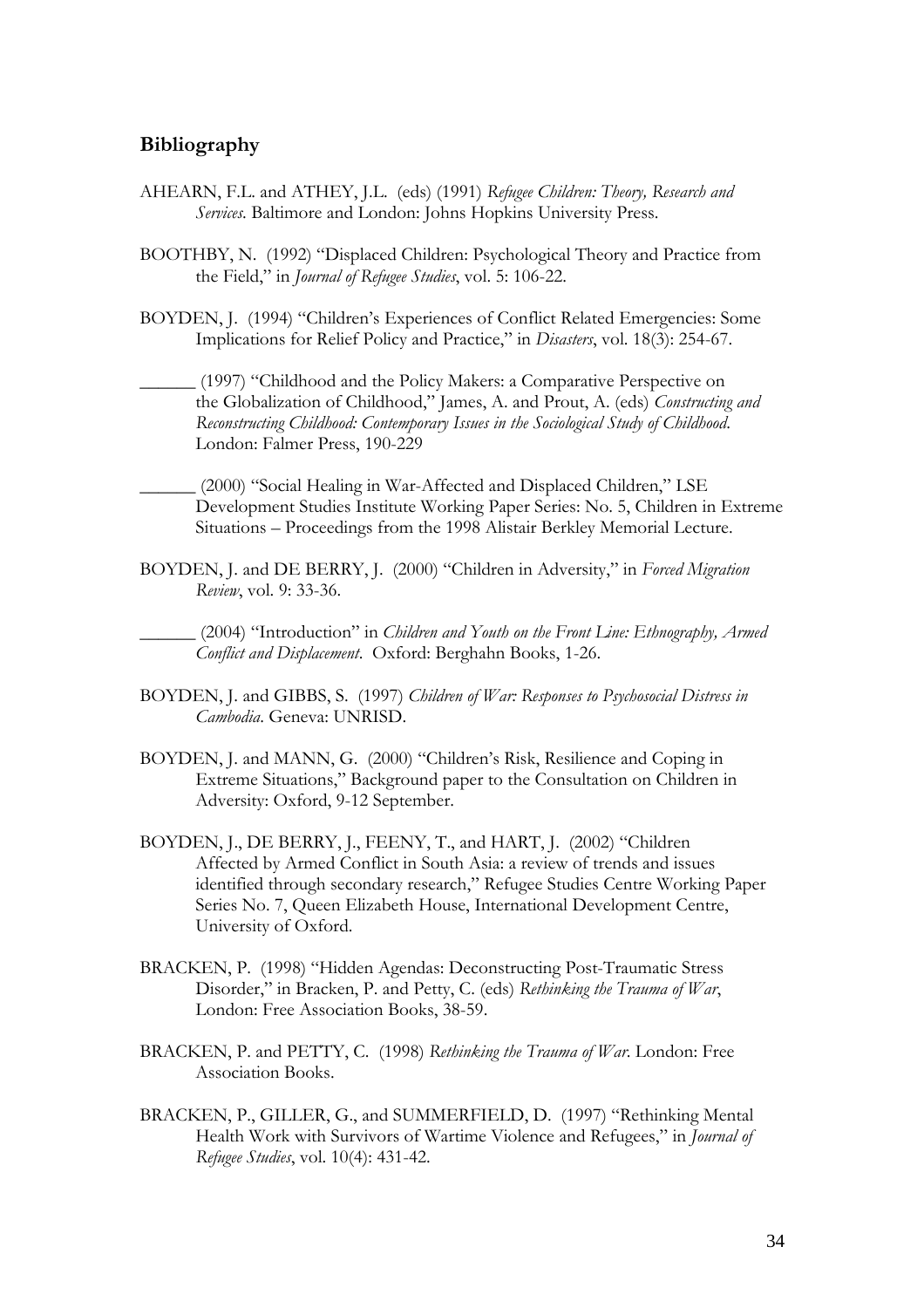- BURMAN, E. (1994) "Innocents Abroad: Western Fantasies of Childhoos and the Iconography of Emergencies," in *Disasters*, vol. 18(3): 238-253.
- CAIRNS, E. (1996) *Children and Political Violence*. Oxford: Blackwell Publishers.
- CHATTY, D. (2002) "Disseminating Findings from Research with Palestininian Children and Adolescents," in *Forced Migration Review*, vol. 15: 40-42.
- CHATTYY, D. and HUNDT, G. (2002) "Lessons Learned Report: Children and Adolescents in Palestinian Households: Living with the Effects of Prolonged Conflict and Forced Migration – a Regional Study," Refugee Studies Centre, Queen Elizabeth House, University of Oxford.
- CHRISTIAN CHILDREN'S FUND. (2002) "After the Taliban: a Child-Focused Assessment in the Northern Afghan Provinces of Kunduz, Takhar and Badakshan," CCF International/CCF Afghanistan.
- COHN, I. and GOODWIN-GILL, G. (1994) *Child Soldiers: the Role of Children in Armed Conflict*. Oxford: Clarendon.
- DAS, V. AND REYNOLDS, P. (2003) "The Child on the Wing: Children Negotiating the Everyday Geography of Violence," Johns Hopkins University. http://www.jhu.edu/child/documents/CHILD%20WEB%20DRAFT%20ESS AY.pdf
- DAWES, A. (1999) "Images of Childhood in Cultural Perspective: Challenges to Theory and Practice," Lecture presented to the International Interdisciplinary Course on Children's Rights. The Children's Rights Centre, University of Gent, Belgium, December.
- DAWES, A. and HONWANA, A. (1996) "Children, Culture and Mental Health: Interventions in Conditions of War," Keynote address, Rebuilding Hope: Congress on Children, War and Persecution. Maptuo, Mozambique.
- DE BERRY, J. (2003) "The Challenges of Programming with Youth in Afghanistan," Paper presented in the RSC Public Seminar Series: "Adolescents, Armed Conflict and Forced Migration: an International Seminar Series," October 22nd.
- \_\_\_\_\_\_ (2004) "The Sexual Vulnerability of Adolescent Girls During Civil War in Teso, Uganda," in Boyden, J. and de Berry, J. (eds) *Children and Youth on the Front Line: Ethnography, Armed Conflict and Displacement*. Oxford: Berghahn Books, 88-118.
- EYBER, C. (2002) "Forced Migration Online Thematic Guide: Psychosocial Issues." http://www.forcedmigration.org/guides/fmo004/
- EYBER, C. and AGER, A. (2004) "Researching Young People's Experiences of War: Participatory Methods and the Trauma Discourse in Angola," in Boyden, J. and de Berry, J. (eds) *Children and Youth on the Front Line: Ethnography, Armed Conflict and Displacement*. Oxford: Berghahn Books, 302-333.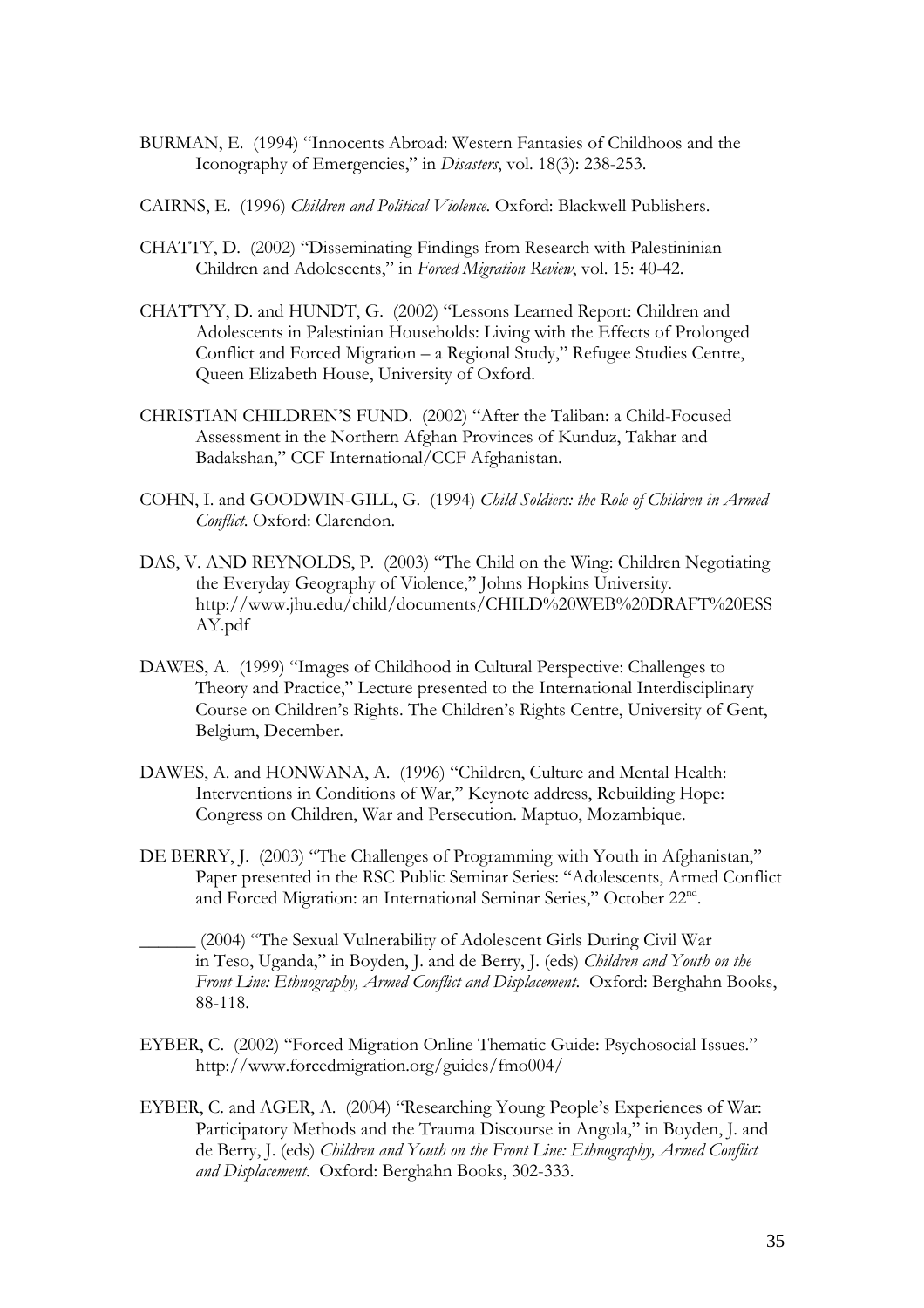- GARABINO, J., KOSTELNY, K., and DUBROW, N. (1991) *No Place to be a Child: Growing Up in a War Zone*. Lexington, MA: Lexington Books.
- GIBBS, S. (1994) "Post-War Social Reconstruction in Mozambique: Re-Framing Children's Experience of Trauma and Healing," in *Disasters*, vol. 18(3): 268-276.
- HAMILTON, C. (nd) "Child Protection in Complex Emergencies," Children and Armed Conflict Unit, Children's Legal Centre, University of Essex.
- HART, J. (2002a) "Children's Clubs: New Ways of Working with Conflict-Displaced Children in Sri Lanka," in *Forced Migration Review*, vol. 15: 36-39.
	- \_\_\_\_\_\_ (2002b) "Participation of Conflict-Affected Children in Humanitarian Action: Learning from Eastern Sri Lanka," draft document for the Canadian International Development Agency and International NGO Training and Research Centre.
	- \_\_\_\_\_\_ (2002c) ""Participation of Conflict-Affected Children in Humanitarian Action: Learning from the Occupied Palestinian Territories," draft document for the Canadian International Development Agency and International NGO Training and Research Centre.
	- \_\_\_\_\_\_ (2002d) "Forced Migration Online Research Guide: Children and Adolescents in Conflict Situations," http://www.forcedmigration.org/guides/fmo008/
		- \_\_\_\_\_\_ (2003) "Participation of Conflict-Affected Children in Humanitarian Action: Learning from Nepal," draft document for the Canadian International Development Agency and International NGO Training and Research Centre.
	- \_\_\_\_\_\_ (2004) "Beyond Struggle and Aid: Children's Identities in a Palestinian Refugee Camp," in Boyden, J. and de Berry, J. (eds) *Children and Youth on the Front Line: Ethnography, Armed Conflict and Displacement*. Oxford: Berghahn Books, 272- 301.
- HENDRICK, H. (1997) "Constructions and Reconstructions of British Childhood: an Interpretive Survey, 1800 to the Present," in James, A. and Prout, A. (eds) *Constructing and Reconstructing Childhood: Contemporary Issues in the Sociological Study of Childhood*. London: Falmer Press, 34-62.
- HINTON, R. (2000) "Seen but Note Heard: Refugee Children and Models for Intervention," in Panter-Brick, C. and Smith. M. (eds) *Abandoned Children*, Cambridge: Cambridge University Press: 199-212.
- HONWANA, A. (1998) "Okusiakala Ondalo Yokalye: Let Us Light a New Fire Local Knowledge in the Post-War Healing and Reintegration of War-Affected Children in Angola," Research Project Conducted by the Christian Children's Fund Team in Angola, November 1998. http://earlybird.qeh.ox.ac.uk/cgibin/ps/saxon.pl?psychsoc.1.xml?index.xsl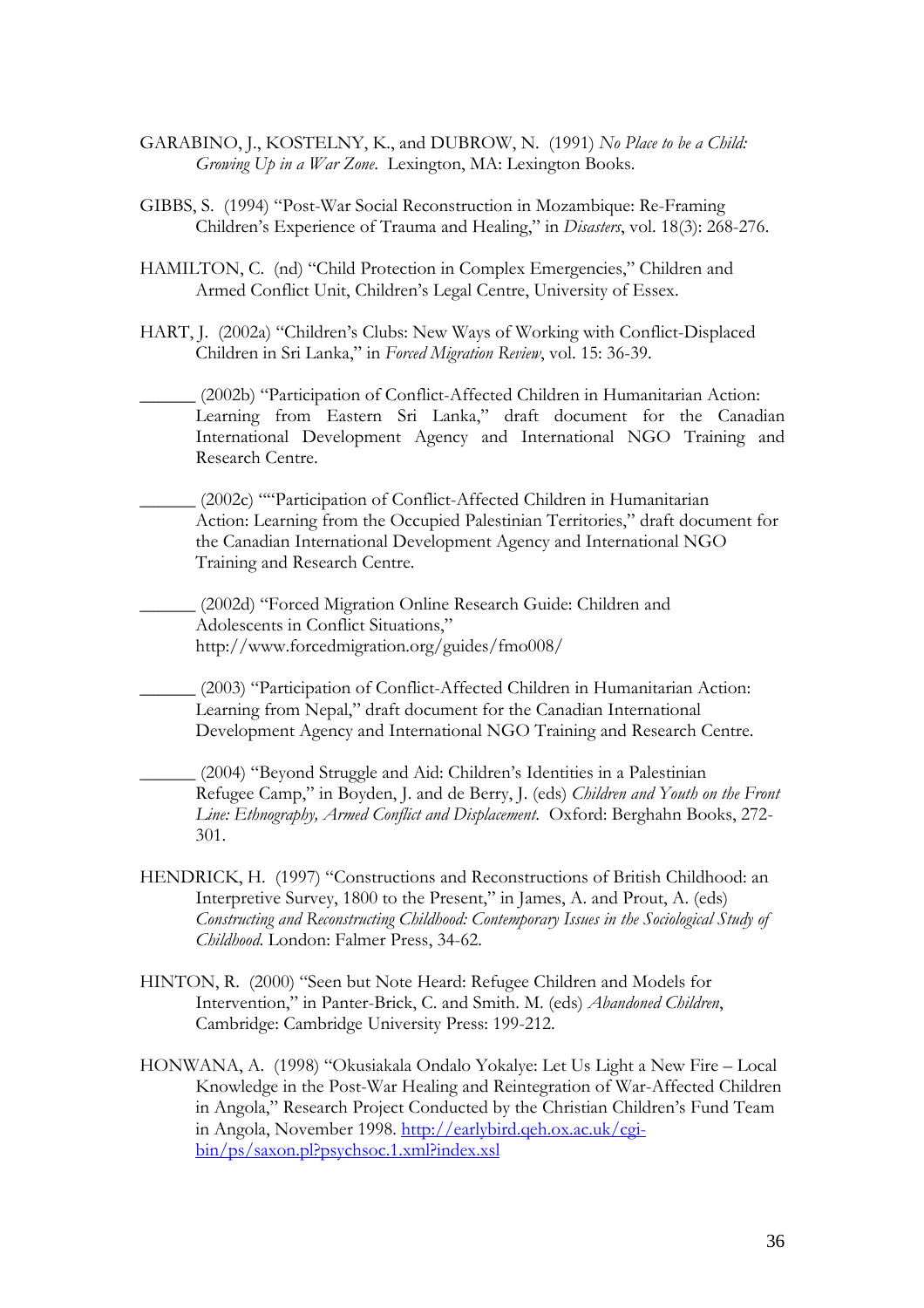\_\_\_\_\_\_ (1999) "The Collective Body: Challenging Western Concepts of Trauma and Healing," in CCR vol. 8(1), July 1999. http://ccrweb.ccr.uct.ac.za/two/8\_1/p30\_collective\_body.html

- HUMAN RIGHTS WATCH. (2003) "Stolen Children: Abduction and Recruitment in Northern Uganda," vol. 15(7a), March 2003.
- JAMES, A. and PROUT, A. (eds) (1997) *Constructing and Reconstructing Childhood: Contemporary Issues in the Sociological Study of Childhood*. London: Falmer Press.
- JENKS, C. (1996) *Childhood.* London: Routledge.
- LAST, M. (1994) "Putting Children First," in *Disasters*, vol. 18(3): 192-202.
- LEVINE, I. and BOWDEN, M. (2002) "Protection from Sexual Exploitation and Abuse UN Humanitarian Crises: the Humanitarian Community's Response," in *Forced Migration Review*, vol. 15: 20-21.
- LOUGHRY, M. and EYBER, C. (2003) *Psychosocial Concepts in Humanitarian Work with Children: a review of the concepts and related literature*, Washington D.C.: The National Academies Press.
- LOWICKI, J. (2002) "Beyond Consultation: In Support of More Meaningful Adolescent Participation," in *Forced Migration Review,* vol. 15: 33-35.
- MACHEL, G. (1996) *Promotion and Protection of the Rights of Children: Impact of Armed Conflict on Children*. New York: UN.
- MACMULLIN, C. and LOUGHRY, M. (2000) "A Child-Centred Approach to Investigating Refugee Children's Concerns," in Ahearn, F.L. (ed) *Psychosocial Wellness of Refugees: Issues in Qualitative and Quantitative Research*. Oxford: Berghahn Books: 194-206.
- MANN, G. (2001a) "Book Review," in *Journal of Refugee Studies,* vol. 14(1): 91-3.
- \_\_\_\_\_\_ (2001b) "Networks of Support: a Literature of Care Issues for Separated Children," A CPSC Case Study. Stockholm: Save the Children Sweden.
- \_\_\_\_\_\_ (2002) "'Wakimbizi, Wakimbizi': Congolese Refugee Boys' and Girls' Perspectives on Life in Dar es Salaam, Tanzania," in *Environment and Urbanization*, vol. 14(2): 115-122
- \_\_\_\_\_\_ (2003a) "Not Seen or Heard: the Lives of Separated Refugee Children in Dar es Salaam," Stockholm: Save the Children Sweden.

\_\_\_\_\_\_ (2003b) "'We are Not Here': Conducting Research with Young Congolese and Burrundian Refugees and their Families in Dar es Saalam," Paper presented in the RSC Public Seminar Series: "Adolescents, Armed Conflict and Forced Migration: an International Seminar Series," December 3rd.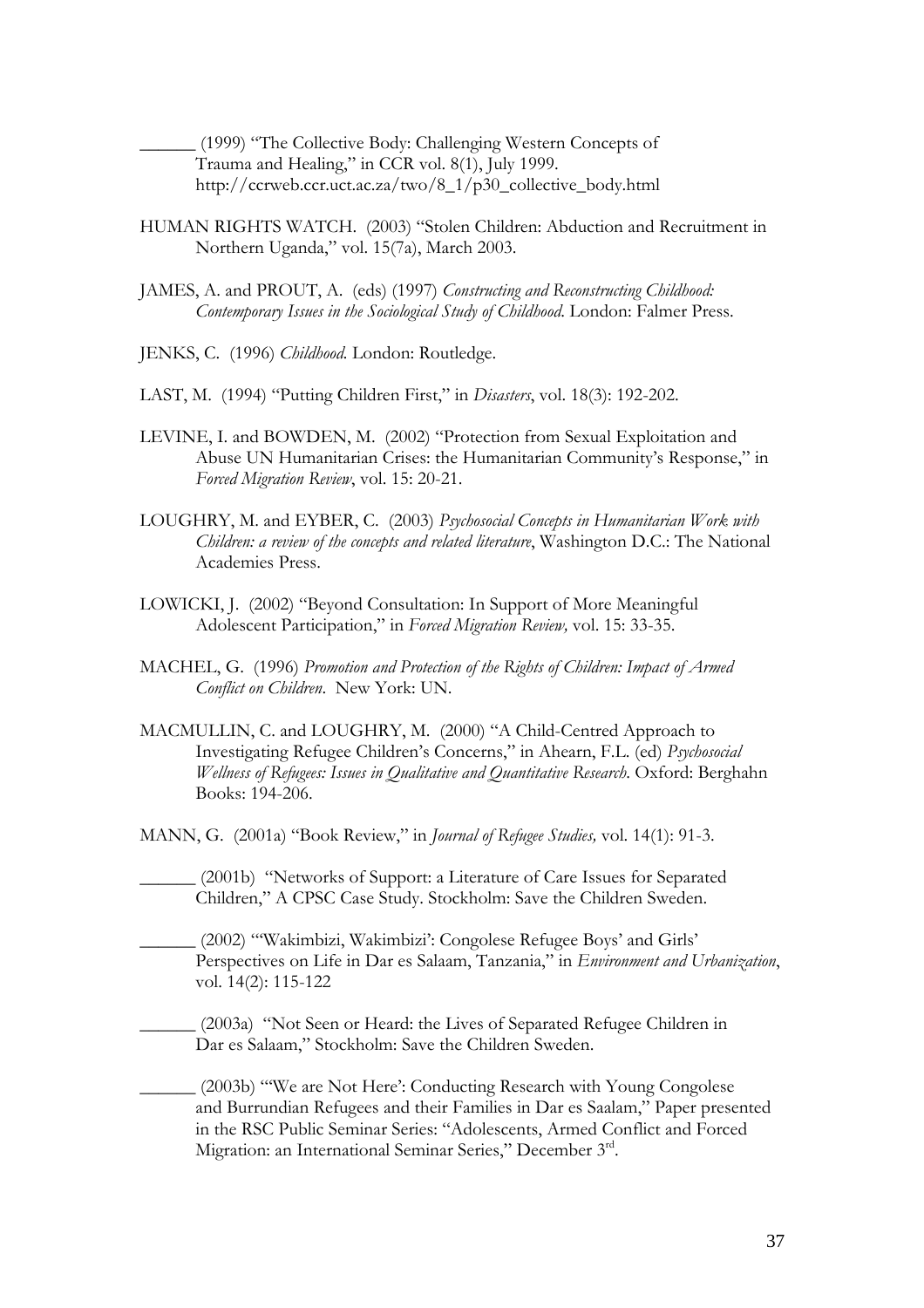- MANN, G. and TOLFREE, D. (2003) "Children's Participation in Research: Reflections from the Care and Protection of Separated Children in Emergencies Project," Stockholm: Save the Children Sweden.
- MAWSON, A. (2004) "Children, Impunity and Justice: Some Dilemmas from Northern Uganda," in Boyden, J. and de Berry, J. (eds) *Children and Youth on the Front Line: Ethnography, Armed Conflict and Displacement*. Oxford: Berghahn Books, 218-233.
- MAZURANA, D. and McKAY, S. (2003) "Girls in Fighting Forces in Northern Uganda, Sierra Leone and Mozambique: Policy and Program Recommendations for CIDA" May  $4<sup>th</sup>$ , 2003.
- McCALLIN, M. (1998) "Community Involvement in the Social Reintegration of Child Soldiers," in Bracken, P. and Petty, C. (eds) *Rethinking the Trauma of War*. London: Free Association Books, 60-75.
- NAIK, A. (2002) "Protecting Children from the Protectors: Lessons from West Africa," in *Forced Migration Review,* vol. 15: 16-19.
- NICOLAI, S. and TRIPLEHORN, M. (2003) "The Role of Education in Protecting Children in Conflict" Humanitarian Practice Network, Network Paper 42. Overseas Development Institute: United Kingdom.
- PALMA, D. (2003) "Adolescents and Armed Conflict in Columbia," Paper presented in the RSC Public Seminar Series: "Adolescents, Armed Conflict and Forced Migration: an International Seminar Series," November 5<sup>th</sup>.
- PANTER-BRICK, C. (2000) "Nobody's Children? A Reconsideration of Child Abandonment," in Panter-Brick, C. and Smith. M. (eds) *Abandoned Children*. Cambridge: Cambridge University Press: 1-25.
- PETERS, K. and RICHARDS, P. (1998) "Fighting with Open Eyes: Youth Combatants Talking About War in Sierra Leone," in Bracken, P. and Petty, C. (eds) *Rethinking the Trauma of War*, London: Free Association Books, 76-111.
- PETTY, C. and JAREG, E. (1998) "Conflict, Poverty and Family Separation: the Problem of Institutional Care," in Bracken, P. and Petty, C. (eds) *Rethinking the Trauma of War*, London: Free Association Books, 146-169.
- SAVE THE CHILDREN. (2000) *War Brought Us Here: Children Displaced Within Their Own Countries by Conflict*. London: Save the Children.
- \_\_\_\_\_\_ (2003) "When Children Affected by War Go Home: Lessons Learned from Liberia," Save the Children: London.
- \_\_\_\_\_\_ (nd) "Save the Children Task Group on Participation: Children's and Young People's Participation in the Preparations for the UN General Assembly Special Session on Children." London: Save the Children, UK.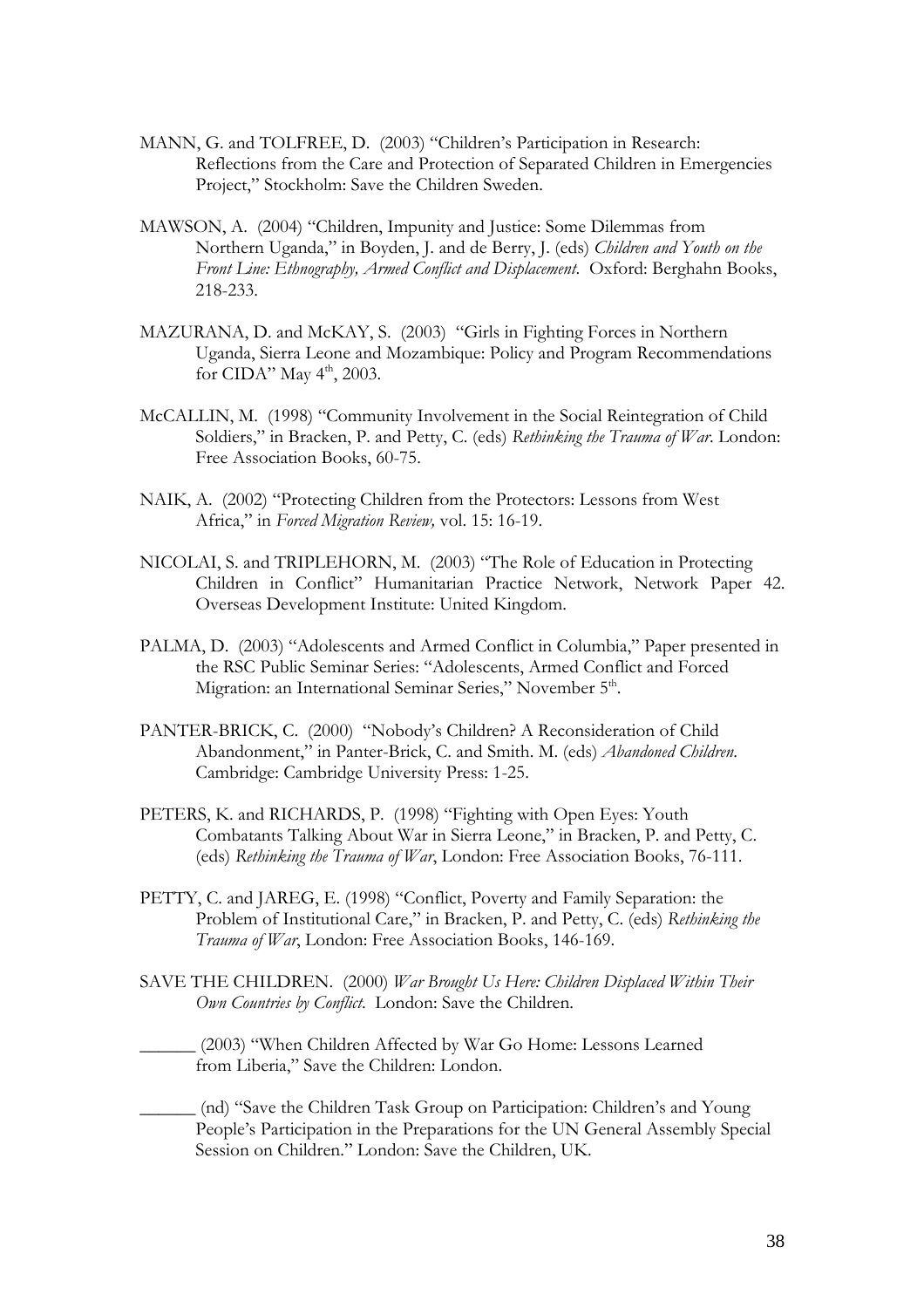- SCHAFER, J. (2004) "'We are the Sons of the Government': The Use of Patriarchal Images in the Civil War in Mozambique and its Implications for the Reintegration of Child Soldiers," in Boyden, J. and de Berry, J. (eds) *Children and Youth on the Front Line: Ethnography, Armed Conflict and Displacement*. Oxford: Berghahn Books, 153-182.
- SOMMERS, M. (1998) "A Child's Nightmare: Burundian Children at Risk: a Field Report Assessing the Protection and Assistance Needs of Burundian Children and Adolescents," NY: Women's Commission for Refugee Women and Children. http://www.womenscommission.org/reports/bi/pff.html
	- \_\_\_\_\_\_ (2002a) "Children, Education and War: Reaching Education fro All (EFA) Objectives in Countries Affected by Conflict," Paper No. 1: CPR Working Papers, Social Development Department, Environmentally and Socially Sustainable Development Network. Social Development, The World Bank.
- \_\_\_\_\_\_ (2002b) "Crossing Lines: 'Magnets' and Mobility among Southern Sudanese," A final report of two assessment trips examining the impact and broader implications of a new teacher training centre in the Kakuma refugee camps, Kenya. Basic Education and Policy Support Activity. Washington D.C.: USAID.
- \_\_\_\_\_\_ (2003) "Urbanization, War and Africa's Youth at Risk: Towards Understanding and Addressing Future Challenges," Basic Education and Policy Support Activity. Washington D.C.: USAID.
- STEPHENS, S. (ed) (1995) *Children and the Politics of Culture*. Princeton: Princeton University Press.
- SUMMERFIELD, D. (1998) "The Social Experience of War and Some Issues for the Humanitarian Field," in Bracken, P. and Petty, C. (eds) *Rethinking the Trauma of War*, London: Free Association Books, 9-37.

\_\_\_\_\_\_ (2000) "War and Mental Health: a brief overview," in *British Medical Journal*, July 22.

- SWAINE, A. and FEENY, T. (2004) "A Neglected Perspective: Adolescent Girls' Experiences of the Kosovo Conflict of 1999," in Boyden, J. and de Berry, J. (eds) *Children and Youth on the Front Line: Ethnography, Armed Conflict and Displacement*. Oxford: Berghahn Books, 119-152.
- TEFFERI, H. (2003) "The Reconstruction of Adolescence in Conflict Situations: Experience from Eastern Africa," Paper presented in the RSC Public Seminar Series: "Adolescents, Armed Conflict and Forced Migration: an International Seminar Series," October 15<sup>th</sup>.
- TOLFREE, D. (2004) *Whose Children? Separated Children's Protection and Participation in Emergencies*. Stockholm: Save the Children.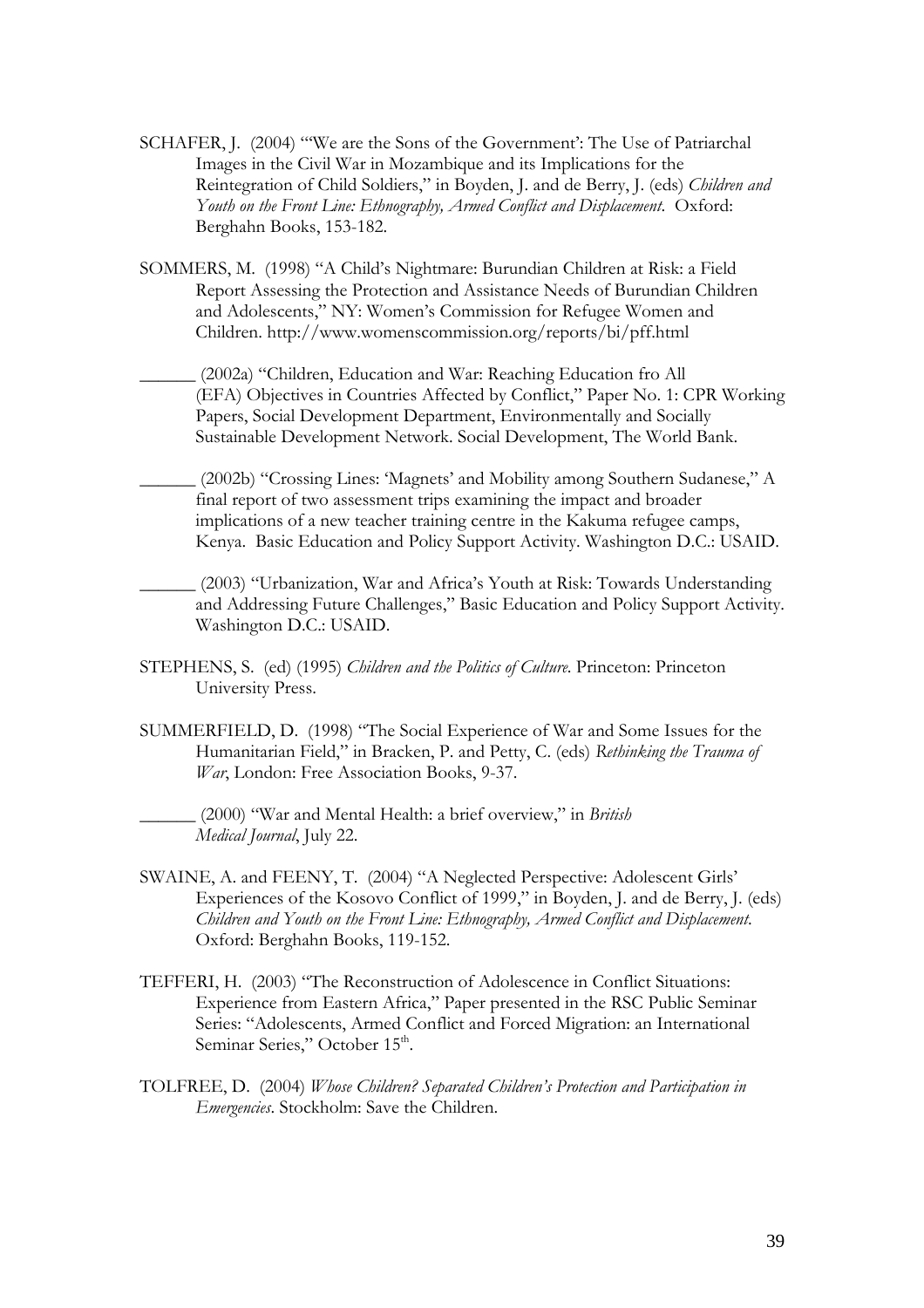- TOLFREE, D., DORBOR, E., ABDULLAI, M. (2003) "Case Study of the Care and Protection of Separation Children in the Sinje Refugee Camp, Liberia," Stockholm: Save the Children.
- UNDP. (2000) "Human Development Report: Bosnia and Herzegovina 2000 Youth," UNDP and Independent Bureau for Humanitarian Issues.
- \_\_\_\_\_\_ (2003) "Youth in Bosnia and Herzegovina," UNDP.
- UTAS, M. (2003) "Of Masks and Men: Liberian Youth Combatants and the Experience of Marginality," Paper presented in the RSC Public Seminar Series: "Adolescents, Armed Conflict and Forced Migration: an International Seminar Series," October  $29<sup>th</sup>$ .
- \_\_\_\_\_\_ (2004) "Fluid Research Fields: Studying Ex-combatant Youth in the Aftermath of the Liberian Civil War," in Boyden, J. and de Berry, J. (eds) *Children and Youth on the Front Line: Ethnography, Armed Conflict and Displacement*. Oxford: Berghahn Books, 335-377.
- VEALE, A. (2004) "In-depth Assessment into the Situation of Orphans and Community Dependent Children in Rwanda."
- WATCHLIST ON CHILDREN IN ARMED CONFLICT. (2003) "The Impact of Conflict on Children in the Democratic Republic of Congo (DRC)," New York: Watchlist on Children and Armed Conflict.
- WESSELLS, M. and MONTEIRO, C. (2000) "Healing Wounds of War in Angola: a Community-Based Approach," in Donald, D., Dawes, A. and Louw, J. (eds) *Addressing Childhood Adversity*. Cape Town: David Philip, 176-201.
- WEST, H. (2004) "Girls with Guns: Narrating the Experience of FRELIMO's 'Female Detachment,'" in Boyden, J. and de Berry, J. (eds) *Children and Youth on the Front Line: Ethnography, Armed Conflict and Displacement*. Oxford: Berghahn Books, 183- 217.
- WOMEN'S COMMISSION FOR REFUGEE WOMEN AND CHILDREN. (2000) "Untapped Potential: Adolescents Affected by Armed Conflict: a review of programmes and policies," New York: Women's Commission for Refugee Women and Children.

\_\_\_\_\_\_ (2001a) "Making the Choice for a Better Life: Promoting the Protection and Capacity of Kosovo's Youth." Report of the Women's Commission for Refugee Women and Children Mission to Albania and Kosovo. New York: Women's Commission for Refugee Women and Children.

\_\_\_\_\_\_ (2001b) "Against All Odds: Surviving the War on Adolescents: Promoting the Capacity of Ugandan and Sudanese Adolescents in Northern Uganda," Participatory Research Study with Adolescents and in Uganda, May – July.